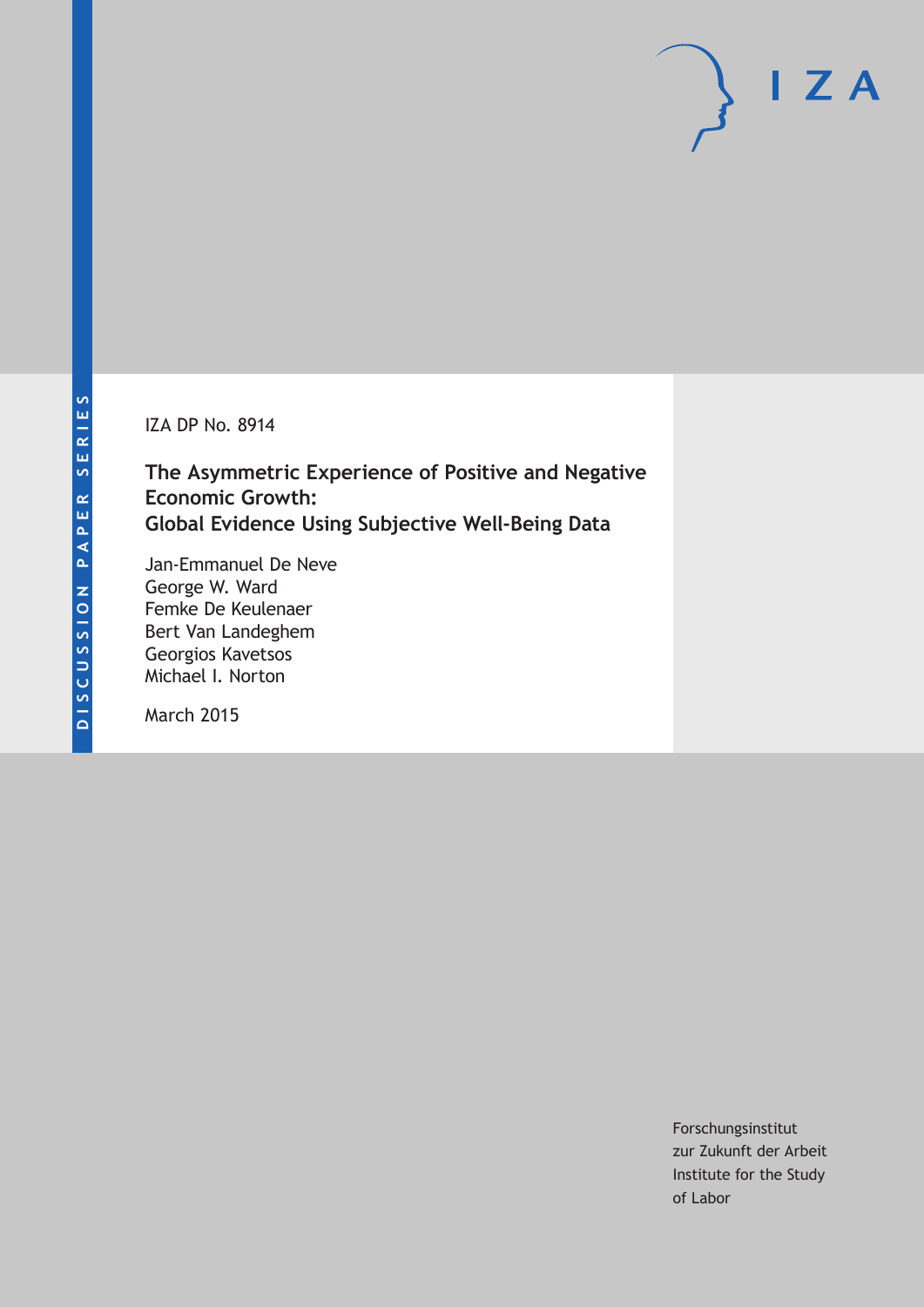# **The Asymmetric Experience of Positive and Negative Economic Growth: Global Evidence Using Subjective Well-Being Data**

### **Jan-Emmanuel De Neve**

*University College London and CEP (LSE)*

**George W. Ward** *CEP (LSE)*

### **Bert Van Landeghem**

*University of Sheffield, Maastricht University and IZA*

### **Georgios Kavetsos**

*London School of Economics*

### **Femke De Keulenaer**

*Ipsos*

### **Michael I. Norton**

*Harvard Business School*

### Discussion Paper No. 8914 March 2015

IZA

P.O. Box 7240 53072 Bonn **Germany** 

Phone: +49-228-3894-0 Fax: +49-228-3894-180 E-mail: iza@iza.org

Any opinions expressed here are those of the author(s) and not those of IZA. Research published in this series may include views on policy, but the institute itself takes no institutional policy positions. The IZA research network is committed to the IZA Guiding Principles of Research Integrity.

The Institute for the Study of Labor (IZA) in Bonn is a local and virtual international research center and a place of communication between science, politics and business. IZA is an independent nonprofit organization supported by Deutsche Post Foundation. The center is associated with the University of Bonn and offers a stimulating research environment through its international network, workshops and conferences, data service, project support, research visits and doctoral program. IZA engages in (i) original and internationally competitive research in all fields of labor economics, (ii) development of policy concepts, and (iii) dissemination of research results and concepts to the interested public.

<span id="page-1-0"></span>IZA Discussion Papers often represent preliminary work and are circulated to encourage discussion. Citation of such a paper should account for its provisional character. A revised version may be available directly from the author.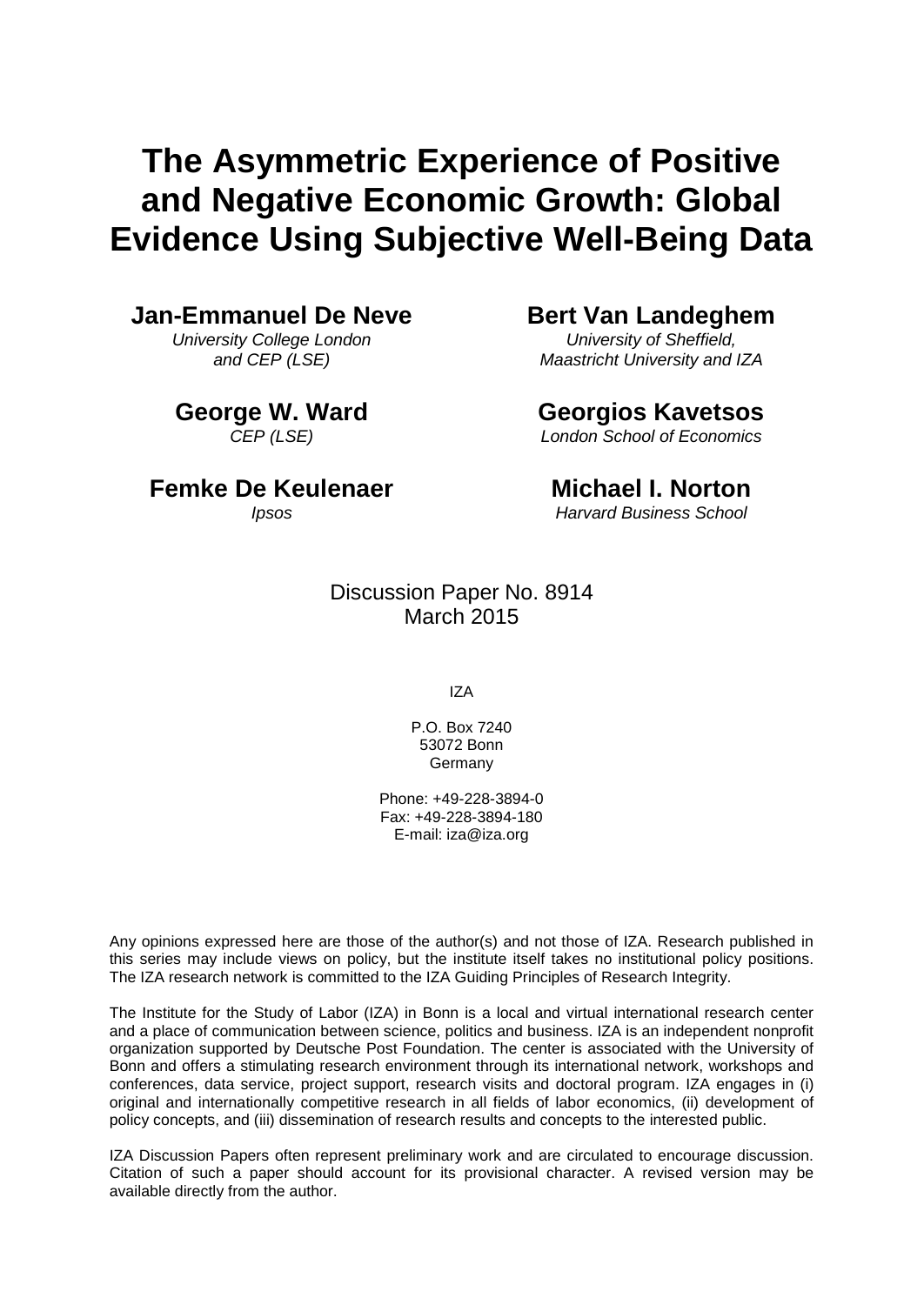IZA Discussion Paper No. 8914 March 2015

# **ABSTRACT**

# **The Asymmetric Experience of Positive and Negative Economic Growth: Global Evidence Using Subjective Well-Being Data[\\*](#page-1-0)**

Are individuals more sensitive to losses than gains in terms of economic growth? Using subjective well-being data, we observe an asymmetry in the way positive and negative economic growth are experienced. We find that measures of life satisfaction and affect are more than twice as sensitive to negative economic growth as compared to positive growth. We use Gallup World Poll data from over 150 countries, BRFSS data on 2.5 million US respondents, and Eurobarometer data that cover multiple business cycles over four decades. This research provides a new perspective on the welfare cost of business cycles and has implications for growth policy and our understanding of the long-run relationship between GDP and subjective well-being.

JEL Classification: D03, O11, D69, I39

Keywords: economic growth, business cycles, subjective well-being

Corresponding author:

Bert Van Landeghem Department of Economics The University of Sheffield 9 Mappin Street Sheffield S1 4DT United Kingdom E-mail: [b.vanlandeghem@sheffield.ac.uk](mailto:b.vanlandeghem@sheffield.ac.uk)

\* We thank Philippe Aghion, Dan Benjamin, Chris Boyce, Sarah Brown, Andrew Clark, Angus Deaton, Paul Dolan, Richard Easterlin, Carol Graham, Ori Heffetz, David Hemous, Daniel Kahneman, Richard Layard, George Loewenstein, Andrew Oswald, Amine Ouazad, Nick Powdthavee, Eugenio Proto, Matthew Rabin, Johannes Spinnewijn, Tim Van Zandt, and Fabrizio Zilibotti for comments and helpful suggestions. Participants at the 2014 AEA Annual Meeting, INSEAD Economics Symposium, and the LSE Centre for Economic Performance annual conference provided helpful comments. The usual disclaimer applies. De Neve and Ward gratefully acknowledge financial support from the US National Institute on Aging (Grant R01AG040640) and the Economic & Social Research Council.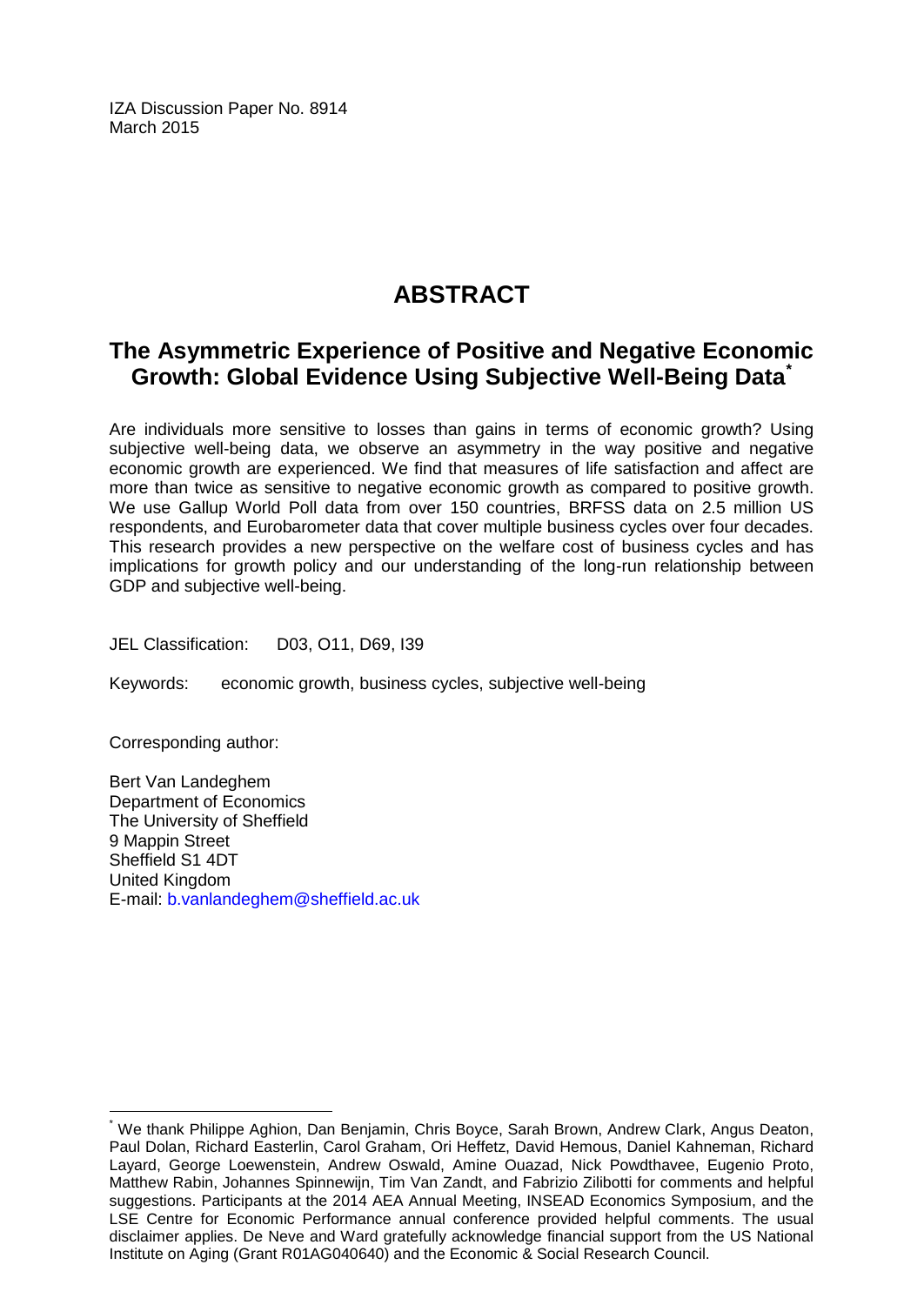# 1 Introduction

This paper explores a simple question: are individuals more sensitive to losses than gains in terms of economic growth? We use subjective well-being data drawn from three large and complementary datasets to investigate whether economic downturns are associated with decreases in well-being that are significantly different from increases associated with equivalent upswings. Our analyses reveal an asymmetry in the way that individuals experience positive and negative macroeconomic fluctuations. We find evidence that measures of life satisfaction and affect are more than twice as sensitive to negative growth as compared to positive economic growth.

Since the seminal work of [Easterlin](#page-27-0) [\(1974\)](#page-27-0), the linkages between subjective well-being and national income have become the subject of a substantial research literature. Although recent evidence shows that across countries the relationship between per capita GDP and subjective well-being is roughly log-linear [\(Stevenson and Wolfers,](#page-29-0) [2008;](#page-29-0) [Deaton,](#page-26-0) [2008;](#page-26-0) [Helliwell](#page-28-0) [et al.,](#page-28-0) [2013\)](#page-28-0), the time-series relationship remains the subject of an extended debate. Whilst subjective well-being tends to covary with macroeconomic variables [\(Di Tella et al.,](#page-27-1) [2003,](#page-27-1) [2001\)](#page-27-2), evidence of a long-run relationship between growth and happiness is mixed. Whereas some recent research identifies a positive relationship between the level of per capita GDP and subjective well-being over time [\(Sacks et al.,](#page-29-1) [2012\)](#page-29-1), others fail to find the significant relationship between growth and well-being over the long-run that one might expect given the cross-sectional and short-run time-series evidence [\(Easterlin et al.,](#page-27-3) [2010;](#page-27-3) [Layard,](#page-28-1) [2005;](#page-28-1) [Graham,](#page-27-4) [2010\)](#page-27-4). However, none of these contributions considers potential differences between positive and negative economic growth. In this paper, we find that the economic growth rate is significantly related to subjective well-being, but that the gradient is more than twice as steep when growth is negative compared to when it is positive. This finding highlights the importance of business cycle dynamics and may help to reconcile the conflicting short versus long-term findings in order to advance our understanding of the relationship between GDP and subjective well-being.

A large behavioral literature shows that humans are prone to a 'negativity bias,' and has established—broadly—that "bad is stronger than good" [\(Baumeister et al.,](#page-25-0) [2001\)](#page-25-0). One famous example of this is that individuals typically display a form of "loss aversion," in that 'the aggravation that one experiences in losing a sum of money appears to be greater than the pleasure associated with gaining the same amount' [\(Kahneman and Tversky,](#page-28-2) [1979,](#page-28-2) p. 279). In this paper, we relax the implicit assumption of a symmetric association between positive and negative growth rates and measures of subjective well-being, and find that individuals are more sensitive to economic downturns than they are to equivalent upswings.

We analyse data from three large data sets—the Eurobarometer, the Gallup World Poll, and the US Behavioral Risk Factor Surveillance System (BRFSS)—and employ piecewise (or 'segmented') regression models that introduce separate terms for macroeconomic gains and losses. These datasets are to our knowledge three of the largest subjective well-being surveys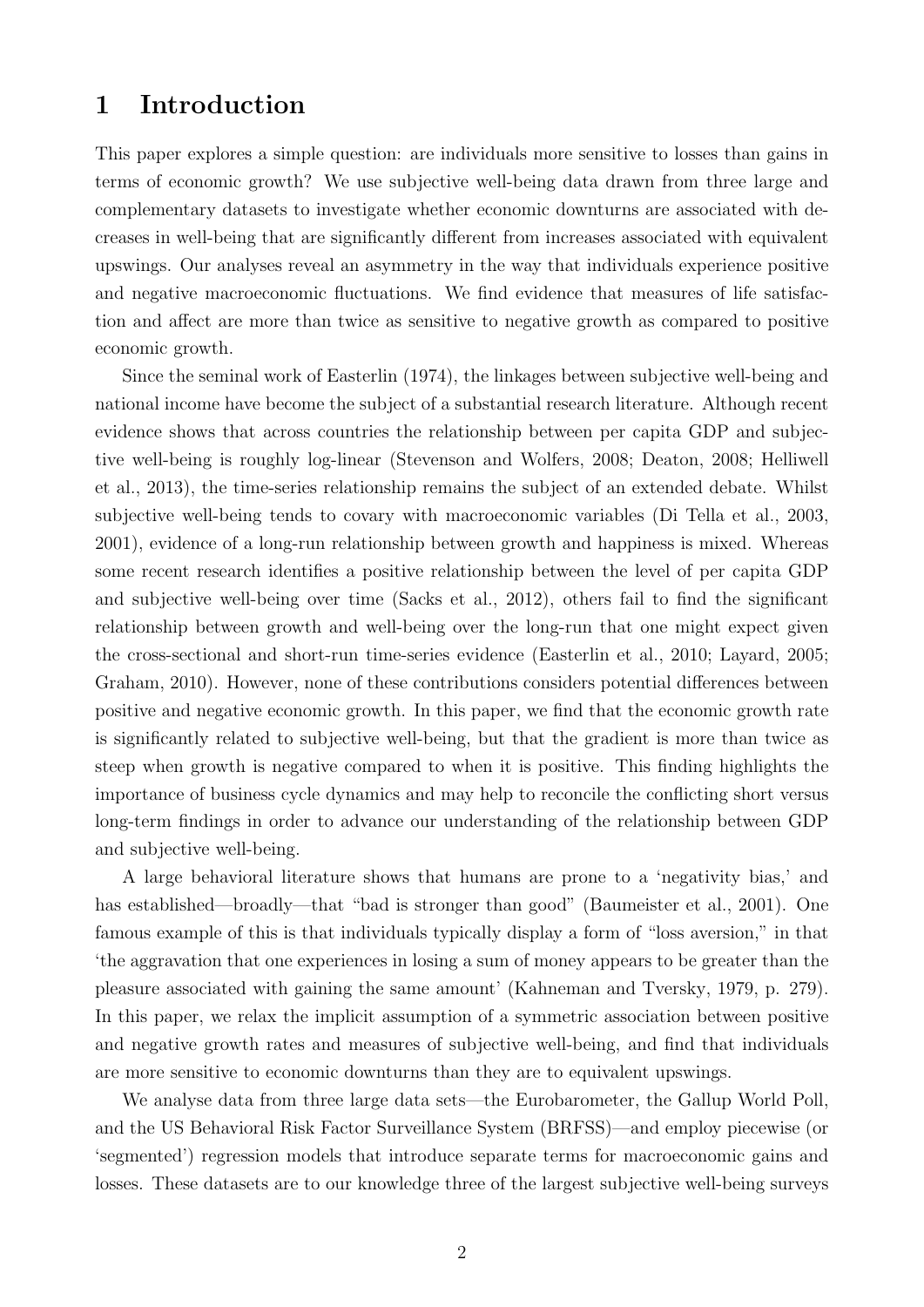available, and are complementary in that they each contribute a different setting to test for asymmetric sensitivity to gains and losses in economic growth. The BRFSS data consist of nearly 2.5 million observations drawn from samples of each US state between 2005 and 2010, allowing us to look at within-state variation in the economic growth rate. The Eurobarometer and Gallup World Poll are both at the international level, and each total over one million individual observations. The Eurobarometer data stretch back to the early 1970s and thus cover multiple business cycles, whilst the Gallup data are drawn from a shorter (2005-2013) time period but cover a wider range of over 150 countries. In the Eurobarometer and BRFSS we focus on evaluative self-reports of life satisfaction, whereas the Gallup World Poll asks respondents a number of questions designed to give a fuller picture of individuals' well-being, allowing us to to explore the effects of macroeconomic fluctuations on both emotional as well as evaluative elements of subjective well-being.

The findings contribute to various strands of literature in behavioral- and macroeconomics. First, as noted above, the analysis relates to the expanding literature on economic growth and subjective well-being (e.g. [Proto and Rustichini](#page-29-2) [\(2013\)](#page-29-2); [Stevenson and Wolfers](#page-29-3) [\(2013\)](#page-29-3)). Although our analysis centers firmly on the short-run relationship between the economic growth rate and subjective well-being, the finding of an asymmetry allows us to revisit the longstanding debate on the long-run relationship. The "Easterlin Paradox" resulting from the conflicting findings in the short-term versus long-term can perhaps be better understood in light of our findings on macroeconomic "loss aversion," in that recessions can rapidly undo the well-being gains from longer expansionary periods and lead to an insignificant relationship between national income and average well-being when considered in the long-run.

Second, this work addresses the welfare cost of business cycles [\(Lucas,](#page-28-3) [1987,](#page-28-3) [2003\)](#page-28-4). The use of an 'experienced utility' rather than a 'decision utility' measure [\(Kahneman et al.,](#page-28-5) [1997\)](#page-28-5) means that welfare is considered here in terms of subjective well-being rather than consumption. Although these welfare measures show considerable overlap [\(Benjamin et al.,](#page-25-1) [2012\)](#page-25-1), their relationship to the business cycle contrast. The difference between volatile versus smooth growth in terms of consumption is often considered small [\(Otrok,](#page-29-4) [2001;](#page-29-4) [Lucas,](#page-28-4) [2003\)](#page-28-4),  $\frac{1}{1}$  $\frac{1}{1}$  $\frac{1}{1}$ but the psychological impact of volatile growth on individual well-being is mostly overlooked. One notable exception to this is [Wolfers](#page-30-0) [\(2003\)](#page-30-0), who uses subjective well-being data to estimate the welfare cost of volatility, finding that greater unemployment volatility undermines well-being and that the same holds to a lesser extent for inflation. To our knowledge, there is no in-depth study that allows for a heterogeneous association of positive and negative growth with subjective well-being. Doing so may provide insight into the underlying mechanism that drives the welfare cost of volatile versus smooth business cycles in terms of human well-being.

Third, the analysis relates to the famous behavioral finding of individual loss aversion, which underpins Prospect Theory [\(Tversky and Kahneman,](#page-29-5) [1991\)](#page-29-5) and has by now been demonstrated in a variety of settings [\(Barberis,](#page-25-2) [2013\)](#page-25-2). Whilst Prospect Theory suggests that

<span id="page-4-0"></span><sup>1</sup>See also, e.g., [Yellen and Akerlof](#page-30-1) [\(2006\)](#page-30-1); [Barlevy](#page-25-3) [\(2004\)](#page-25-3) and [De Santis](#page-26-1) [\(2007\)](#page-26-1) for alternative interpretations.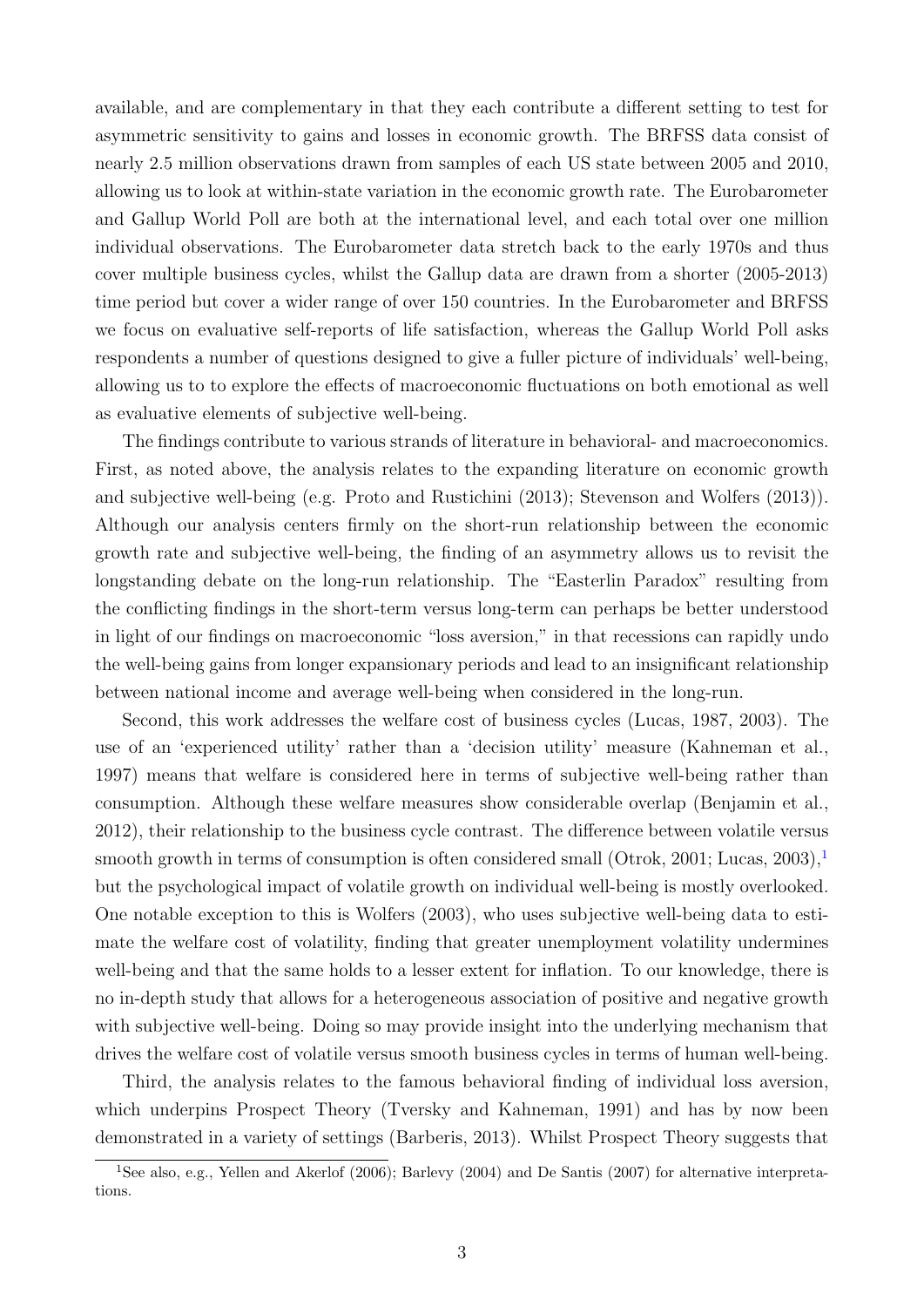prospective losses loom larger than equivalent prospective gains in determining individuals' decisions and actions, we observe that individuals also actually experience real losses more acutely than gains, at least in a macroeconomic context. That is, rather than appealing to the concept of 'decision utility' and seeking to reveal loss averse preferences through individuals' choices and behavior, we employ subjective well-being data to proxy 'experienced utility' and show that a greater welfare weight is placed on national income losses as compared to equivalent gains. This is important, since although experimental evidence shows that individuals make decisions based on the anticipation that the experience of a loss will be more acute than that of a comparable gain, [Kahneman](#page-28-6) [\(1999,](#page-28-6) p. 19) nevertheless notes that 'the extent to which loss aversion is also found in experience is not yet known.' Indeed, loss averse preferences may simply reflect an 'affective forecasting error' explained by individuals overestimating the impact that losses will eventually have [\(Kermer et al.,](#page-28-7) [2006;](#page-28-7) [Rick,](#page-29-6) [2011\)](#page-29-6). While our study focuses on macroeconomic fluctuations, related research has explored microeconomic effects on subjective well-being of gains and losses in personal income and status [\(Boyce et al.,](#page-26-2) [2013;](#page-26-2) [Di Tella et al.,](#page-27-5) [2010;](#page-27-5) [Vendrik and Woltjer,](#page-29-7) [2007\)](#page-29-7).

Finally, the findings add to research into the well-being impact of the recent Great Recession, which has identified large psychological costs associated with economic downturns [\(Deaton,](#page-26-3) [2012;](#page-26-3) [Montagnoli and Moro,](#page-28-8) [2014\)](#page-28-8). For example, [Deaton](#page-26-3) [\(2012\)](#page-26-3) uses individual daily self-reports of well-being in the USA between 2008 and 2011 to show that subjective well-being declined sharply when GDP fell and unemployment rose. In a similar vein, [Stuck](#page-29-8)[ler et al.](#page-29-8) [\(2011\)](#page-29-8) show that economic downturns are associated with decreases in mental and physical health, whilst [Barr et al.](#page-25-4) [\(2012\)](#page-25-4) find evidence of an increased prevalence of suicide. Importantly, however, these studies do not consider whether economic downturns have a disproportionate effect on subjective well-being as compared to economic upswings.

The paper is structured as follows. Sections II and III outline the data and methods used to derive our results, which are presented in section IV. Section V includes follow-up analyses that explore possible mechanisms underlying macroeconomic loss aversion as well as a discussion of the scholarly and policy implications.

## 2 Data

### 2.1 Subjective Well-being

In order to examine how macroeconomic fluctuations are experienced by individuals and investigate the welfare costs of periodic downturns, we use subjective well-being data as a welfare measure. Economic research using subjective well-being—or "happiness"—data is burgeoning,<sup>[2](#page-5-0)</sup> but such cardinal measures of 'experienced utility' remain distinct from the neoclassical notion of welfare that uses ordinal measures of 'decision utility' by way of revealed preferences [\(Kahneman et al.,](#page-28-5) [1997;](#page-28-5) [Rabin,](#page-29-9) [1998;](#page-29-9) [Kahneman and Thaler,](#page-28-9) [2006;](#page-28-9) [Fleurbaey and](#page-27-6)

<span id="page-5-0"></span> $^{2}$ See [Dolan et al.](#page-27-7) [\(2008\) for a review of the literature.](#page-27-6)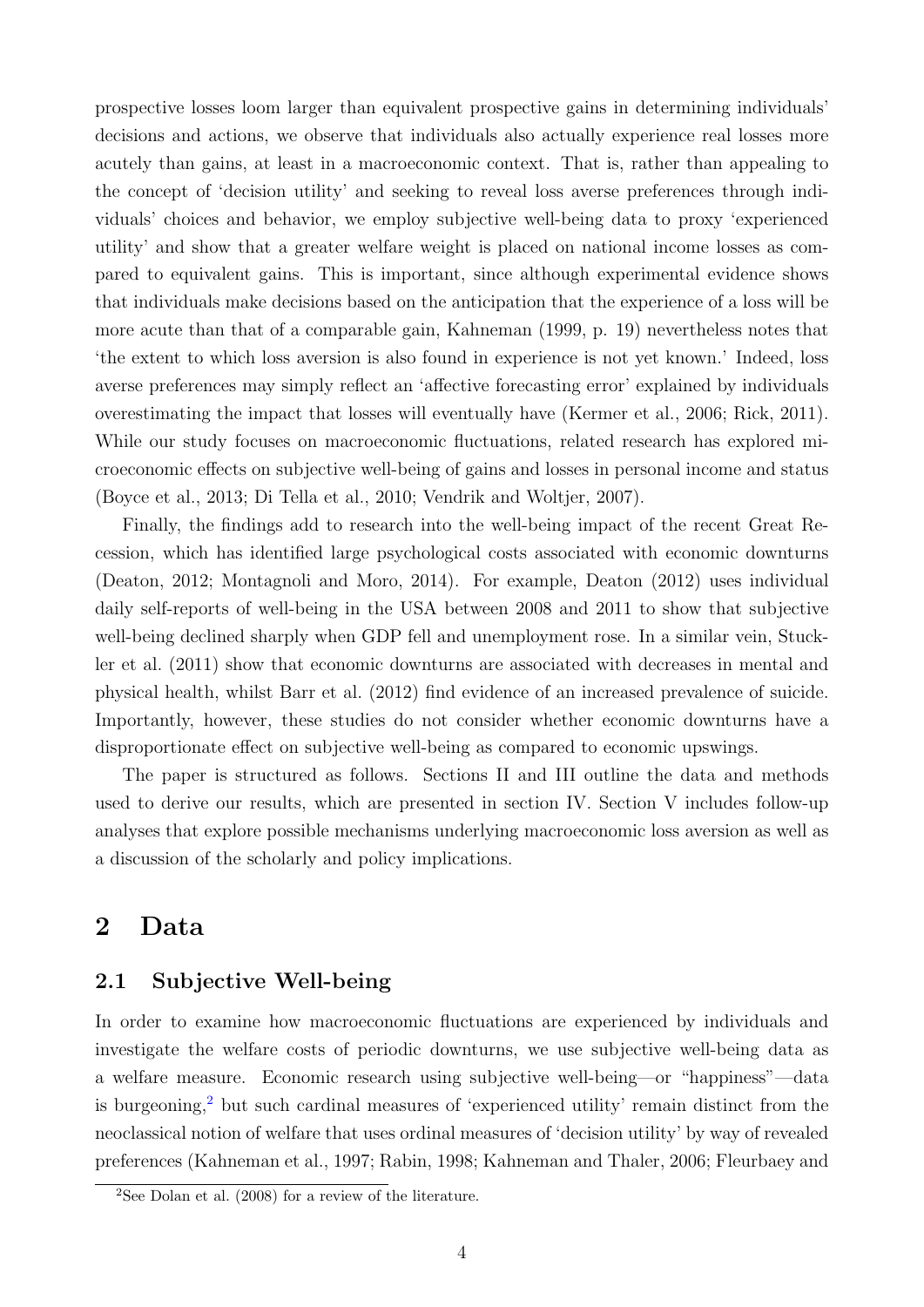[Blanchet,](#page-27-6) [2013\)](#page-27-6). More recent work compares and bridges notions of experienced and decision utility. Evidence presented by [Benjamin et al.](#page-25-1) [\(2012\)](#page-25-1) suggests that measures of subjective well-being—and 'life satisfaction' in particular—are relatively good predictors of choice and can potentially be considered as a proxy (albeit an imperfect one[3](#page-6-0) ) for the standard concept of decision utility (see also [Benjamin et al.,](#page-25-5) [2014;](#page-25-5) [Perez-Truglia,](#page-29-10) [2010;](#page-29-10) [Charpentier et al.,](#page-26-4) [2015\)](#page-26-4). For a summary of the variety of ways in which the validity and reliability of subjective well-being measures have been demonstrated, see [Krueger and Stone](#page-28-10) [\(2014\)](#page-28-10).

Self-reported well-being can be broadly subdivided into evaluative and emotional measures (see [Kahneman and Deaton,](#page-28-11) [2010,](#page-28-11) for a discussion). In line with the literature on macroeconomics and subjective well-being, we focus primarily on evaluative measures. In the BRFSS and Eurobarometer, we use responses to a life satisfaction question, and in the Gallup World Poll we employ answers to a Cantril Ladder question. Nevertheless, our analysis also considers the association of economic growth with emotional measures of well-being. The Gallup survey asks respondents a number of different questions designed to capture various dimensions of human well-being, allowing us to go beyond life evaluation and also examine how economic ups and downs are experienced in varied measures of positive and negative affect.

#### 2.1.1 Gallup World Poll

The Gallup World Poll is a large-scale repeated cross-sectional survey covering more than 150 countries (although not all countries participated in all waves). The period covered in our analysis is 2005-2013. All samples in the Gallup World Poll are probability based and nationally representative of the resident population aged 15 and older. The typical Gallup World Poll survey wave interviews 1,000 individuals.<sup>[4](#page-6-1)</sup>

As well as a broad set of questions on socio-economic background, civic engagement, and other topics, the survey also asks a variety of subjective well-being questions. The main evaluative question of interest in this paper is the standard Cantril Self-Anchoring Striving Scale [\(Cantril,](#page-26-5) [1965\)](#page-26-5).<sup>[5](#page-6-2)</sup> Respondents are also asked the same question about where they think they will stand in life about five years from now. We focus principally on the current ladder, in line with most other research using the Gallup World Poll (see e.g. [Stevenson and Wolfers,](#page-29-0) [2008;](#page-29-0) [Kahneman and Deaton,](#page-28-11) [2010\)](#page-28-11). Following [Aghion et al.](#page-25-6) [\(2014\)](#page-25-6), we also present further analyses that test our results using the future/anticipated ladder.

<span id="page-6-0"></span><sup>&</sup>lt;sup>3</sup>[Benjamin et al.](#page-25-1) [\(2012\)](#page-25-1) do find some systematic reversals for the link between decision utility and experience (see also [Kahneman and Thaler,](#page-28-9) [2006\)](#page-28-9).

<span id="page-6-1"></span><sup>&</sup>lt;sup>4</sup>Telephone surveys are used in countries where telephone coverage represents at least 80% of the population (or is the customary survey methodology). In Central and Eastern Europe, as well as in the developing world, including much of Latin America, the former Soviet Union countries, nearly all of Asia, the Middle East, and Africa, an area frame design is instead used for face-to-face interviewing. Details about the methodology for each country are available at http://www.gallup.com/se/128171/Country-Data-Set-Details-May-2010.aspx.

<span id="page-6-2"></span><sup>&</sup>lt;sup>5</sup>The Cantril Self-Anchoring Striving Scale [\(Cantril,](#page-26-5) [1965\)](#page-26-5) asks individuals the following: "Please imagine a ladder with steps numbered from zero at the bottom to 10 at the top. The top of the ladder represents the best possible life for you and the bottom of the ladder represents the worst possible life for you. On which step of the ladder would you say you personally feel you stand at this time?"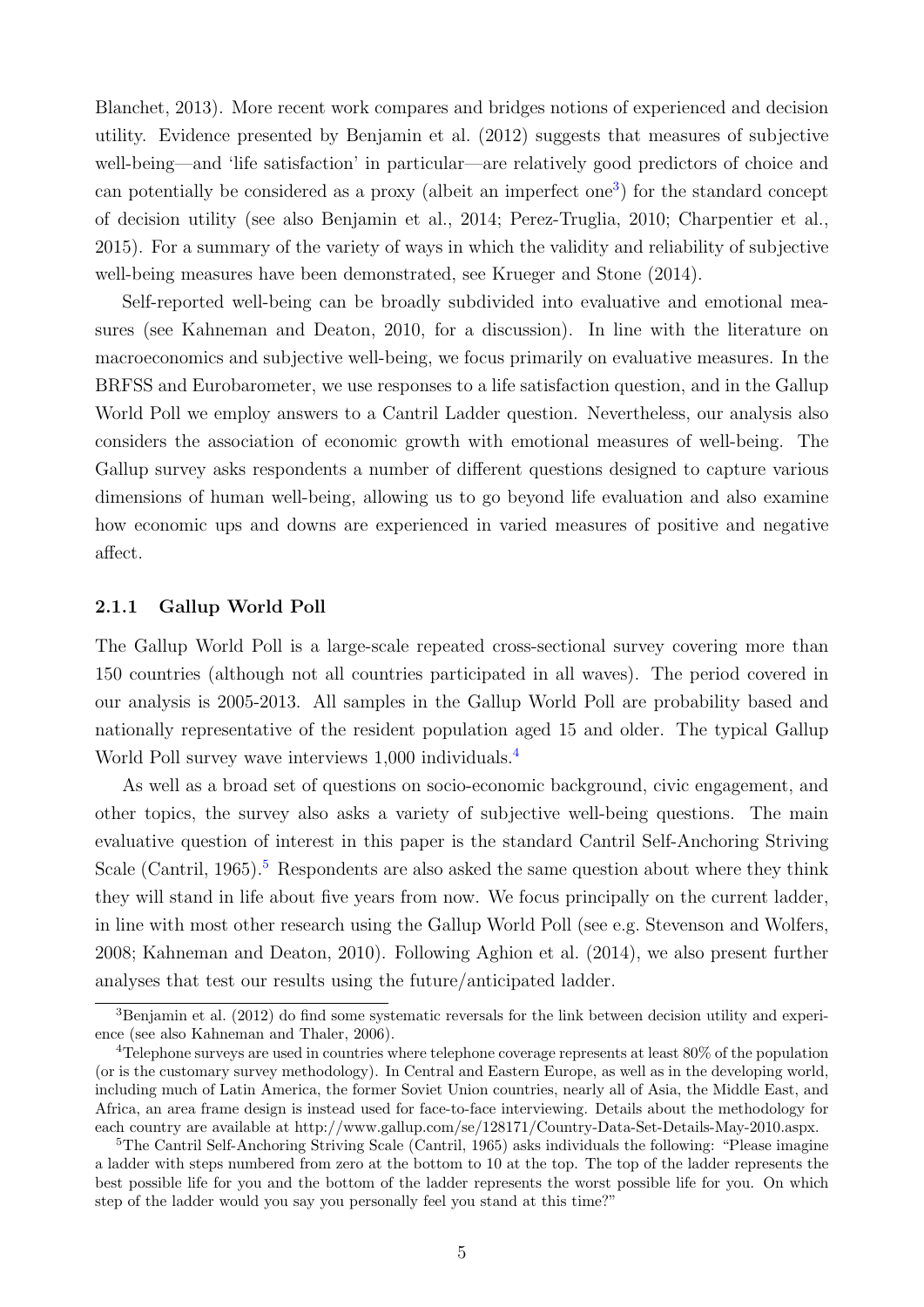| Variable                  | Obs       | Mean   | Std. Dev. | Min      | Max    |
|---------------------------|-----------|--------|-----------|----------|--------|
| Current Ladder            | 1,166,517 | 5.5    | 2.22      | $\Omega$ | 10     |
| Future Ladder             | 1,074,085 | 6.74   | 2.36      | $\Omega$ | 10     |
| Yesterday: Happiness      | 806,864   | .69    | .46       | 0        | 1      |
| Enjoyment                 | 1,169,277 | .7     | .46       | $\Omega$ | 1      |
| Sadness                   | 1,155,071 | .21    | .41       | 0        |        |
| <b>Stress</b>             | 1,057,236 | .29    | .45       | 0        | 1      |
| Worry                     | 1,156,273 | .34    | .47       | $\Omega$ | 1      |
| Positive Expectations     | 973,632   | .37    | .48       | 0        | 1      |
| Negative Expectations     | 973,632   | .37    | .48       | $\Omega$ | 1      |
| Economic Growth           | 968       | .041   | .055      | $-.18$   | 1.045  |
| Negative Growth           | 123       | .035   | .037      | .001     | .18    |
| Positive Growth           | 845       | .052   | .048      | $\Omega$ | 1.045  |
| GDP per capita (US\$2005) | 968       | 10,741 | 15,242    | 150      | 81,852 |
| Inflation Rate            | 961       | .085   | .062      | $\Omega$ | .475   |
| Unemployment Rate         | 963       | .061   | .081      | $-.727$  | 1.57   |
| HH consumption growth     | 801       | .03    | .09       | $-.359$  | 1.792  |

Table 1: GALLUP WORLD POLL

Further questions focus on affective or emotional well-being, and ask respondents whether they felt "happiness/sadness/worry/stress/anger/enjoyment/love a lot of the day yesterday?" These questions illicit a dichotomous yes/no response. We concentrate on two such measures of negative affect (whether respondents felt "worry", or "stress" yesterday) and two of positive affect (whether respondents felt "happy" or "enjoyment").

#### 2.1.2 Eurobarometer

The Eurobarometer is an opinion survey carried out on behalf of the European Commission that has typically, though not always, taken place twice a year. For each wave, a random sample of approximately 1,000 individuals from each country in the European Union is interviewed on a range of issues including how satisfied they are with the life they lead. The response options are: very satisfied, fairly satisfied, not very satisfied, and not at all satisfied. This four category subjective well-being question has been included at least once every year from 1973 to 2013, apart from 1974, and is translated for our purposes onto a 1-4 scale (on which 4 corresponds to the "very satisfied" response). The Eurobarometer began with 9 countries and has grown over time along with the expansion of the EU. The data we use in this analysis come from the 15 longest-serving members of the EU (the so-called EU-15), for which the minimum time-series is 18 years and the maximum 39 years as represented in Figure  $\rm A1.^6$  $\rm A1.^6$  $\rm A1.^6$  $\rm A1.^6$ 

<span id="page-7-0"></span><sup>6</sup>A number of countries joined the EU—and the Eurobarometer—after 2004 but are not included in our sample as there is only a comparatively small amount of data available for these (mostly Eastern European) nations. Eurobarometer country-years excluded this way are, however, included in the Gallup World Poll data which span the 2005-2013 timeframe.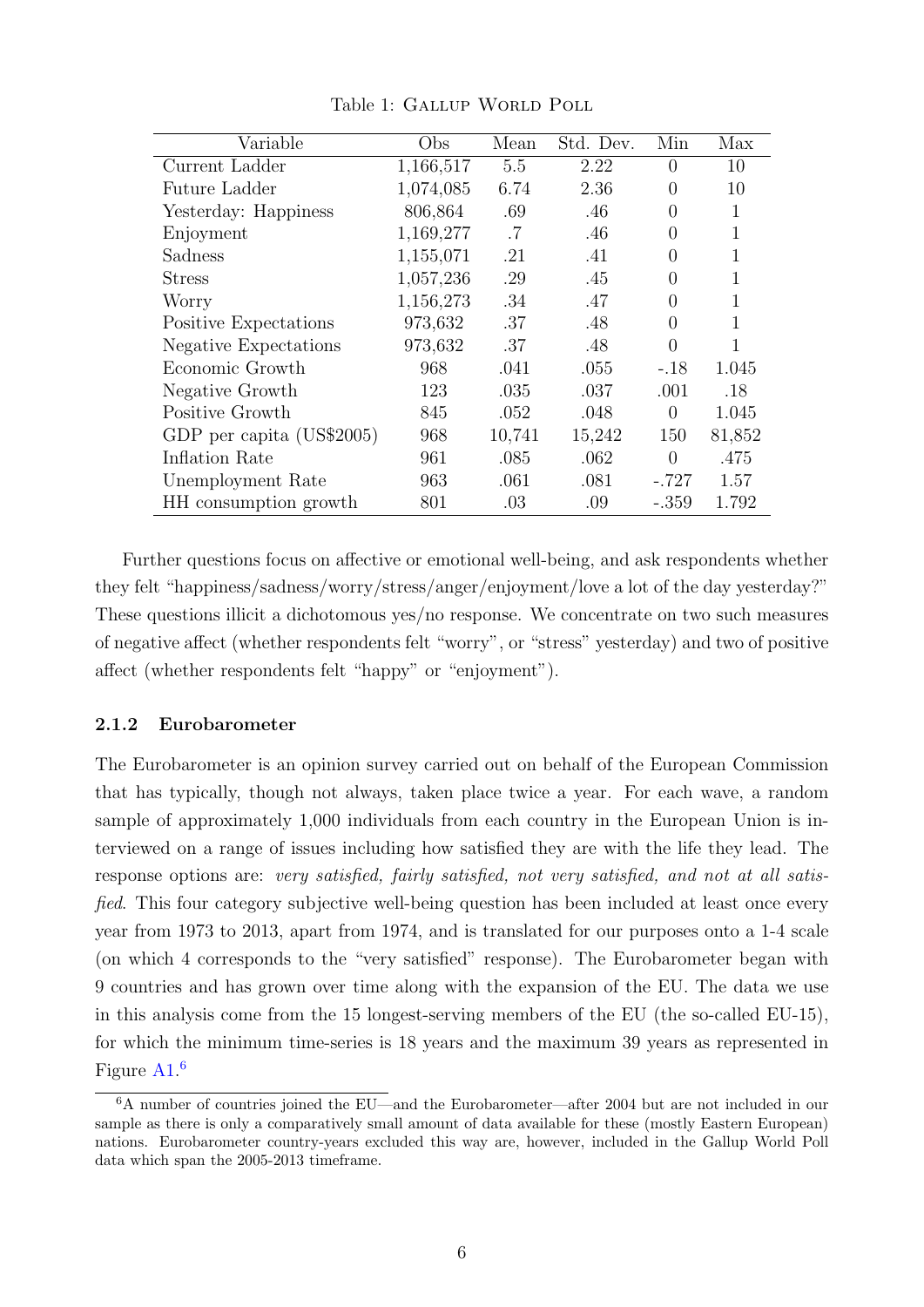| Variable                  | $_{\rm Obs}$ | Mean   | Std. Dev. | Min      | Max            |
|---------------------------|--------------|--------|-----------|----------|----------------|
| Life satisfaction $(1-4)$ | 1,094,963    | 3.07   | .75       |          | $\overline{4}$ |
| Positive Expectations     | 386,169      | .2     | $\cdot$ 4 | $\theta$ | 1              |
| Negative Expectations     | 386,169      | .39    | .49       | $\Omega$ |                |
| Economic Growth           | 508          | .023   | .027      | $-.089$  | .108           |
| Negative Growth           | 78           | .021   | .02       | $\Omega$ | .089           |
| Positive Growth           | 429          | .031   | .019      | $\Omega$ | .108           |
| GDP per capita (US\$2005) | 508          | 31,873 | 12,750    | 10,767   | 86,127         |
| Unemployment Rate         | 508          | .081   | .042      | $\Omega$ | .273           |
| Inflation Rate            | 508          | .045   | .046      | $-.045$  | .245           |
| HH consumption growth     | 508          | .017   | .024      | $-.104$  | .09            |

Table 2: EUROBAROMETER

|  | Table 3: BRFSS |
|--|----------------|
|  |                |

| Variable                         | Obs       | Mean   | Std. Dev. | Min      | Max            |
|----------------------------------|-----------|--------|-----------|----------|----------------|
| Life satisfaction                | 2,260,476 | 3.387  | 0.628     |          | $\overline{4}$ |
| Economic growth                  | 1,233     | 0.001  | 0.015     | $-0.097$ | 0.068          |
| Negative growth                  | 507       | 0.013  | 0.012     | 0.000    | 0.097          |
| Positive growth                  | 726       | 0.010  | 0.009     | 0.000    | 0.068          |
| State income per cap' (US\$2005) | 1,222     | 35,644 | 6,149     | 26,312   | 64,598         |
| Unemployment rate                | 1,233     | 6.031  | 2.39      | 2.067    | 14.367         |
| Inflation rate                   | 1,233     | 0.580  | 0.983     | $-2.828$ | 2,195          |

### 2.1.3 BRFSS

The Behavioral Risk Factor Surveillance System (BRFSS) contains data obtained through telephone surveys and is carried out by the Centre for Disease Control and Prevention (CDC) in the United States. The primary aim is to collect data on the most important risk factors leading to premature death, such as cigarette smoking, alcohol use, and hypertension. A four category life satisfaction question—with response categories: very satisfied, satisfied, dissatisfied, very dissatisfied—was included from 2005 until 2010. The BRFSS samples a large number of US individuals with approximately 400,000 respondents per year, divided across the different states and different months of the year (totaling approximately 2.5 million respondents). In most quarters, there have been surveys in 50 or 51 states, with outliers in 2008/1 (46 states) and 2009/1 (38 States). In total there are 1,233 state-quarter observations from 2005/1 to 2010/4.

### 2.2 Macroeconomic Data

The principal source of economic growth and GDP data for the two international panels is the World Bank's World Development Indicators. GDP is measured per capita in purchasing power parity (PPP) constant 2005 US dollars. Household consumption expenditure is measured per capita at constant 2005 prices. Unemployment and inflation data are drawn from the same source, with any gaps being filled where possible using data from the IMF's World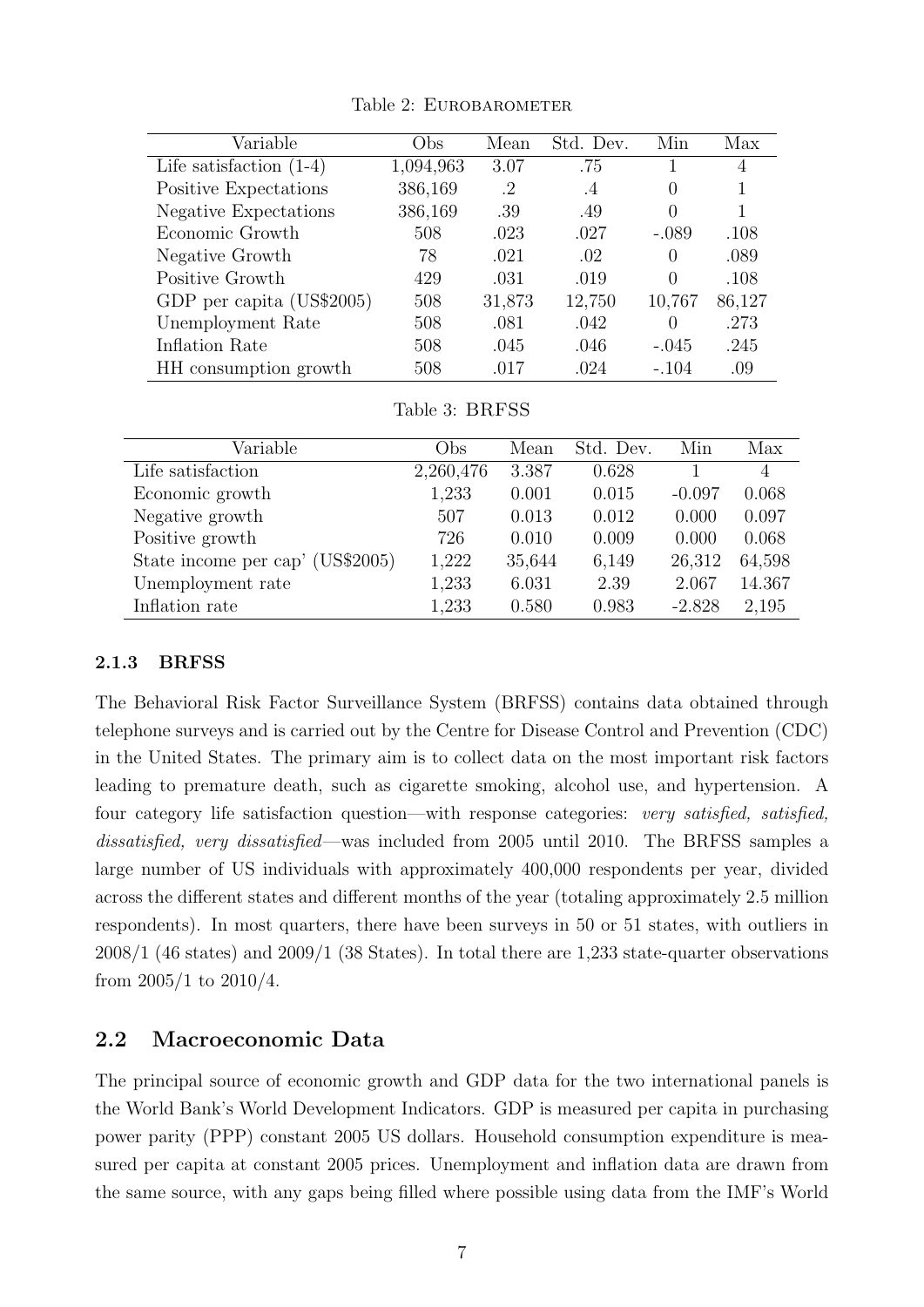Economic Outlook database and the OECD. For the two international datasets, macroeconomic data points correspond to country-years.

The BRFSS data is matched to life satisfaction with macroeconomic data at the statequarter level. State personal income per capita data are taken from the Bureau of Economic Analysis, and quarterly state-level unemployment data as well as quarterly nationwide inflation data are both drawn from the Bureau of Labour Statistics.

### 3 Empirical Estimation

To investigate the relationship between economic growth and subjective well-being we estimate the baseline equation

$$
SWB_{ijt} = \beta_1 GROWTH_{jt} + X'_{ijt} + \xi_j + \gamma_t + \varepsilon_{ijt}
$$
\n<sup>(1)</sup>

where  $SWB_{ijt}$  is a subjective well-being measure of individual i in country j in year t in the international panels, and the subjective well-being of individual  $i$  in U.S. state  $j$  in quarter t in the BRFSS sample.  $GROWTH_{jt}$  is the rate of economic growth from year t-1 to year t (or in the US sample the quarter-to-quarter economic growth rate).  $X'_{ijt}$  is a vector of individual-level demographic characteristics that are known to influence self-reports of wellbeing, such as age, gender, education level and marital status.  $\xi_j$  is a country/US state fixed effect.  $\gamma_t$  is a survey-wave fixed effect in the international panels, or a seasonal dummy in the case of the BRFSS.  $\varepsilon_{ijt}$  is the error term, clustered on country-years (state-quarters).

In all models, entity and time/survey fixed effects are included. Country(state)-specific intercepts diminish the threat of omitted variable bias by controlling for unobserved heterogeneity across countries (states), such that time-invariant factors like culture and climate are controlled for. Survey-specific intercepts control for time-variant trends and shocks that apply equally across the sample. Another important reason to include such intercepts is to partial out variance in survey design over time. [Deaton](#page-26-3) [\(2012\)](#page-26-3) shows that question ordering and context effects are typically substantial in relation to subjective well-being questions (see also [Sacks et al.,](#page-29-11) [2013;](#page-29-11) [Schwarz and Strack,](#page-29-12) [1999\)](#page-29-12).

To test for any asymmetric effects of economic growth, we then fit a piecewise linear regression model that introduces separate terms for negative and positive growth, such that

$$
SWB_{ijt} = \beta_1 GROWTH_{jt}^+ + \beta_2 | GROWTH^-|_{jt} + X_{ijt}' + \xi_j + \gamma_t + \varepsilon_{ijt}
$$
 (2)

where  $X^+$  is equal to economic growth in country-years (state-quarters) in which growth is positive, 0 otherwise; and  $X^-$  is equal to the economic growth rate where growth is negative, 0 otherwise. We use the absolute value of negative growth in order to make the direction of the resulting coefficients more intuitive to interpret - an "increase" in negative growth corresponds to a negative change in well-being.

Our main contribution to the debate on the relationship between growth and well-being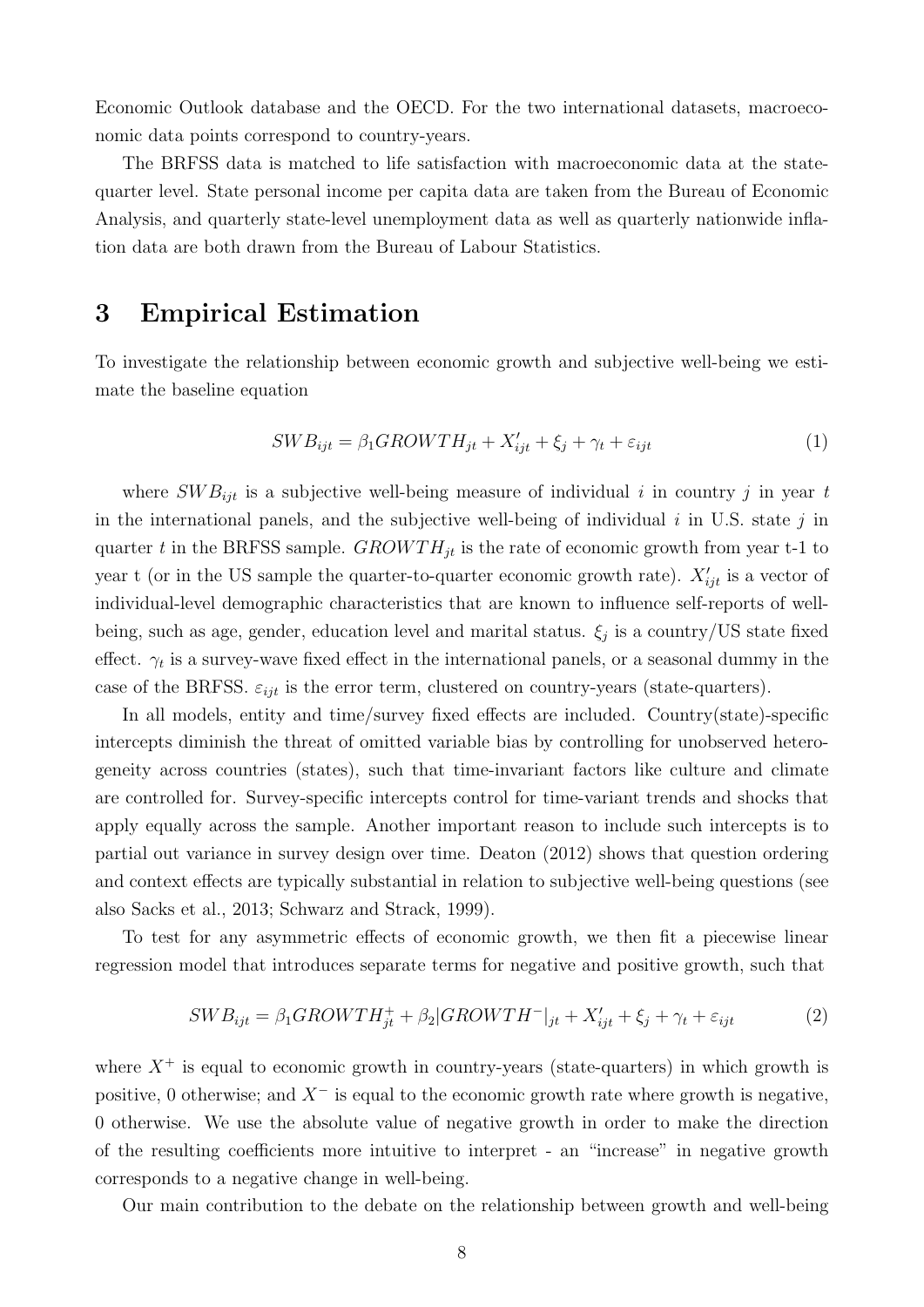is to provide empirical analyses that relax the implicit assumption of a symmetric association between positive and negative growth on the one hand, and measures of subjective well-being on the other. In line with the literature, the core of the analysis is reduced-form. Indeed, both the causes and consequences of fluctuations in GDP can be numerous, and are likely to vary across both time and space. For example, recessions can lead to high unemployment and/or inflation, macroeconomic factors both shown to be good predictors of subjective wellbeing [\(Di Tella et al.,](#page-27-2) [2001\)](#page-27-2). Equally, adverse economic and labour market conditions can also lead to social tensions and changing attitudes that might have an impact on subjective well-being. One might imagine that a multitude of studies, both micro-case studies as well as more macro-oriented studies, will be needed to thoroughly understand the effects of all these factors on subjective well-being. Nevertheless, as a first step towards understanding the mechanisms behind a disproportionate association of negative growth and well-being, we introduce various macroeconomic covariates (unemployment rate, household consumption growth, and inflation rate) into the equation as well as considering the impact of current expectations about the future of the economy.[7](#page-10-0)

### 4 Results

#### 4.1 Baseline

Our main result is that, across all three data sets, subjective well-being is more sensitive to decreases in national income than it is to equivalent increases. Table [4](#page-11-0) shows that evaluative subjective well-being is positively and significantly associated with the economic growth rate. Introducing separate terms for positive and negative growth—and thus allowing the slope gradient to differ for economic gains and losses—we find in all three data sets that the statistical relationship between economic growth and well-being appears to be driven principally by episodes of negative growth. The negative growth terms are greater in both magnitude and statistical significance.<sup>[8](#page-10-1)</sup>

To illustrate, using the Gallup sample, we can see that a 10% economic contraction corresponds to a 0.135 standard deviation drop in life satisfaction, but an equivalent  $10\%$  expansion of the economy relates only to a statistically ill-defined increase of around 0.023 standard deviations. These estimates correspond to a 0.33 decrease and a 0.05 increase on the 0-10 Cantril Ladder scale, respectively. From a human well-being perspective, the results from the three data sets would suggest that some 2 to 6 percent of economic growth would be required to

<span id="page-10-0"></span><sup>7</sup>Although we present for illustrative purposes models including further key macroeconomic variables, we prefer the more parsimonious models. First, they are more comparable with the models in other studies. And second, there exist complex two-way causal relationships between inflation and unemployment on the one hand, and economic growth on the other, and simultaneous inclusion of all these variables in regression models may bias our results.

<span id="page-10-1"></span><sup>8</sup>The magnitude of the coefficients in the Eurobarometer is generally larger, but it is worth noting that the standard deviation among this relatively homogenous group of high-income countries is likely to be relatively small compared with that of the Gallup World Poll, which encompasses a wide range of nations.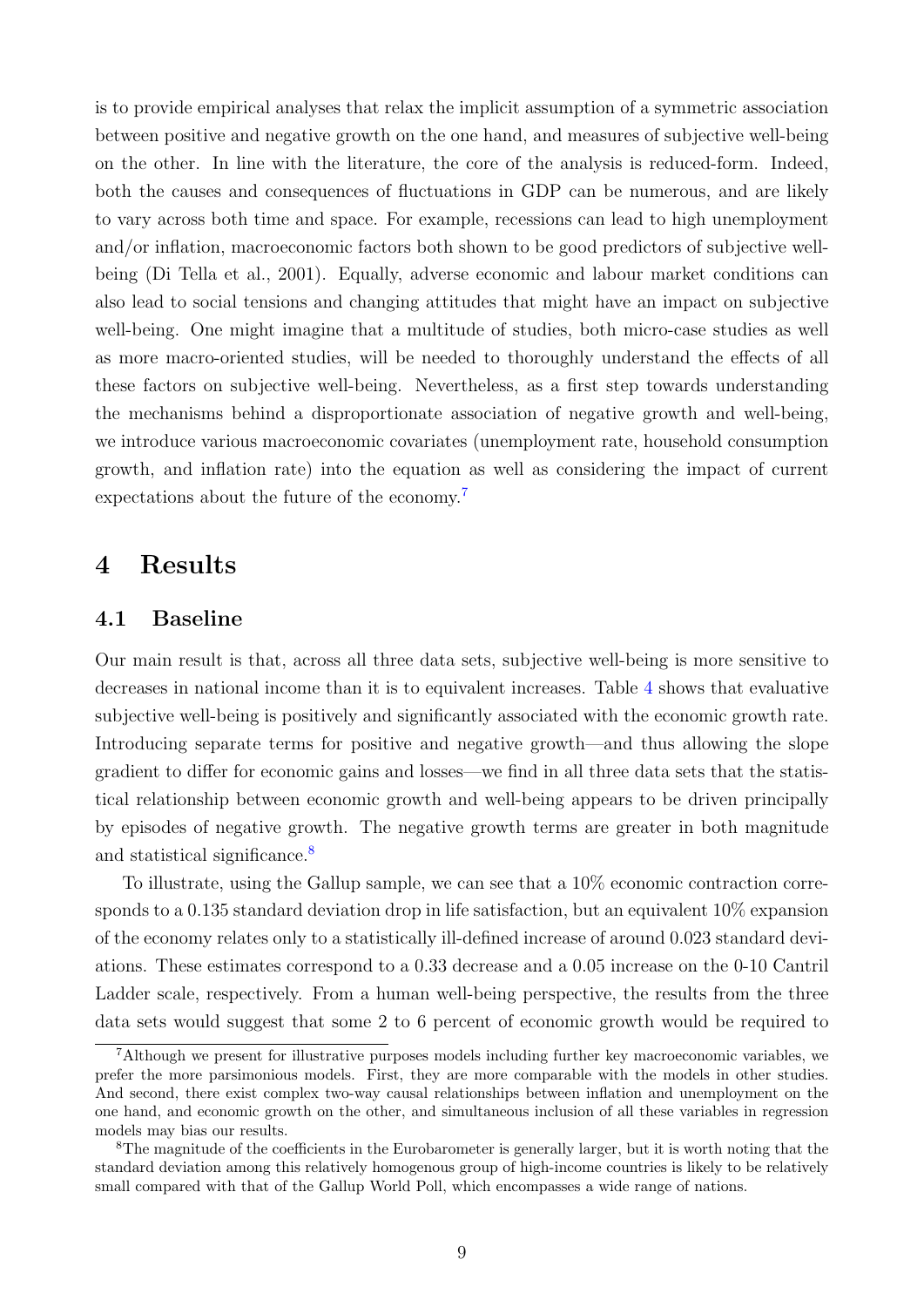<span id="page-11-0"></span>

|                    |            | Gallup World Poll |                   | Eurobarometer |                   | <b>BRFSS</b> |
|--------------------|------------|-------------------|-------------------|---------------|-------------------|--------------|
|                    | (1)        | (2)               | (3)               | (4)           | (5)               | (6)          |
|                    |            | Cantril Ladder    | Life Satisfaction |               | Life Satisfaction |              |
|                    |            |                   |                   |               |                   |              |
| Economic Growth    | $0.561***$ |                   | $2.312***$        |               | $0.443***$        |              |
|                    | (0.168)    |                   | (0.435)           |               | (0.077)           |              |
| Negative Growth    |            | $-1.354***$       |                   | $-5.788***$   |                   | $-0.511***$  |
|                    |            | (0.340)           |                   | (1.293)       |                   | (0.153)      |
| Positive Growth    |            | 0.233             |                   | $0.913**$     |                   | $0.339**$    |
|                    |            | (0.201)           |                   | (0.375)       |                   | (0.138)      |
| Countries/States   | 157        | 157               | 15                | 15            | 51                | 51           |
| Macro observations | 968        | 968               | 508               | 508           | 1233              | 1233         |
| Micro observations | 1,166,517  | 1,166,517         | 1,092,999         | 1,092,999     | 2,260,476         | 2,260,476    |
| R-squared          | 0.034      | 0.034             | 0.030             | 0.031         | 0.062             | 0.062        |

#### Table 4: Economic Growth and Well-Being

Robust standard errors in parentheses, adjusted for clustering at the country-year level in the Gallup and Eurobarometer, and at the state-quarter level in the BRFSS. All outcomes variables are standardised (mean=0, SD=1). Gallup World Poll data is collected between 2005-2013; Eurobarometer 1973-2013; BRFSS 2005-2010. All regressions include individual-level controls: age, age-squared, education level, gender, marital status. Country fixed effects and survey wave dummies are included in all of the Eurobarometer and Gallup models; state fixed effects and seasonal dummies are included in the BRFSS models. Negative and Positive Growth terms are splines, such that negative (positive) growth is equal to the absolute value of the growth rate when it is negative (positive) and zero otherwise.  $^{*}$   $p$   $<$  0.1,  $^{**}$   $p$   $<$  0.05,  $^{***}$   $p$   $<$  0.01.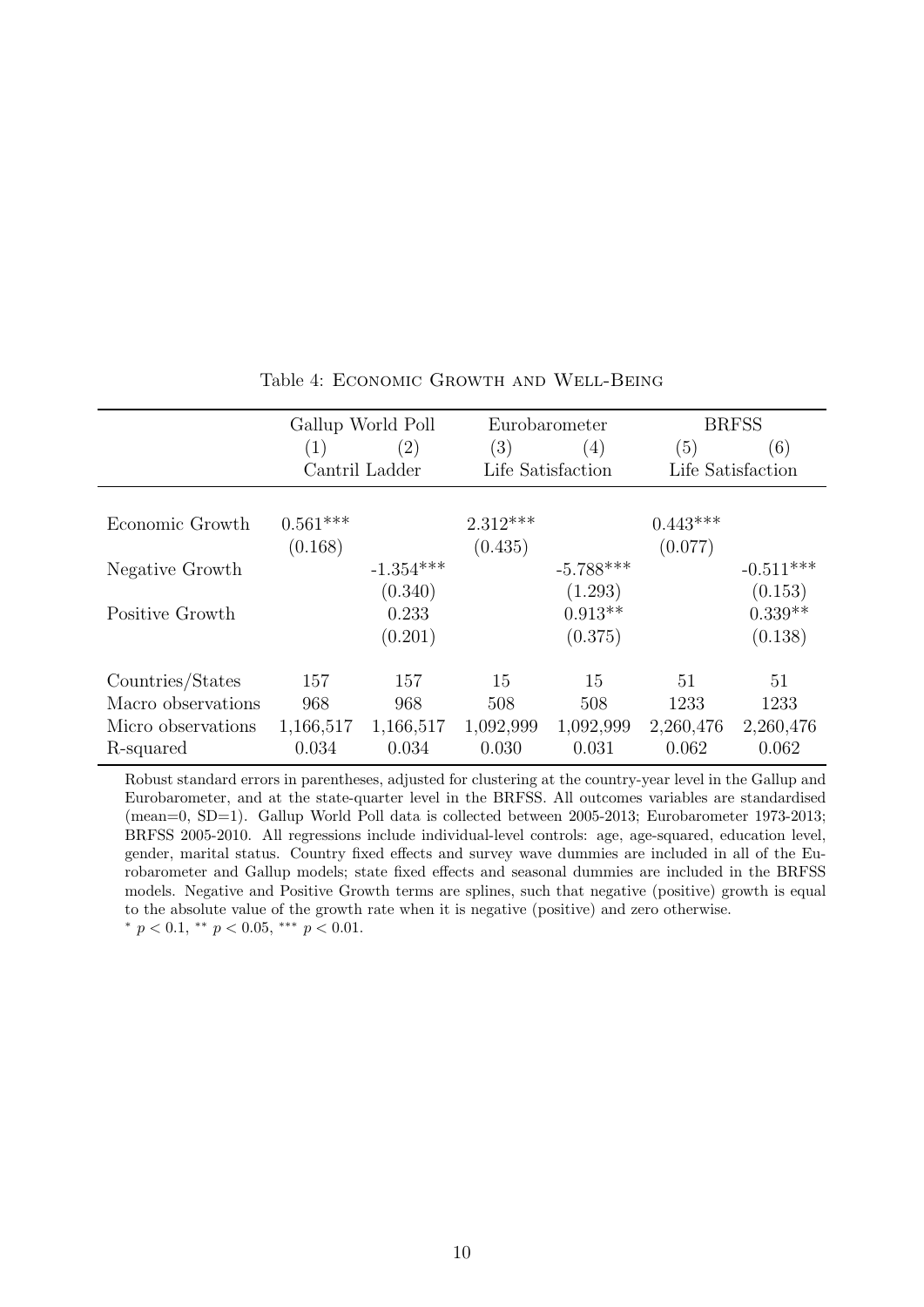offset just 1 percent of economic contraction.

The asymmetry in the relationship between economic growth and well-being can be seen more clearly in Figure [1,](#page-13-0) which plots the coefficients for negative and positive growth separately on the x-axis, and subjective well-being on the y-axis. This representation looks similar to the well-known utility function of Prospect Theory—showing that losses loom larger than gains in decision utility [\(Kahneman and Tversky,](#page-28-2) [1979\)](#page-28-2). Here, Figure [1](#page-13-0) suggests that individuals experience macroeconomic losses more acutely than equivalent gains in economic growth.

### 4.2 Addition of further macroeconomic covariates

Having observed an interesting correlational asymmetry in Table [4,](#page-11-0) we now move on to gradually introduce further macroeconomic variables into the equation. Two issues are of principal interest here: first, whether the short-run growth effect or long-run level effect of GDP dominates, and second, whether or not the disproportionate negative growth association is merely a reflection of the already well-established non-pecuniary negative effects of unemployment and inflation.

All three datasets, which cover different time-frames and vastly different sets of countries, produce similar results in Tables [6,](#page-15-0) [5](#page-14-0) and [7.](#page-16-0) As one would expect, the unemployment rate is negatively associated with subjective well-being over time. In all three datasets, the introduction of the unemployment rate alongside economic growth leads to a reduction in the coefficient on negative growth, suggesting that at least some (though not all) of the association between negative growth and subjective well-being, which remains significantly different from zero, is mediated through increases in unemployment that occur during recessionary periods.

In all three cases, once the level of (log) GDP per capita is introduced alongside the growth rate in columns (1) and (2), both level and change effects appear to be present. However, once all the main macroeconomic indicators are included together in columns (7) and (8) the only significant predictors of subjective well-being are negative economic growth and the unemployment rate, with the level of GDP and inflation not significantly associated with evaluative self-reports of well-being.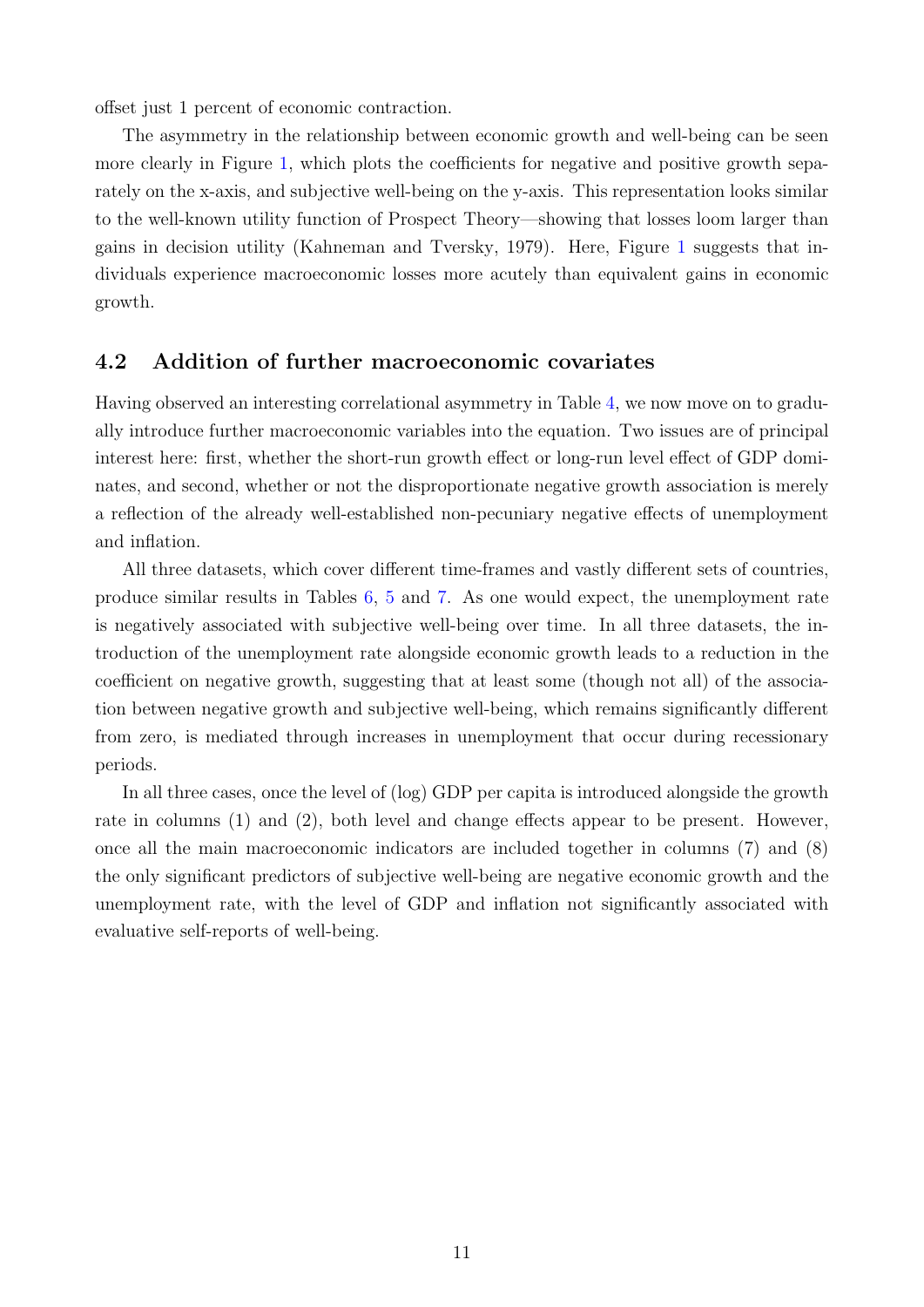<span id="page-13-0"></span>Figure 1: The Asymmetric Experience of Positive and Negative Growth



(c) BRFSS

Notes: Graphs plot the coefficients for negative and positive growth from regressions of evaluative SWB on splines of negative and positive growth, the level of log GDP per capita, a vector of personal controls, country/state fixed effects, and year/season dummies. These regressions correspond to model 2 of each of Tables [6,](#page-15-0) [5](#page-14-0) and [7.](#page-16-0) See text for further details. 95% confidence intervals reported.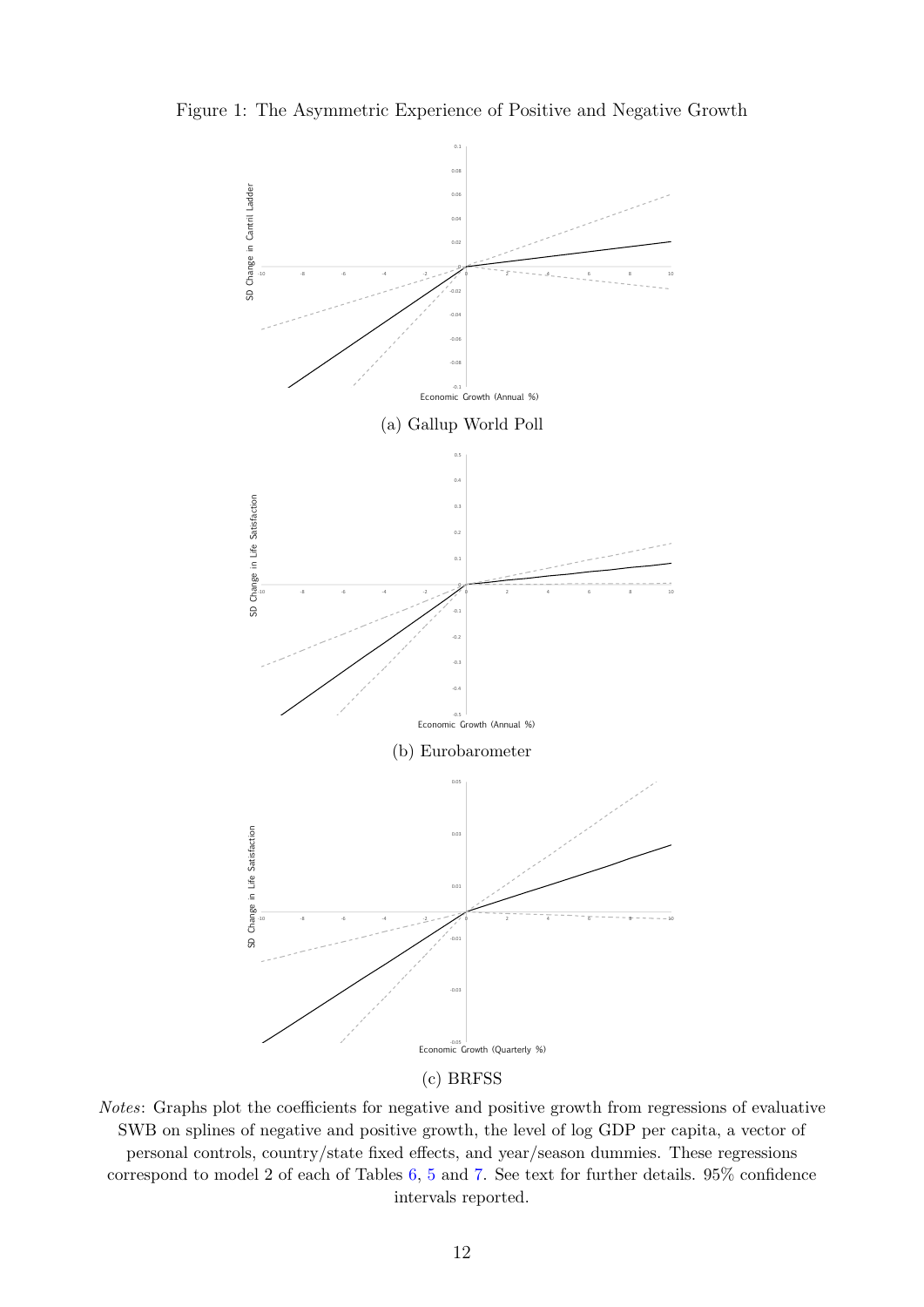|                      | (1)                   | (2)                    | (3)                   | (4)                    | (5)<br>Cantril Ladder | (6)                    | (7)                            | (8)                            |
|----------------------|-----------------------|------------------------|-----------------------|------------------------|-----------------------|------------------------|--------------------------------|--------------------------------|
|                      |                       |                        |                       |                        |                       |                        |                                |                                |
| Economic Growth      | $0.481***$<br>(0.162) |                        | $0.465***$<br>(0.165) |                        | $0.517***$<br>(0.167) |                        | $0.394**$<br>(0.168)           |                                |
| Negative Growth      |                       | $-1.159***$<br>(0.325) |                       | $-1.082***$<br>(0.352) |                       | $-1.136***$<br>(0.322) |                                | $-0.776**$<br>(0.323)          |
| Positive Growth      |                       | 0.208<br>(0.201)       |                       | 0.214<br>(0.197)       |                       | 0.274<br>(0.200)       |                                | 0.249<br>(0.199)               |
| GDP per capita (log) | $0.295***$            | $0.276***$             |                       |                        |                       |                        | 0.124                          | 0.117                          |
| Unemployment Rate    | (0.098)               | (0.096)                | $-1.829***$           | $-1.767***$            |                       |                        | (0.100)<br>$-1.653***$         | (0.100)<br>$-1.625***$         |
| Inflation Rate       |                       |                        | (0.298)               | (0.298)                | $-0.204$<br>(0.143)   | $-0.168$<br>(0.140)    | (0.333)<br>$-0.217$<br>(0.147) | (0.333)<br>$-0.195$<br>(0.147) |
| Country and Wave FEs | X                     | $\mathbf x$            | $\mathbf x$           | $\mathbf{x}$           | $\mathbf x$           | $\mathbf x$            | $\mathbf x$                    | $\mathbf x$                    |
| Individual Controls  | $\mathbf x$           | $\mathbf x$            | $\mathbf x$           | $\mathbf x$            | $\mathbf x$           | $\mathbf x$            | $\mathbf x$                    | $\mathbf x$                    |
| Countries            | 157                   | 157                    | 156                   | 156                    | 156                   | 156                    | 155                            | 155                            |
| Country-years        | 968                   | 968                    | 961                   | 961                    | 963                   | 963                    | 956                            | 956                            |
| Individuals          | 1,166,517             | 1,166,517              | 1,158,490             | 1,158,490              | 1,158,549             | 1,158,549              | 1,150,522                      | 1,150,522                      |
| R-squared            | 0.035                 | 0.035                  | 0.035                 | 0.035                  | 0.034                 | 0.034                  | 0.035                          | 0.035                          |

Table 5: Gallup 2005-2013 - Addition of main macroeconomic indicators

<span id="page-14-0"></span>Robust standard errors in parentheses, adjusted for clustering at the country-year level. Subjective well-being responses are standardised (mean=0, SD=1). Country fixed effects and survey wave dummies are included in all models. All regressions include individual-level controls: age, age-squared, education level, gender, marital status. Negative and Positive Growth terms are splines, such that negative(positive) growth is equa<sup>l</sup> to the absolute value of the growth rate when it is negative (positive) and zero otherwise.\*  $p < 0.1$ , \*\*  $p < 0.05$ , \*\*\*  $p < 0.01$ .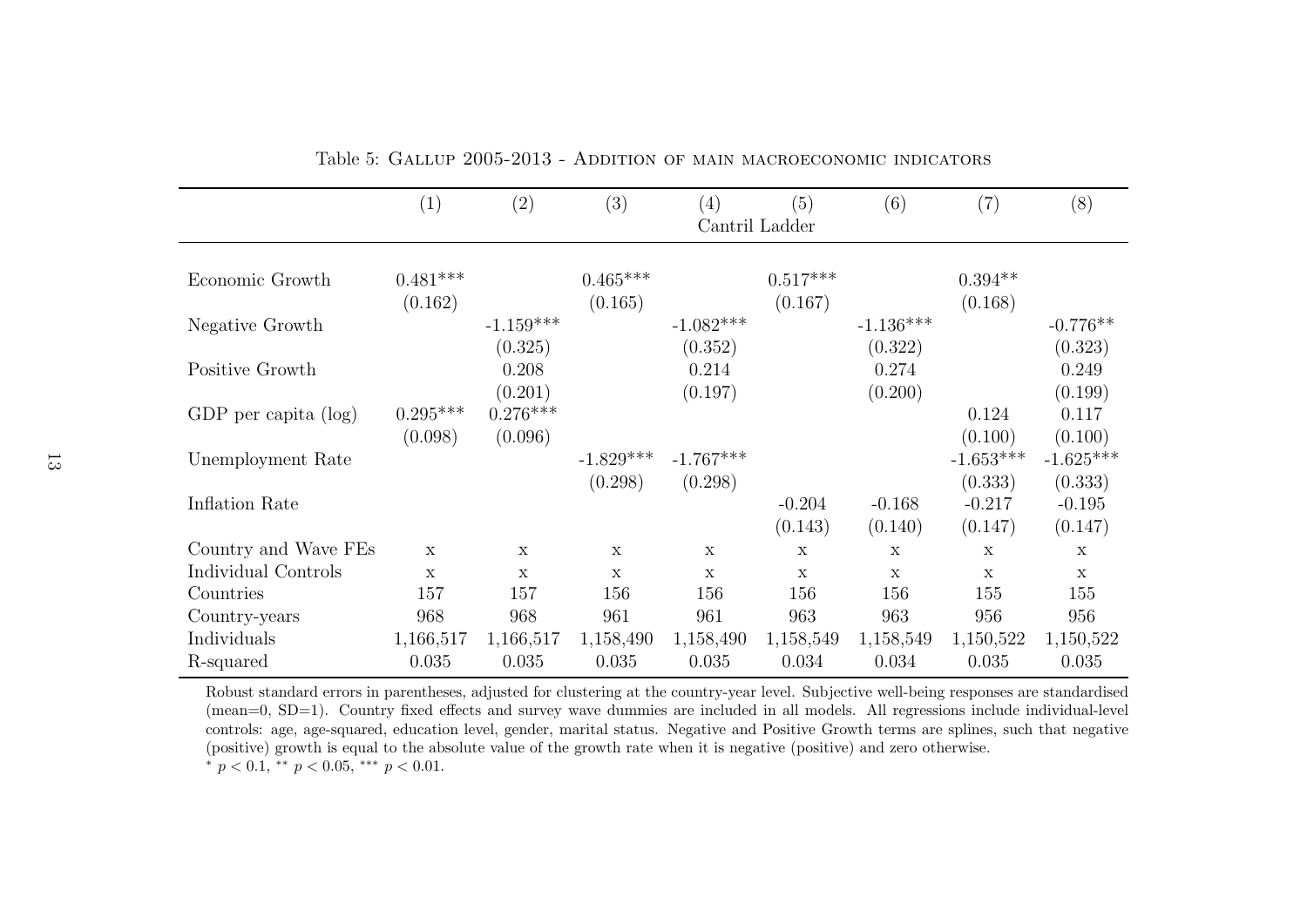|                         | (1)                   | $\left( 2\right)$     | (3)                   | (4)              | (5)                   | (6)                                                           | (7)                         | (8)                            |
|-------------------------|-----------------------|-----------------------|-----------------------|------------------|-----------------------|---------------------------------------------------------------|-----------------------------|--------------------------------|
|                         |                       |                       |                       |                  |                       | "On the whole, how satisfied are you with the life you lead?" |                             |                                |
| Economic Growth         | $2.172***$<br>(0.415) |                       | $1.253***$<br>(0.333) |                  | $2.198***$<br>(0.386) |                                                               | $1.263***$<br>(0.333)       |                                |
| Negative Growth         |                       | $-5.570***$           |                       | $-3.687***$      |                       | $-5.181***$                                                   |                             | $-3.688***$                    |
| Positive Growth         |                       | (1.227)<br>$0.814**$  |                       | (0.910)<br>0.360 |                       | (1.199)<br>$1.025***$                                         |                             | (0.921)<br>0.359               |
| GDP per capita $(\log)$ | $0.252***$            | (0.392)<br>$0.239***$ |                       | (0.342)          |                       | (0.361)                                                       | $-0.011$                    | (0.349)<br>$-0.009$            |
| Unemployment Rate       | (0.079)               | (0.074)               | $-2.417***$           | $-2.274***$      |                       |                                                               | (0.071)<br>$-2.382***$      | (0.067)<br>$-2.290***$         |
| Inflation Rate          |                       |                       | (0.235)               | (0.214)          | $1.133***$<br>(0.308) | $0.930***$<br>(0.286)                                         | (0.256)<br>0.113<br>(0.247) | (0.236)<br>$-0.010$<br>(0.250) |
| Country and Wave FEs    | X                     | $\mathbf x$           | $\mathbf x$           | X                | X                     | $\mathbf x$                                                   | $\mathbf x$                 | X                              |
| Individual Controls     | $\mathbf x$           | $\mathbf{x}$          | $\mathbf{x}$          | $\mathbf x$      | $\mathbf{x}$          | $\mathbf{x}$                                                  | $\mathbf x$                 | $\mathbf x$                    |
| Countries               | 15                    | 15                    | 15                    | 15               | 15                    | 15                                                            | 15                          | 15                             |
| Country-years           | 508                   | 508                   | 508                   | 508              | 508                   | 508                                                           | 508                         | 508                            |
| Individuals             | 1,092,999             | 1,092,999             | 1,092,999             | 1,092,999        | 1,092,999             | 1,092,999                                                     | 1,092,999                   | 1,092,999                      |
| R-squared               | 0.030                 | 0.031                 | 0.033                 | 0.034            | 0.031                 | 0.031                                                         | 0.033                       | 0.034                          |

Table 6: Eurobarometer 1973-2013 - Addition of main macroeconomic indicators

<span id="page-15-0"></span>Robust standard errors in parentheses, adjusted for clustering at the country-year level. Life satisfaction responses are standardised (mean=0, SD=1). Country fixed effects and survey wave dummies are included in all models. All regressions include individual-level controls: age, age-squared, education level, gender, marital status. Negative and Positive Growth terms are splines, such that negative(positive) growth is equa<sup>l</sup> to the absolute value of the growth rate when it is negative (positive) and zero otherwise.\*  $p < 0.1$ , \*\*  $p < 0.05$ , \*\*\*  $p < 0.01$ .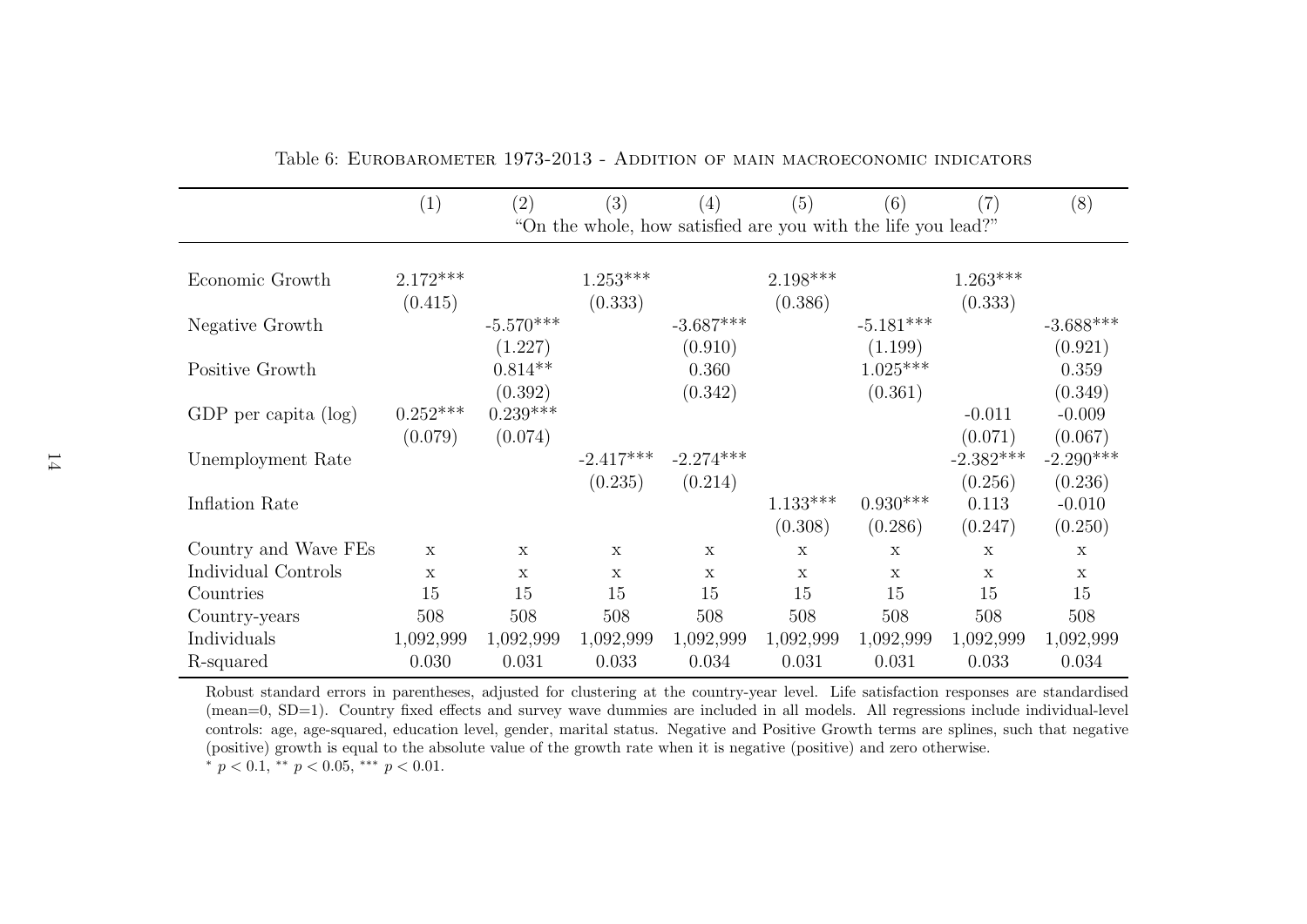|                                     | (1)                   | (2)                            | (3)                    | (4)                                                 | (5)                   | (6)                             | (7)                                           | (8)                                           |
|-------------------------------------|-----------------------|--------------------------------|------------------------|-----------------------------------------------------|-----------------------|---------------------------------|-----------------------------------------------|-----------------------------------------------|
|                                     |                       |                                |                        | "In general, how satisfied are you with your life?" |                       |                                 |                                               |                                               |
| Economic Growth                     | $0.410***$<br>(0.079) |                                | $0.398***$<br>(0.074)  |                                                     | $0.445***$<br>(0.077) |                                 | $0.385***$<br>(0.075)                         |                                               |
| Negative Growth                     |                       | $-0.506***$                    |                        | $-0.457***$                                         |                       | $-0.511***$                     |                                               | $-0.487***$                                   |
| Positive Growth                     |                       | (0.161)<br>$0.257*$<br>(0.145) |                        | (0.142)<br>$0.309**$<br>(0.132)                     |                       | (0.159)<br>$0.340**$<br>(0.146) |                                               | (0.154)<br>0.215<br>(0.147)                   |
| GDP per capita (log)                | $0.087***$            | $0.092***$                     |                        |                                                     |                       |                                 | 0.018                                         | 0.024                                         |
| Unemployment Rate<br>Inflation Rate | (0.030)               | (0.031)                        | $-0.197***$<br>(0.051) | $-0.196***$<br>(0.051)                              | 0.037                 | 0.001                           | (0.033)<br>$-0.196***$<br>(0.061)<br>$-0.119$ | (0.034)<br>$-0.197***$<br>(0.061)<br>$-0.178$ |
|                                     |                       |                                |                        |                                                     | (0.108)               | (0.115)                         | (0.111)                                       | (0.116)                                       |
| State and Season FEs                | $\mathbf x$           | $\mathbf x$                    | $\mathbf x$            | $\mathbf x$                                         | $\mathbf x$           | $\mathbf x$                     | $\mathbf x$                                   | $\mathbf x$                                   |
| Individual Controls                 | $\mathbf x$           | $\mathbf x$                    | X                      | $\mathbf x$                                         | $\mathbf x$           | $\mathbf x$                     | $\mathbf x$                                   | $\mathbf x$                                   |
| <b>States</b>                       | 51                    | 51                             | 51                     | 51                                                  | 51                    | 51                              | 51                                            | 51                                            |
| State-quarters                      | 1,233                 | 1,233                          | 1,233                  | 1,233                                               | 1,233                 | 1,233                           | 1,233                                         | 1,233                                         |
| Individuals                         | 2,260,476             | 2,260,476                      | 2,260,476              | 2,260,476                                           | 2,260,476             | 2,260,476                       | 2,260,476                                     | 2,260,476                                     |
| R-squared                           | 0.062                 | 0.062                          | 0.062                  | 0.062                                               | 0.062                 | 0.062                           | 0.062                                         | 0.062                                         |

<span id="page-16-0"></span>Table 7: BRFSS 2005-2010 - Addition of main macroeconomic indicators

Robust standard errors in parentheses, adjusted for clustering at the state-quarter level. Life satisfaction responses are standardised (mean=0, SD=1). State fixed effects and season dummies are included in all models. Economic growth refers to the quarter-on-quarter growth rate. All regressions include individual-level controls: age, age-squared, education level, gender, marital status. Negative and Positive Growth terms are splines, such that negative (positive) growth is equa<sup>l</sup> to the absolute value of the growth rate when it isnegative (positive) and zero otherwise.

\*  $p < 0.1$ , \*\*  $p < 0.05$ , \*\*\*  $p < 0.01$ .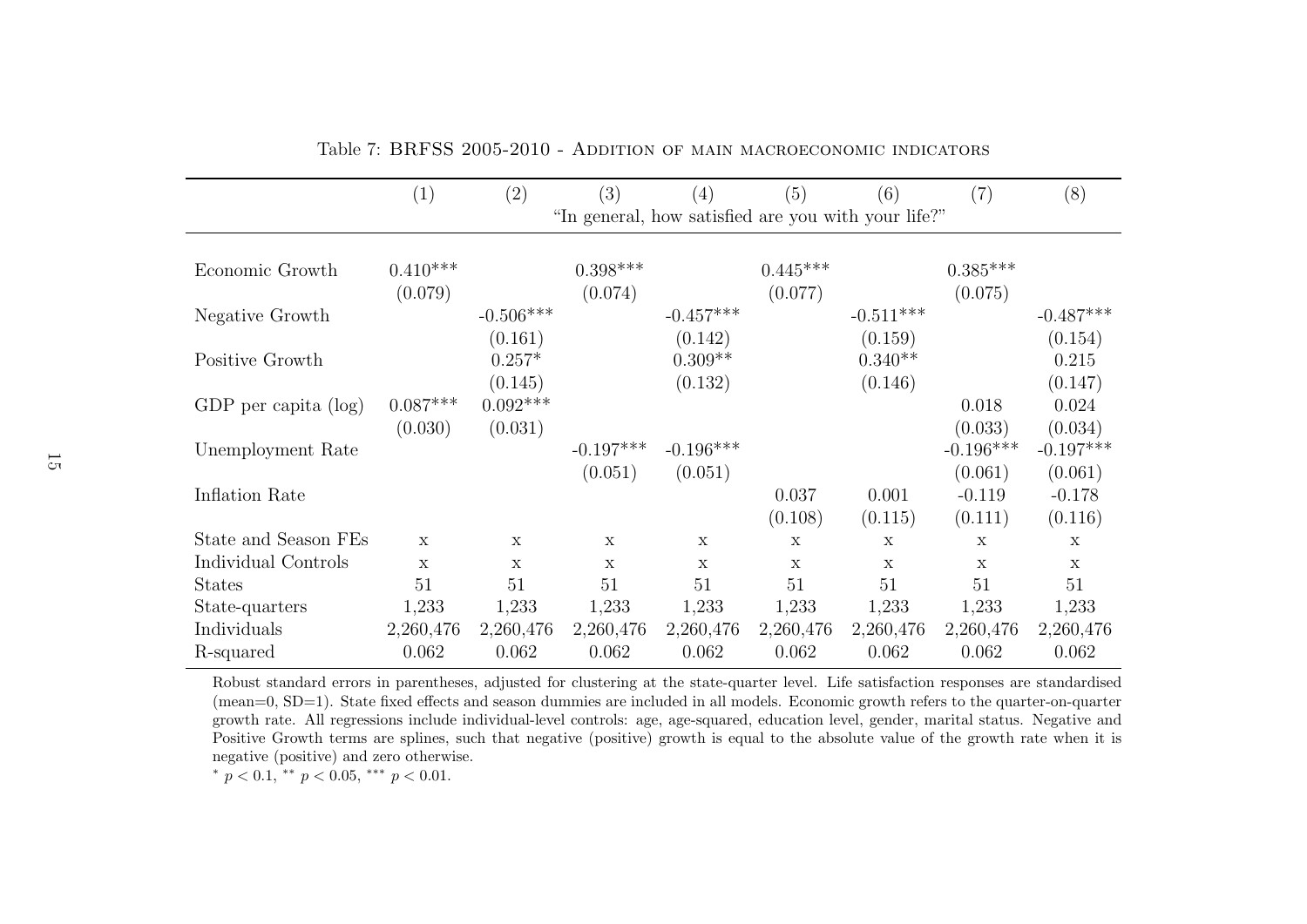Given that the BRFSS uses quarterly rather than yearly data, we also include in Table [A4](#page-34-0) a one quarter lag of the economic growth rate. The BRFSS data show results in line with the other two datasets, although the asymmetry is less immediately apparent. One reason for this may be that the use quarterly data, which may obscure any delayed well-being sensitivity to economic contractions. Adding a one quarter lag of growth terms seems to confirm this, and such extended models give much stronger evidence of "loss aversion". Two consecutive quarters of negative growth (the definition of a recession) is related to a much larger change in well-being than two quarters of consecutive positive growth of the same magnitude.

#### 4.3 Positive and negative affect over the business cycle

The richness of the Gallup World Poll allows us in Tables [8](#page-18-0) and [9](#page-19-0) to go beyond the initial analysis of evaluative well-being, and examine how individuals experience economic expansions and contractions. We focus here on two positive and two negative emotions. The long-run level of (log) per capita GDP is not significantly related to the day-to-day emotional experience of individuals. However, emotional well-being is significantly related to macroeconomic movements over the business cycle. Regressing emotional well-being on the economic growth rate, we can see that short-run changes in GDP are associated with feelings of happiness, enjoyment, worry, and stress in the ways one might expect.

However, once we split the growth term into positive and negative splines, it is noticeable that these relationships are, in all four cases, driven exclusively by periods of economic contraction. Negative growth years are significantly associated with decreases in the happiness and enjoyment, and increases in worry and stress, experienced by respondents during those periods. Yet, positive growth does not seem to be related either to increased happiness and enjoyment or reduced worry and stress.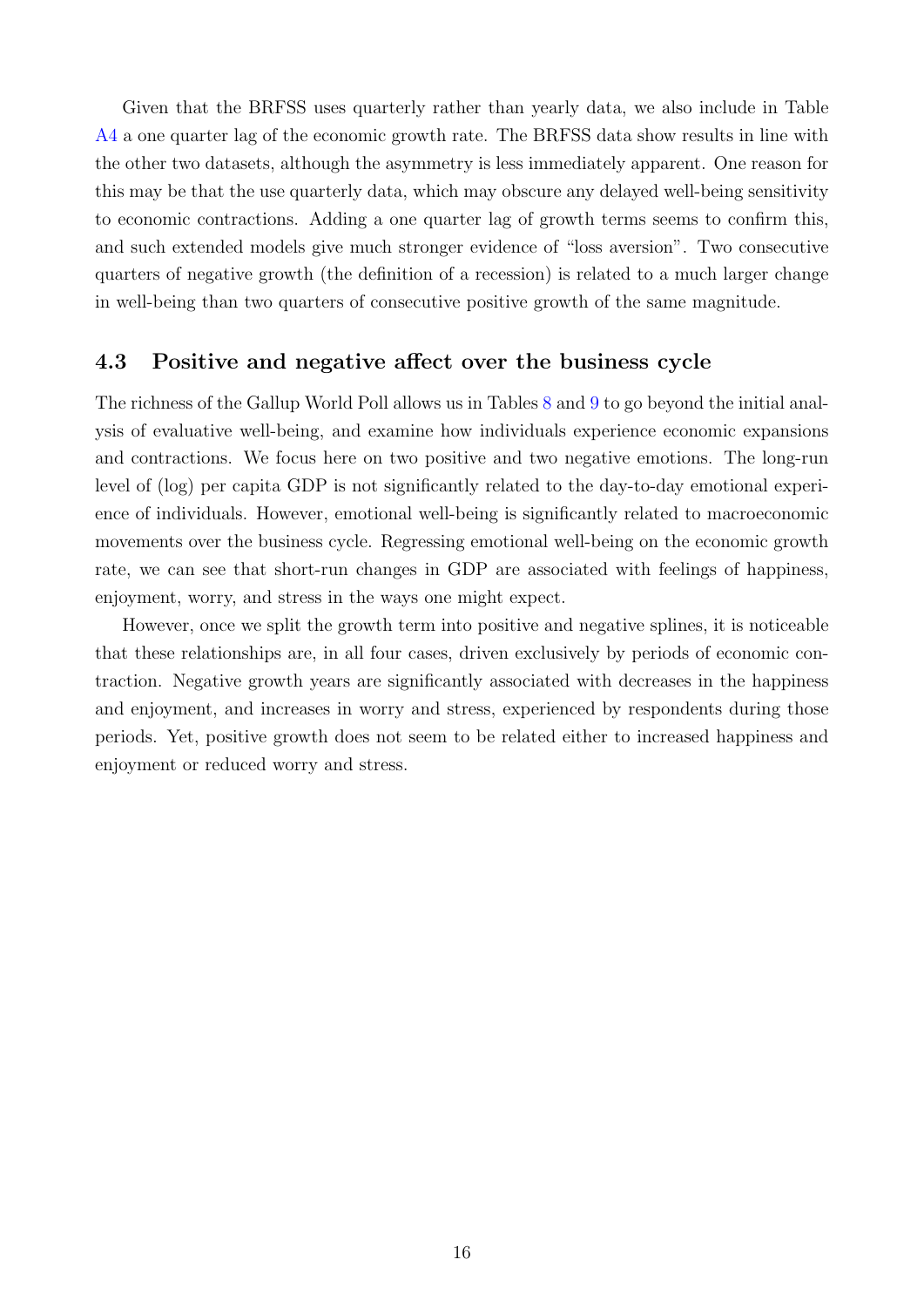|                      |             | Panel A     |             |             |             | Panel B     |             |             |  |  |
|----------------------|-------------|-------------|-------------|-------------|-------------|-------------|-------------|-------------|--|--|
|                      | (1)         | (2)         | (3)         | (4)         | (1)         | (2)         | (3)         | (4)         |  |  |
|                      |             |             | Happiness   |             |             |             | Enjoyment   |             |  |  |
|                      |             |             |             |             |             |             |             |             |  |  |
| Economic Growth      | $0.158***$  |             | $0.119*$    |             | $0.161***$  |             | $0.121**$   |             |  |  |
|                      | (0.055)     |             | (0.069)     |             | (0.051)     |             | (0.050)     |             |  |  |
| Negative Growth      |             | $-0.223***$ |             | $-0.116$    |             | $-0.356***$ |             | $-0.231**$  |  |  |
|                      |             | (0.084)     |             | (0.093)     |             | (0.080)     |             | (0.092)     |  |  |
| Positive Growth      |             | 0.119       |             | 0.120       |             | 0.080       |             | 0.079       |  |  |
|                      |             | (0.086)     |             | (0.099)     |             | (0.068)     |             | (0.066)     |  |  |
| GDP per capita (log) |             |             | 0.004       | 0.004       |             |             | 0.037       | 0.035       |  |  |
|                      |             |             | (0.073)     | (0.073)     |             |             | (0.029)     | (0.029)     |  |  |
| Unemployment Rate    |             |             | $-0.434***$ | $-0.434***$ |             |             | $-0.232***$ | $-0.224***$ |  |  |
|                      |             |             | (0.157)     | (0.158)     |             |             | (0.086)     | (0.086)     |  |  |
| Inflation Rate       |             |             | $-0.050*$   | $-0.050**$  |             |             | $-0.048**$  | $-0.042*$   |  |  |
|                      |             |             | (0.026)     | (0.026)     |             |             | (0.024)     | (0.025)     |  |  |
| Country and Wave FEs | $\mathbf x$ | $\mathbf x$ | $\mathbf x$ | $\mathbf x$ | $\mathbf x$ | $\mathbf x$ | $\mathbf x$ | $\mathbf x$ |  |  |
| Individual Controls  | $\mathbf x$ | $\mathbf x$ | $\mathbf x$ | $\mathbf x$ | $\mathbf x$ | $\mathbf X$ | $\mathbf x$ | $\mathbf x$ |  |  |
| Countries            | 151         | 151         | 150         | 150         | 156         | 156         | 154         | 154         |  |  |
| Country-years        | 625         | 625         | 616         | 616         | 967         | 967         | 955         | 955         |  |  |
| Individuals          | 806,864     | 806,864     | 793,802     | 793,802     | 1,169,277   | 1,169,277   | 1,153,213   | 1,153,213   |  |  |
| R-squared            | 0.017       | 0.017       | 0.017       | 0.017       | 0.017       | 0.017       | 0.017       | 0.017       |  |  |

Table 8: Gallup 2005-2013 - Positive Affect over the Business Cycle

Robust standard errors in parentheses, adjusted for clustering at the country-year level. Outcome variables are dichotomous yes/no answers to the question "Did you feel happy/enjoyment <sup>a</sup> lot yesterday?" Country fixed effects and survey wave dummies are included in all models. All regressions include individual-level controls: age, age-squared, education level, gender, marital status. Negative and Positive Growth terms are splines, such that negative (positive) growth is equa<sup>l</sup> to the absolute value of the growth rate when it isnegative (positive) and zero otherwise.

<span id="page-18-0"></span>\*  $p < 0.1$ , \*\*  $p < 0.05$ , \*\*\*  $p < 0.01$ .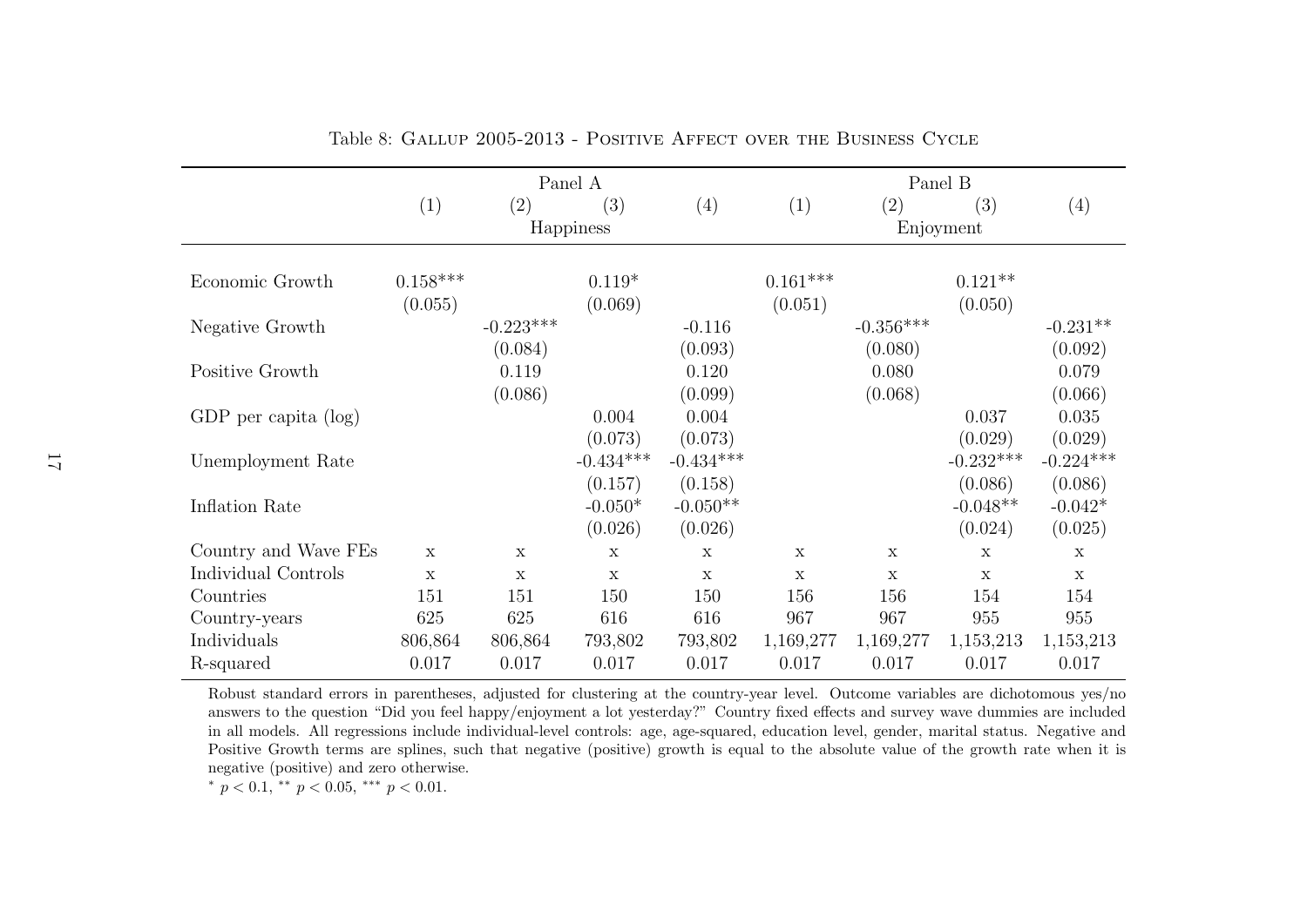|                                                                 |                        |                                | Panel A                           |                                                                     | Panel B              |                             |                                |                                                               |  |
|-----------------------------------------------------------------|------------------------|--------------------------------|-----------------------------------|---------------------------------------------------------------------|----------------------|-----------------------------|--------------------------------|---------------------------------------------------------------|--|
|                                                                 | (1)                    | $\left( 2\right)$              | (3)                               | (4)                                                                 | (1)                  | (2)                         | (3)                            | (4)                                                           |  |
|                                                                 |                        |                                | Worry                             |                                                                     |                      |                             | <b>Stress</b>                  |                                                               |  |
| Economic Growth                                                 | $-0.156***$<br>(0.050) |                                | $-0.128**$<br>(0.050)             |                                                                     | $-0.079*$<br>(0.047) |                             | $-0.054$<br>(0.051)            |                                                               |  |
| Negative Growth                                                 |                        | $0.359^{***}\,$                |                                   | $0.266**$                                                           |                      | $0.328***$                  |                                | $0.275**$                                                     |  |
| Positive Growth<br>GDP per capita $(\log)$<br>Unemployment Rate |                        | (0.124)<br>$-0.070$<br>(0.065) | $-0.004$<br>(0.028)<br>$0.503***$ | (0.127)<br>$-0.075$<br>(0.062)<br>$-0.001$<br>(0.028)<br>$0.493***$ |                      | (0.120)<br>0.034<br>(0.065) | 0.002<br>(0.032)<br>$0.594***$ | (0.128)<br>0.034<br>(0.067)<br>0.005<br>(0.033)<br>$0.580***$ |  |
| Inflation Rate                                                  |                        |                                | (0.107)<br>0.021<br>(0.022)       | (0.108)<br>0.013<br>(0.022)                                         |                      |                             | (0.143)<br>0.015<br>(0.019)    | (0.143)<br>0.000<br>(0.021)                                   |  |
| Country and Wave FEs                                            | X                      | $\mathbf x$                    | $\mathbf x$                       | $\mathbf x$                                                         | $\mathbf X$          | $\mathbf X$                 | $\mathbf x$                    | $\mathbf X$                                                   |  |
| Individual Controls                                             | $\mathbf x$            | $\mathbf x$                    | $\mathbf x$                       | $\mathbf x$                                                         | $\mathbf x$          | $\mathbf x$                 | $\mathbf X$                    | $\mathbf x$                                                   |  |
| Countries                                                       | 157                    | 157                            | 155                               | 155                                                                 | 156                  | 156                         | 154                            | 154                                                           |  |
| Country-years                                                   | 967                    | 967                            | 956                               | 956                                                                 | 889                  | 889                         | 878                            | 878                                                           |  |
| Individuals                                                     | 1,156,273              | 1,156,273                      | 1,142,209                         | 1,142,209                                                           | 1,057,236            | 1,057,236                   | 1,044,172                      | 1,044,172                                                     |  |
| R-squared                                                       | 0.010                  | 0.010                          | 0.010                             | 0.010                                                               | 0.009                | 0.009                       | 0.009                          | 0.009                                                         |  |

<span id="page-19-0"></span>Table 9: Gallup 2005-2013 - Negative Affect over the Business Cycle

Robust standard errors in parentheses, adjusted for clustering at the country-year level. Outcome variables are dichotomous yes/no answers to the question "Did you feel worry/stress <sup>a</sup> lot yesterday?" Country fixed effects and survey wave dummies are included in all models. All regressions include individual-level controls: age, age-squared, education level, gender, marital status. Negative and Positive Growth terms are splines, such that negative (positive) growth is equa<sup>l</sup> to the absolute value of the growth rate when it is negative(positive) and zero otherwise.

\*  $p < 0.1$ , \*\*  $p < 0.05$ , \*\*\*  $p < 0.01$ .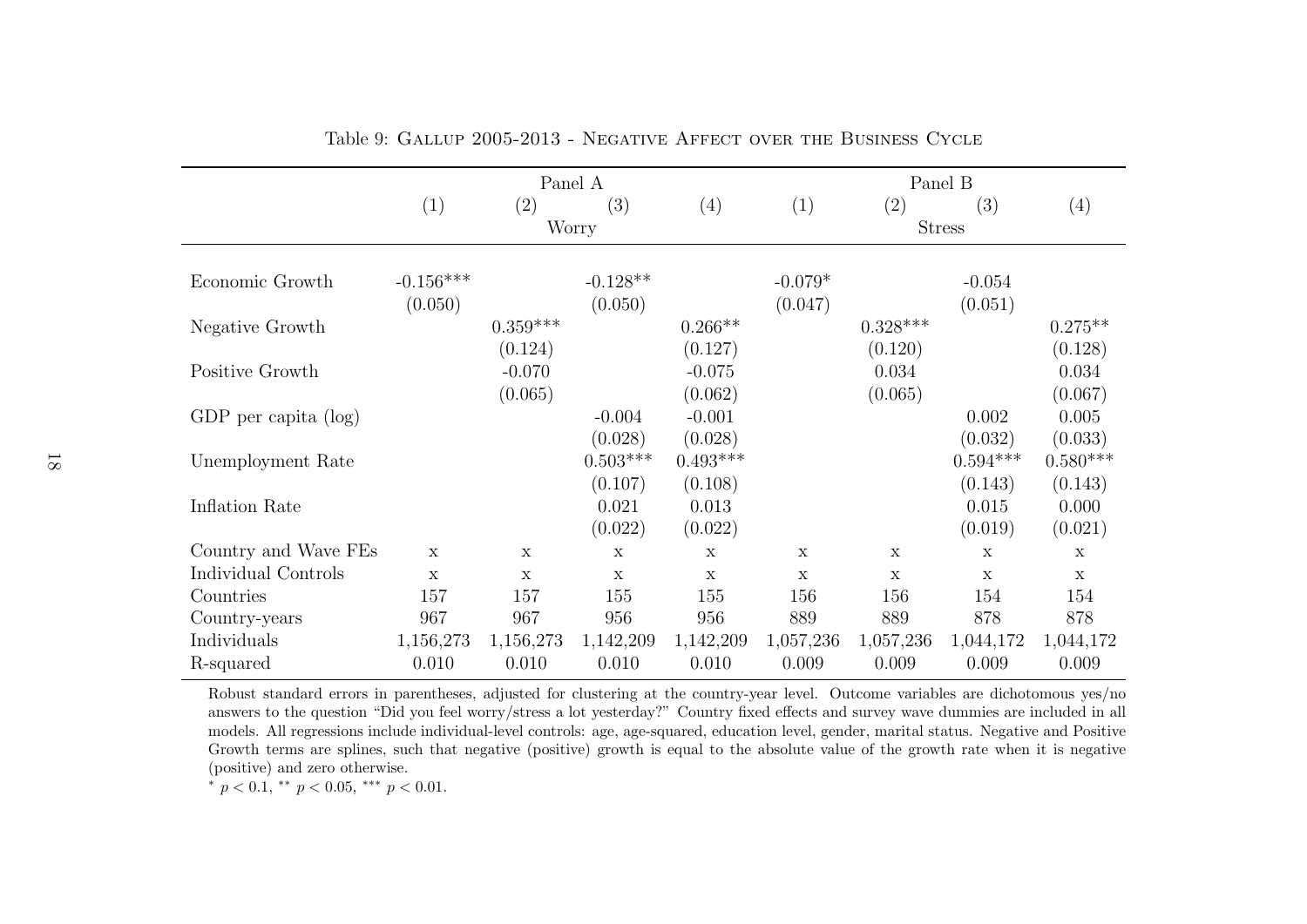# 5 Discussion

Our findings have a number of theoretical implications. First, our results indicate that individuals actually experience losses more acutely than gains in a macroeconomic setting, a finding that may provide insight into the mechanism that drives the welfare cost of volatile versus smooth business cycles in terms of human well-being. Second, the results suggest that future research should consider positive and negative economic growth rates separately in piecewise analyses in order to more accurately interpret the gradient for the general relationship between economic growth rates and subjective well-being. Third, although we investigate the short-run association of macroeconomic movements and subjective well-being year-to-year (and in the case of the USA, quarter-to-quarter), the finding of macroeconomic loss aversion may be able to provide an alternative explanation for the long-term income-happiness paradox.

#### Mechanisms and further research

In line with previous research on macroeconomic growth and subjective well-being, the analysis of this paper is reduced-form. Further research is required in order to understand what is driving these macroeconomic fluctuations and why these drivers seem to have an effect on subjective well-being. The questions of why individuals experience macroeconomic losses more negatively than they experience equivalent gains positively, as well as whether this relationship is causal, are beyond the scope of this paper. Nevertheless, there are several possible avenues for further research in order to address this important follow-up question.

One conjecture is that there is a pure behavioral "loss aversion" effect. Indeed, one deep-rooted mechanism could be that individuals simply react more strongly to negative developments. Humans' disproportionate sensitivity to negative stimuli and the general finding that "bad is stronger than good" [\(Baumeister et al.,](#page-25-0) [2001\)](#page-25-0) may have an explanation rooted in evolutionary biology [\(McDermott et al.,](#page-28-12) [2008\)](#page-28-12), since in terms of survival the avoidance of threats is more important than a missed opportunity.

An important potential alternative, or complementary, explanation is that the asymmetry is driven largely by the non-pecuniary negative effects of unemployment [\(Clark and Oswald,](#page-26-6) [1994;](#page-26-6) [Kassenboehmer and Haisken-DeNew,](#page-28-13) [2009;](#page-28-13) [Winkelmann and Winkelmann,](#page-30-2) [1998\)](#page-30-2), which typically increases during recessions. Including the unemployment rate as a covariate in our analysis, we find that some of the association between the negative growth rate and subjective well-being is indeed driven by unemployment. However, not all of the disproportionate association of downturns and well-being can be explained in this way, suggesting that further mechanisms may be driving the results.

Periods of economic contraction not only involve a loss of national income but also an increase in economic uncertainty [\(Bloom,](#page-26-7) [2009,](#page-26-7) [2014\)](#page-26-8). One non-psychological conduit between recessions and subjective well-being may simply be consumption behavior. [Rosenblatt-Wisch](#page-29-13) [\(2008\)](#page-29-13), for example, shows that negative growth has a disproportionate effect on consump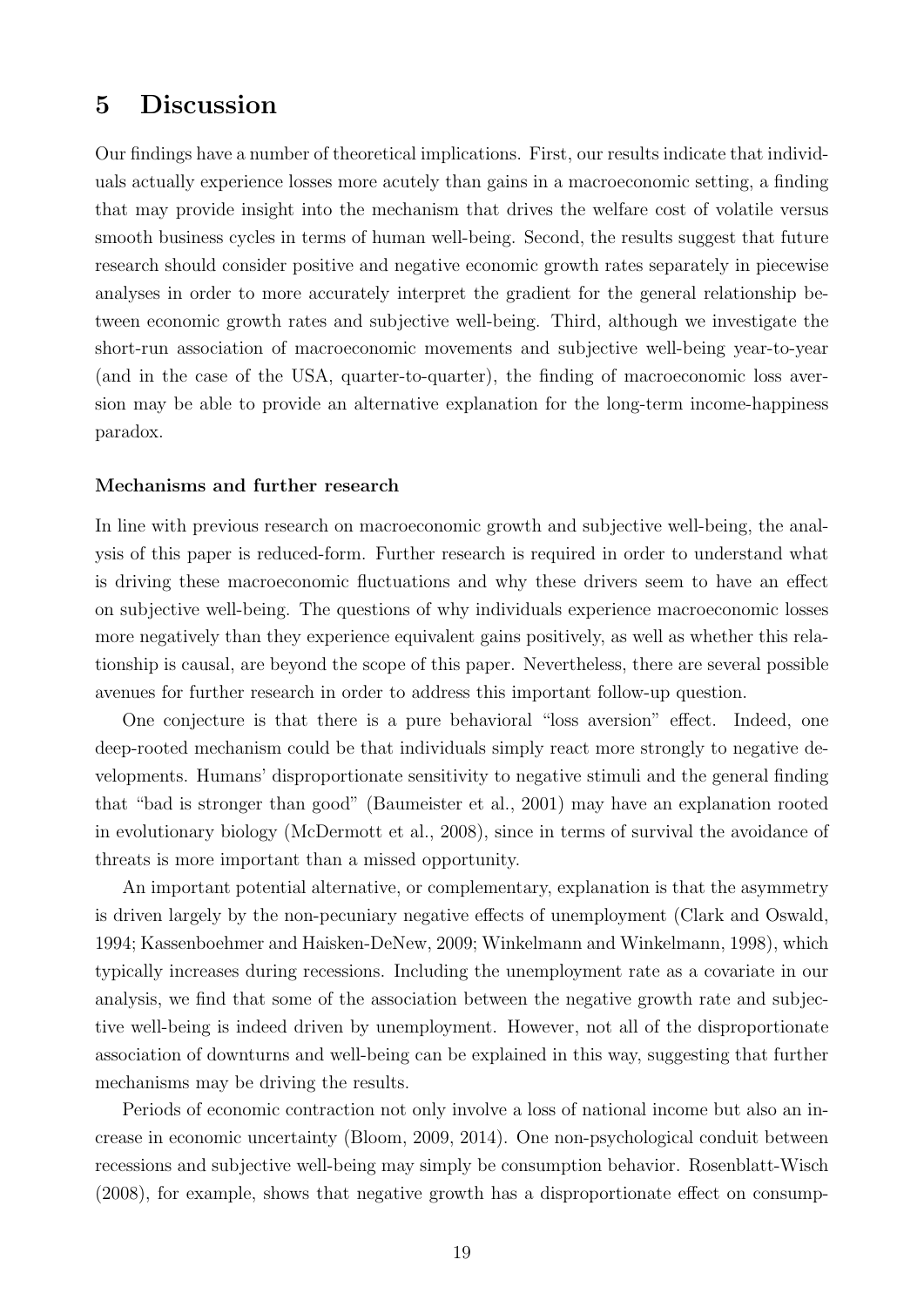tion (see also [Bowman et al.,](#page-26-9) [1999;](#page-26-9) [Foellmi et al.,](#page-27-8) [2011\)](#page-27-8). Economic uncertainty may lead individuals to consume fewer goods and services compared to any increases brought about by equivalent economic upswings, thus leading to disproportionate losses of well-being that are at least to some extent linked to the enjoyment of consumption. A more psychological explanation is that the uncertainty caused by volatility has a direct effect upon subjective well-being. Further, feelings of uncertainty are attention-seeking [\(Wiggins et al.,](#page-29-14) [1992\)](#page-29-14), and may prevent individuals from adapting to shocks [\(Wilson and Gilbert,](#page-30-3) [2008\)](#page-30-3). Uncertainty is also arguably intensified by the disproportionate coverage of negative news about macroeconomic trends compared to respective positive trends [\(Soroka,](#page-29-15) [2006\)](#page-29-15). [Eggers and Fouirnaies](#page-27-9) [\(2014\)](#page-27-9) leverage the arbitrariness of the cut-off of two consecutive quarters of negative growth for the official announcement of a recession to show that negative economic newspaper coverage reduces consumer spending and confidence. [Luechinger et al.](#page-28-14) [\(2010\)](#page-28-14) highlight the role of economic insecurity in increasing angst and stress by showing that the subjective well-being of employed individuals working in the public sector, who in general enjoy more job protection, is less acutely affected by economic shocks than comparable workers in the private sector.

We are able to use the data to look further into this potential instability mechanism in a number of ways, none of which is able to fully explain away the apparent behavioral loss aversion effect. First, the disproportionate increase in worry and stress that our analysis shows is associated with recessions suggests direct effects of uncertainty on well-being as well as showing that individuals may fear for their financial future and choose to save rather than to enjoy consumption. Second, using the future Cantril Ladder as the outcome variable in Table [A1,](#page-31-0) we see that current negative growth has a disproportionate association with respondents' anticipated well-being in five years time, though the asymmetry is not as stark as with the current ladder of life. Third, we are able to test this potential conduit using the Eurobarometer and Gallup data by introducing the annual growth rate in household consumption expenditure per capita into our baseline equation. Table [A2](#page-32-0) shows that growth in consumption, and negative growth in particular, is significantly associated with subjective well-being; however, the asymmetric experience of negative and positive growth is robust to the inclusion of consumption growth, suggesting that this mechanism is unable to explain all of the disproportionate association between negative growth and well-being. Fourth, we exploit the fact that the Eurobarometer and Gallup World Poll include (in some though not all survey waves) questions on future economic expectations. In each case, respondents are asked whether they expect the national economic situation to get "better", "worse" or "stay the same". In Table [A3](#page-33-0) we introduce dummies for positive and negative economic expectations (omitting the neutral category) into our baseline equation. These regressions suggest expectations about the future do indeed have an effect on current subjective wellbeing, with negative expectations having a stronger impact. Nevertheless, the baseline result of an asymmetric experience of negative and positive growth is robust to the inclusion of these current expectations.

An important avenue for further research will focus on more precisely determining the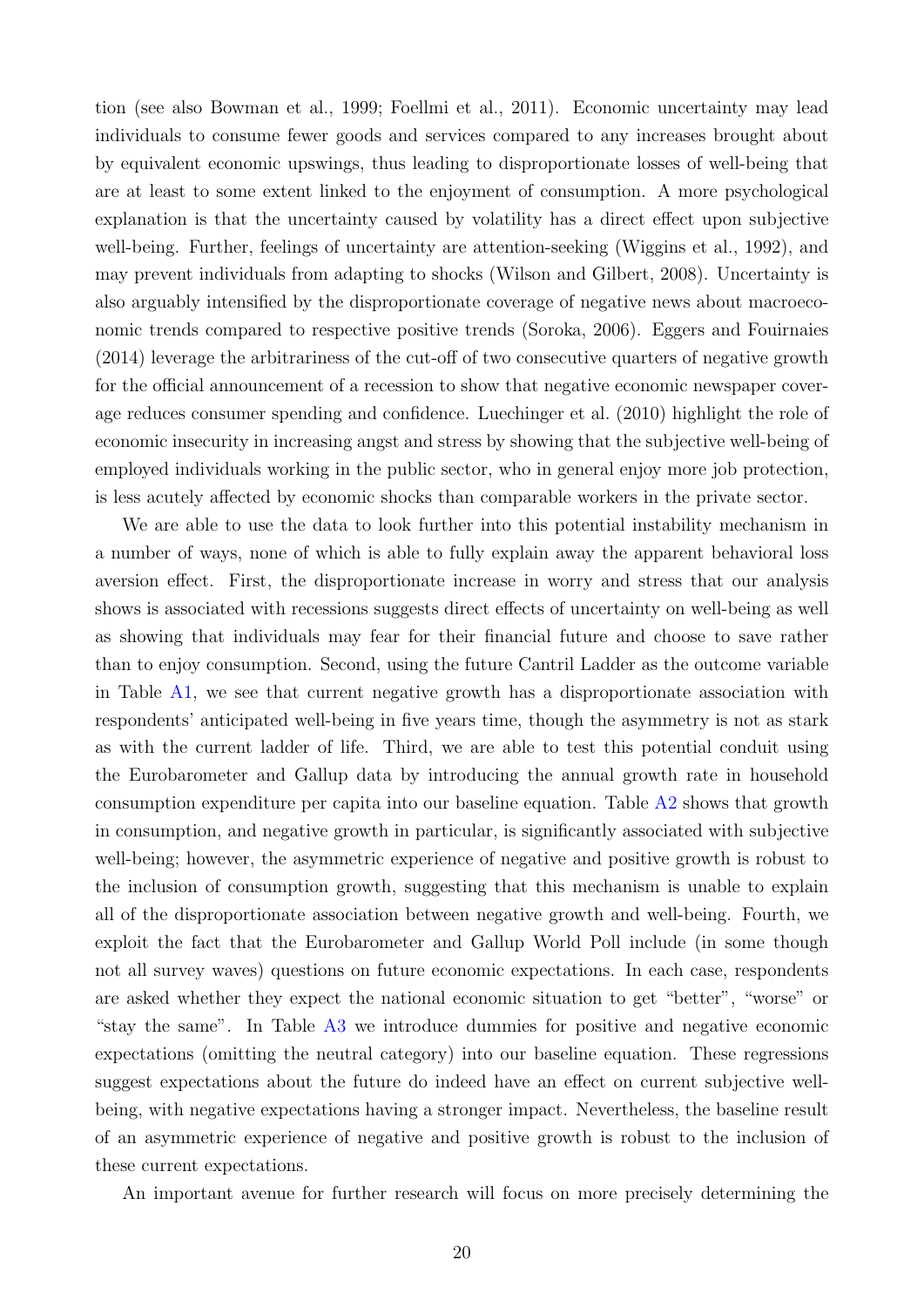level of economic growth against which populations evaluate gains and losses. In this paper we have assumed the current level of income (that is, zero growth) to be the reference point, negative growth away from the status quo is a loss, positive growth a gain. However, it is conceivable that the reference point might be the previous year's growth rate, or some other growth rate that is considered "normal".<sup>[9](#page-22-0)</sup> A growth rate of  $4\%$  may well feel like a loss if the population had expected something closer to a 10% rise having just experienced several years of much more rapid economic expansion. Equally, a population that experienced -4% growth in year  $t-1$  may well consider a growth rate of -1% in year t a gain, even though it represents an absolute loss of national income. In this sense, individuals get used to a certain level of growth and expect this growth to continue going forward, and then use these expectations as a reference point, judging growth that falls below the expected rate as a loss even if it is actually an absolute gain (cf. [K˝oszegi and Rabin,](#page-28-15) [2006\)](#page-28-15). Models (not reported) that include terms for (positive and negative)  $\Delta$  growth in order to explain subjective well-being do not uncover any significant relationships, however.

#### An alternative explanation for the long-term income-happiness paradox

The asymmetry in the subjective experience of negative growth may help to reconcile the short versus long-term trends in the income-happiness relationship. The apparent "paradox" resulting from the conflicting findings in the short- versus long-term relationship between national income and subjective well-being can perhaps be better understood in light of the results on macroeconomic loss aversion presented here. Periodic recessions can rapidly undo the well-being gains from longer expansionary periods and lead to an insignificant relationship between national income and average well-being when considered in the long run.

To illustrate, imagine a 10-year business cycle consisting of 8 years of steady growth followed by two recession years. If we treat positive and negative growth as qualitatively the same, then we would expect to see a general upward trend (much like that of real national income)—leading to a positive long-run growth-well-being relationship. However, if people are more sensitive to negative growth, than the well-being gains accumulated over 8 years of positive growth can be wiped out by 2 years of negative growth. Over the whole cycle (and over multiple cycles), despite the short-run relationship, the net change in aggregate life satisfaction can be zero. This dynamic can be seen in the theoretical representation of national income and subjective well-being shown in Figure [2.](#page-23-0)

This explanation for the long-term income-happiness paradox is complementary to the two most prominent current accounts, namely the psychological mechanisms of hedonic adaptation and social comparison (see [Clark et al.,](#page-26-10) [2008\)](#page-26-10). [Easterlin](#page-27-10) [\(2010,](#page-27-10) pp. 126-6) also considers the theoretical possibility that aspirations will rise with positive growth in national income but not fall with macroeconomic losses, leading to differential adaptation to gains and losses

<span id="page-22-0"></span><sup>9</sup>For example, disproportionate sensitivity to sub-zero economic growth does little to explain the stagnation of life satisfaction in China despite year-on-year positive growth over the past two decades [\(Easterlin et al.,](#page-27-11) [2012\)](#page-27-11).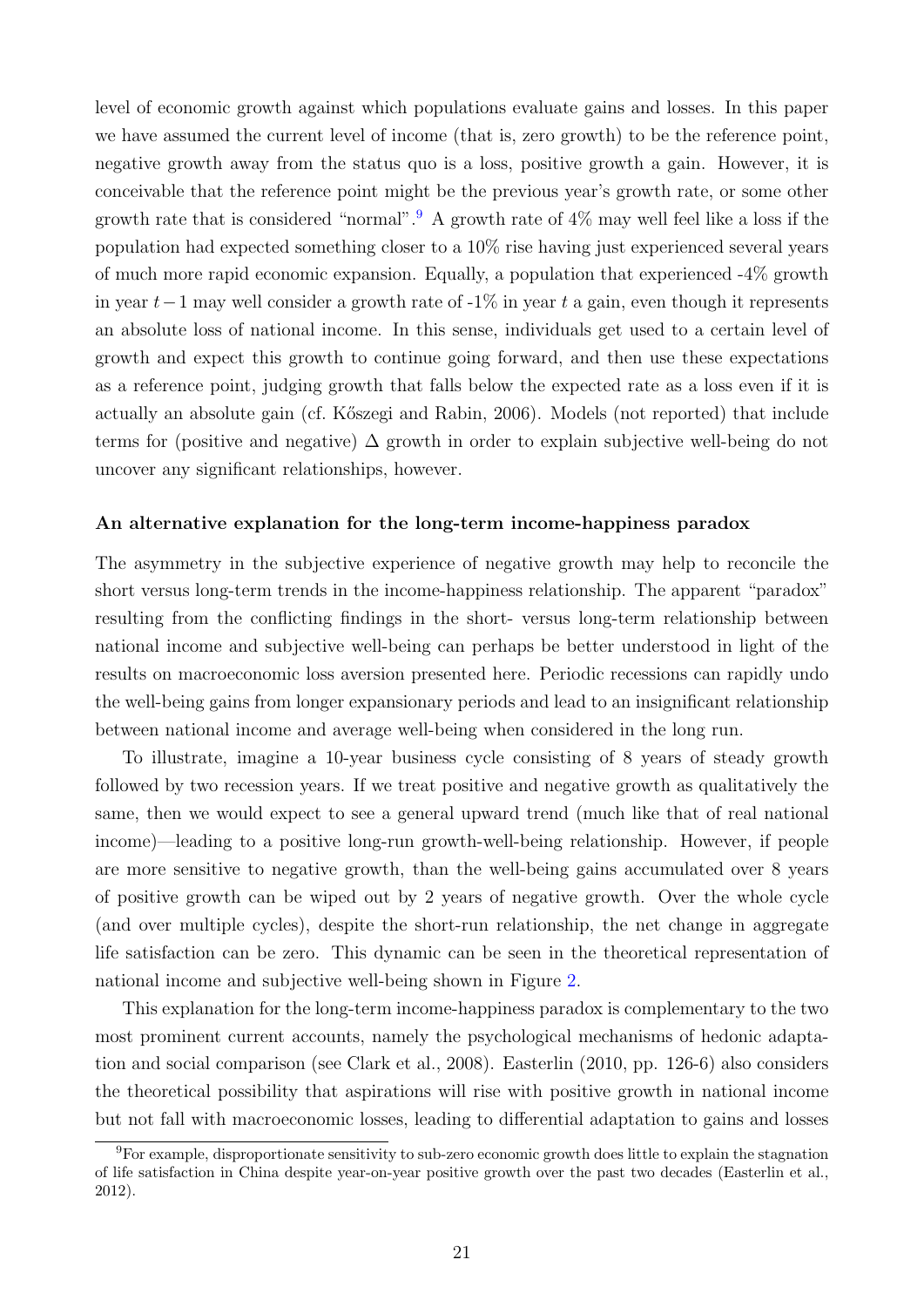Figure 2: Theoretical representation of the asymmetric experience of positive and negative growth over the business cycle

<span id="page-23-0"></span>

and the long-run stagnation of aggregate happiness over multiple business cycles. A better understanding of this dynamic has macroeconomic policy implications and addresses a long-standing debate. On the one hand, a possible reading of the income-happiness paradox suggests that further growth in the developed world is a futile means to the end of improving societal well-being. On the other hand, researchers who find evidence of a positive relationship between well-being and GDP typically take from this that further economic growth is good for society. Our findings suggest a more nuanced perspective: policy designed to engineer economic "booms", but that risks even relatively short "busts" is unlikely to improve societal well-being in the long-run. Steady positive growth that minimizes the risk of economic contraction seems the most likely route to an improvement in general well-being.

#### Further limitations

Estimates across datasets as diverse as the three employed in this paper should be compared with caution. On the one hand, there are conceptual differences among the well-being questions used across the three surveys. While the Eurobarometer and BRFSS data include a life satisfaction question, the Gallup surveys use Cantril's ladder, responses to which are anchored to the respondent's own reference point of their 'best possible life'. Discrepancies between these two types of evaluative questions have been documented [\(Bjornskov,](#page-26-11) [2010\)](#page-26-11). Furthermore, self-reported measures are susceptible to mode of interview, with higher levels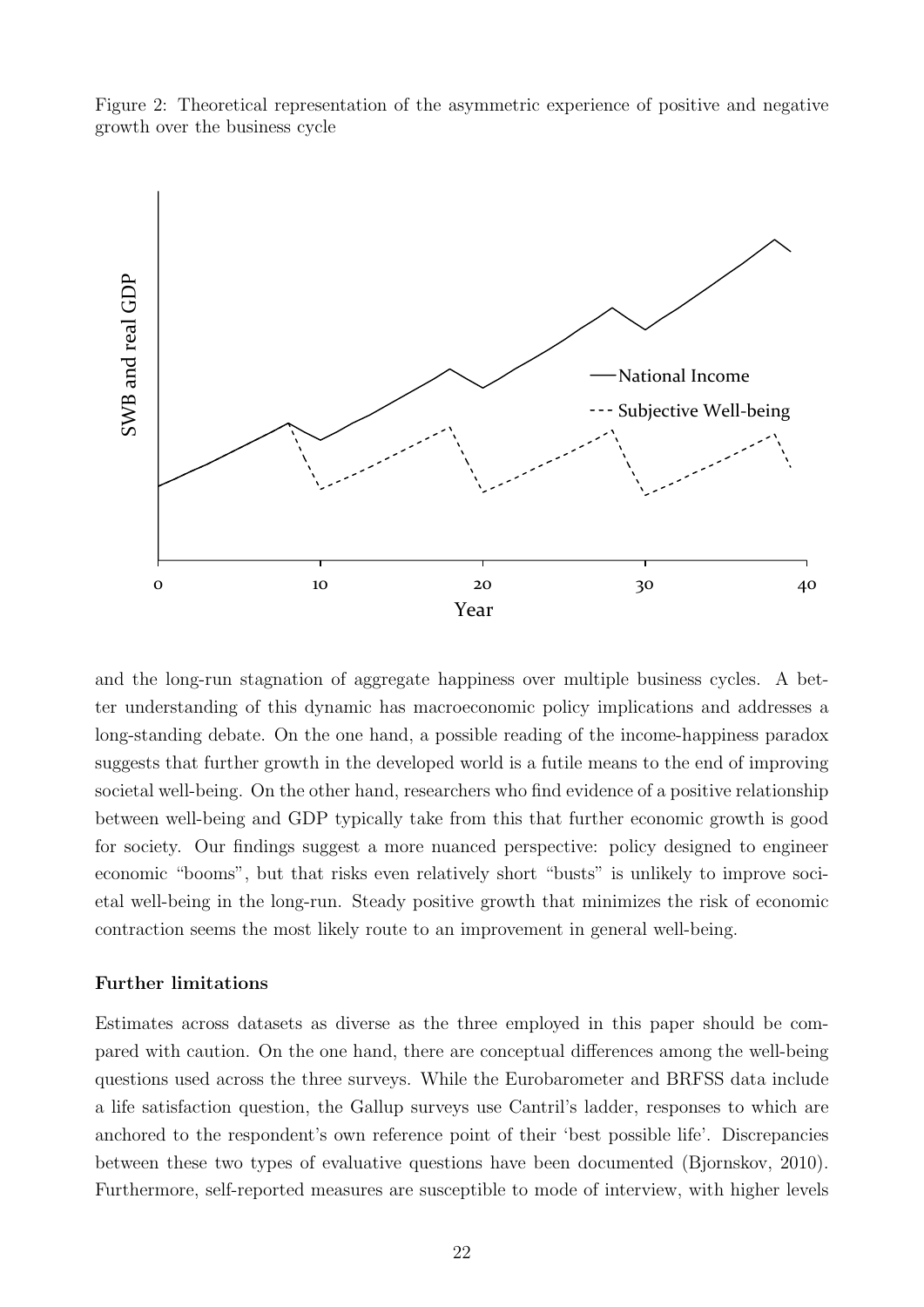of evaluative, experienced, and eudaimonic measures of well-being reported on telephone compared to face-to-face interviews [\(Dolan and Kavetsos,](#page-27-12) [2012\)](#page-27-12). Mode effects have substantial implications for the comparability of our results between surveys given that the Eurobarometer uses face-to-face interviews, the BRFSS phone interviews, and Gallup uses a mix of phone and face-to-face interviews.<sup>[10](#page-24-0)</sup> Our results aim to provide broad evidence in favor of the asymmetric experience of positive and negative growth across multiple sources of data frequently used in the economics literature, rather than highlighting the differences between these.

Comparing individuals across countries as diverse as those included in the Gallup World Poll is also potentially problematic. Indeed we might well expect the relationship between national income and subjective well-being to be very different in the developed and developing worlds. Reliable macroeconomic data is also difficult to obtain for a number of developing countries included in the Gallup sample.

To simplify the analysis, we have assumed (piecewise) linearity in the income growth–wellbeing relationship. Further research may relax this linearity assumption in order to test for any diminishing sensitivity to both positive and negative economic growth. It has also been shown, in the developed world at least, that populations adapt to changes in national income [\(Di Tella et al.,](#page-27-5) [2010\)](#page-27-5); a further avenue of research could well investigate any asymmetries in the way in which individuals adapt to gains and losses in national income. Indeed [Easterlin](#page-27-10) [\(2010\)](#page-27-10) conjectures that adaptation to losses is likely to be much less complete than adaptation to gains.

# 6 Conclusion

Existing literature has established that subjective well-being covaries with national income to some extent, with the exception of developed nations when considered in long time series. The results presented here build on this earlier research by demonstrating an asymmetry in the subjective experience of positive and negative growth. As a result, they may help to reconcile the short versus long-term trends in the income-happiness relationship.

Standard analyses of the income-happiness relationship could arguably be interpreted as 'growth is good.' However, in light of the asymmetric experience of positive and negative growth, an empirically more accurate interpretation of the income-happiness relationship would be that 'recessions are bad'. The problem of labeling results by one pole of a dimension reflects deep linguistic habits rather than the structure of the data (e.g. 'growth' conjures economic expansion whereas almost a quarter of the data in fact cover economic contractions). This semantic problem is widespread in the literature. For example, [Kahneman and Deaton](#page-28-11) [\(2010\)](#page-28-11) and [De Neve and Oswald](#page-26-12) [\(2012\)](#page-26-12) consider the relationship between personal income and subjective well-being, finding that earnings and happiness are to some extent predictive of each

<span id="page-24-0"></span> $10$ Moreover, each mode has, in turn, additional implications on reported subjective well-being based on the difficulty of reaching respondents on the phone [\(Heffetz and Rabin,](#page-27-13) [2013\)](#page-27-13) and the presence of others during face-to-face interviews [\(Conti and Pudney,](#page-26-13) [2011\)](#page-26-13).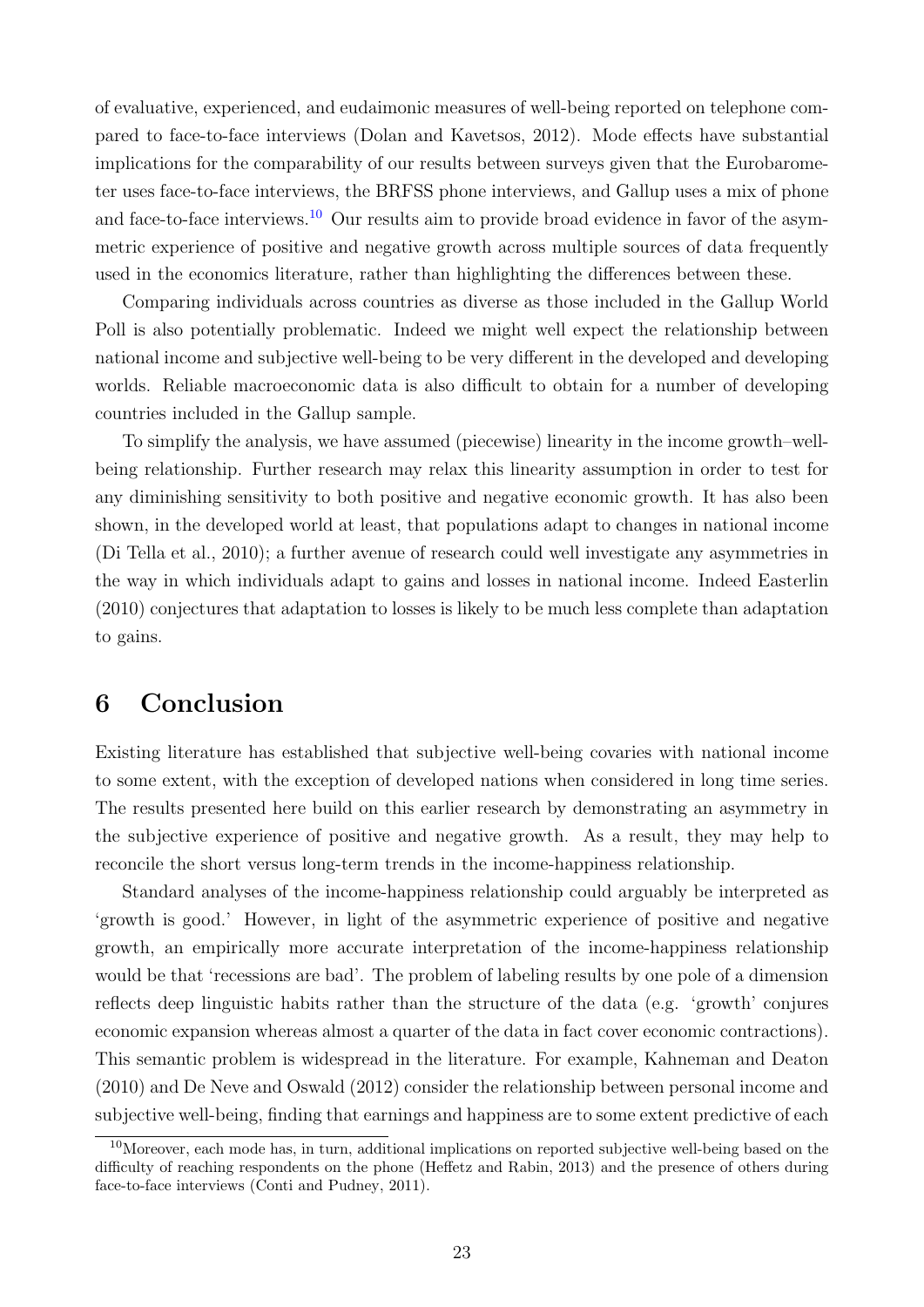other. However, in both these papers the underlying data structure is not tested for whether the relationship is perhaps principally accounted for by the negative poles of the earnings and happiness spectrums. This issue also extends beyond the income-happiness relationship. To illustrate, suppose that being very short is more likely to make one miserable than being very tall to make one happy. The relationship would still be described as connecting happiness to 'height'. Piecewise regressions such as detailed in this research can help distill important relationships and aid our interpretation of them.

Academic and policy discussions can overlook whether people are more sensitive to gains or losses in economic growth and focus instead on the benefits of economic growth. As a result, most policies are evaluated by their impact on economic growth as such with less regard to any disproportionate psychological toll that recessions may exert. Our analyses reveal an asymmetry in the way that individuals experience positive and negative macroeconomic fluctuations. We find evidence that self-reported life satisfaction of individuals is more than twice as sensitive to negative growth as compared to positive economic growth rates. Our work indicates the need for nuanced growth policies and the careful use of economic growth data when considering welfare effects in terms of well-being. In sum, we suggest that policymakers and academics should not only evaluate *how much* the economy has grown but also *how* the economy has grown.

# References

- <span id="page-25-6"></span>Aghion, P., U. Akcigit, A. Deaton, and A. Roulet (2014). Creative destruction and subjective well-being. Mimeo.
- <span id="page-25-2"></span>Barberis, N. C. (2013). Thirty years of prospect theory in economics: A review and assessment. Journal of Economic Perspectives 27, 173–196.
- <span id="page-25-3"></span>Barlevy, G. (2004). The cost of business cycles under endogenous growth. American Economic Review 94 (4), 964–990.
- <span id="page-25-4"></span>Barr, B., D. Taylor-Robinson, A. Scott-Samuel, M. McKee, and D. Stuckler (2012). Suicides associated with the 2008-2010 recession in the uk: a time-trend analysis. British Medical Journal 245.
- <span id="page-25-0"></span>Baumeister, R. F., E. Bratslavsky, C. Finkenauer, and K. D. Vohs (2001). Bad is stronger than good. Review of General Psychology 5 (4), 323.
- <span id="page-25-1"></span>Benjamin, D. J., O. Heffetz, M. S. Kimball, and A. Rees-Jones (2012). What do you think would make you happier? what do you think you would choose? *American Economic* Review 102 (5), 2083–2110.
- <span id="page-25-5"></span>Benjamin, D. J., O. Heffetz, M. S. Kimball, and A. Rees-Jones (2014). Can marginal rates of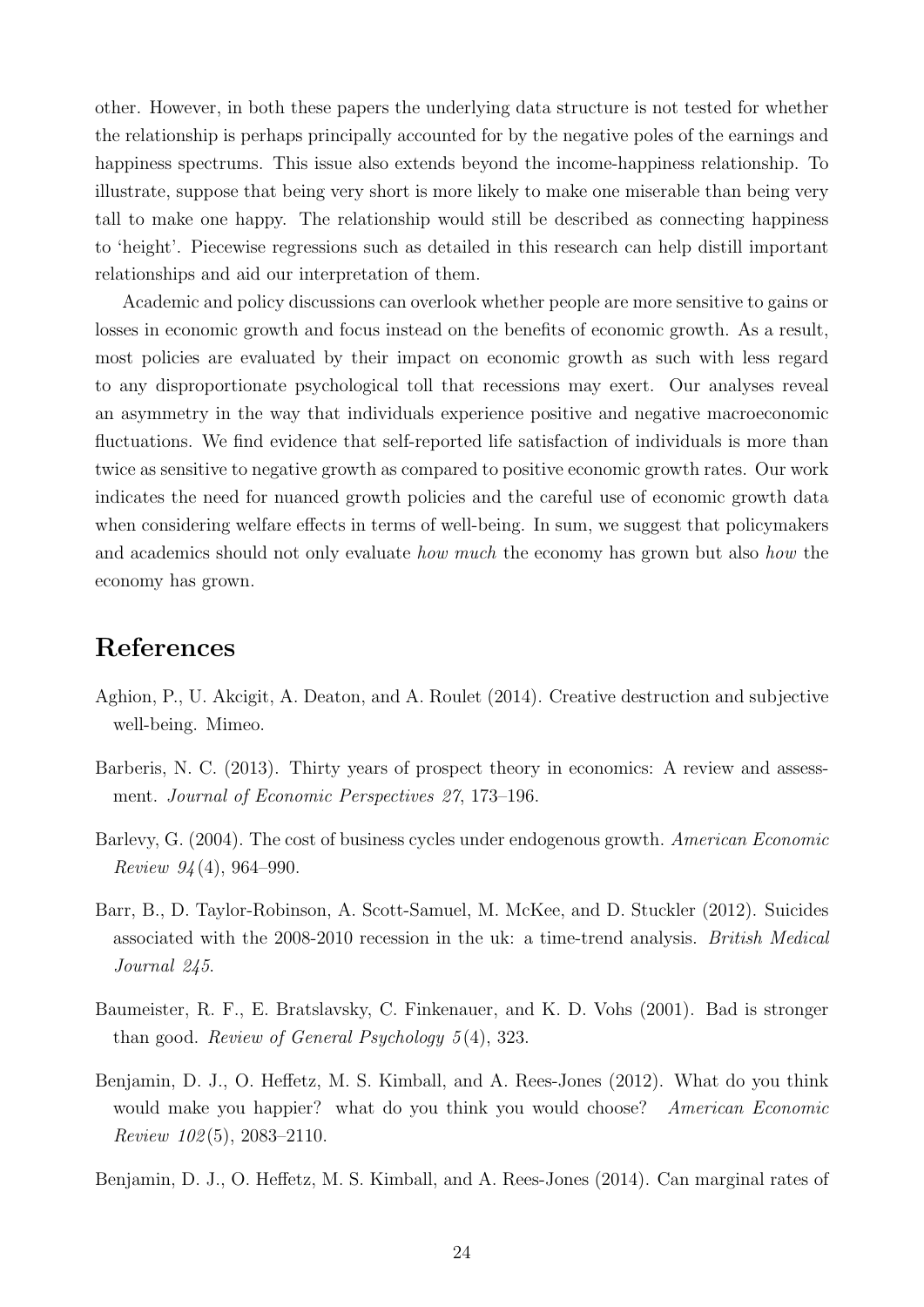substitution be inferred from happiness data? evidence from residency choices. American Economic Review.

- <span id="page-26-11"></span>Bjornskov, C. (2010). How comparable are the gallup world poll life satisfaction data. Journal of Happiness Studies 11, 41–60.
- <span id="page-26-7"></span>Bloom, N. (2009). The impact of uncertainty shocks. *Econometrica*  $77(3)$ , 623–685.
- <span id="page-26-8"></span>Bloom, N. (2014). Fluctuations in uncertainty. The Journal of Economic Perspectives 28(2), 153–175.
- <span id="page-26-9"></span>Bowman, D., D. Minehart, and M. Rabin (1999). Loss aversion in a consumption-savings model. Journal of Economic Behavior and Organization 38, 155–178.
- <span id="page-26-2"></span>Boyce, C. J., A. M. Wood, J. Banks, A. E. Clark, and G. D. Brown (2013). Money, wellbeing, and loss aversion: Does an income loss have a greater effect on well-being than an equivalent income gain? Psychological Science 24 (12), 2557–2562.
- <span id="page-26-5"></span>Cantril, H. (1965). The pattern of human concerns. New Brunswick, NJ: Rutgers University Press.
- <span id="page-26-4"></span>Charpentier, C., J.-E. De Neve, J. Roiser, and T. Sharot (2015). Models of affective decisionmaking: how do feelings predict choice? Mimeo, University College London.
- <span id="page-26-6"></span>Clark, A. and A. Oswald (1994). Unhappiness and unemployment. Economic Journal 104 (424), 648–659.
- <span id="page-26-10"></span>Clark, A. E., E. Diener, and M. A. Shields (2008). Relative income, happiness, and utility: An explanation for the easterlin paradox and other puzzles. Journal of Economic *Literature*  $46(1)$ , 95–114.
- <span id="page-26-13"></span>Conti, G. and S. Pudney (2011). Survey design and the analysis of satisfaction. Review of Economics and Statistics 93, 1087–1093.
- <span id="page-26-12"></span>De Neve, J.-E. and A. J. Oswald (2012). Estimating the influence of life satisfaction and positive affect on later income using sibling fixed effects. Proceedings of the National Academy of Sciences 109 (49), 19953–19958.
- <span id="page-26-1"></span>De Santis, M. (2007). Individual consumption risk and the welfare cost of business cycles. American Economic Review 97 (4), 1488–1506.
- <span id="page-26-0"></span>Deaton, A. (2008). Income, health, and well-being around the world: Evidence from the gallup world poll. Journal of Economic Perspectives 22 (2), 53–72.
- <span id="page-26-3"></span>Deaton, A. (2012). The financial crisis and the well-being of americans - 2011 oep hicks lecture. Oxford Economic Papers  $64(1)$ , 1–26.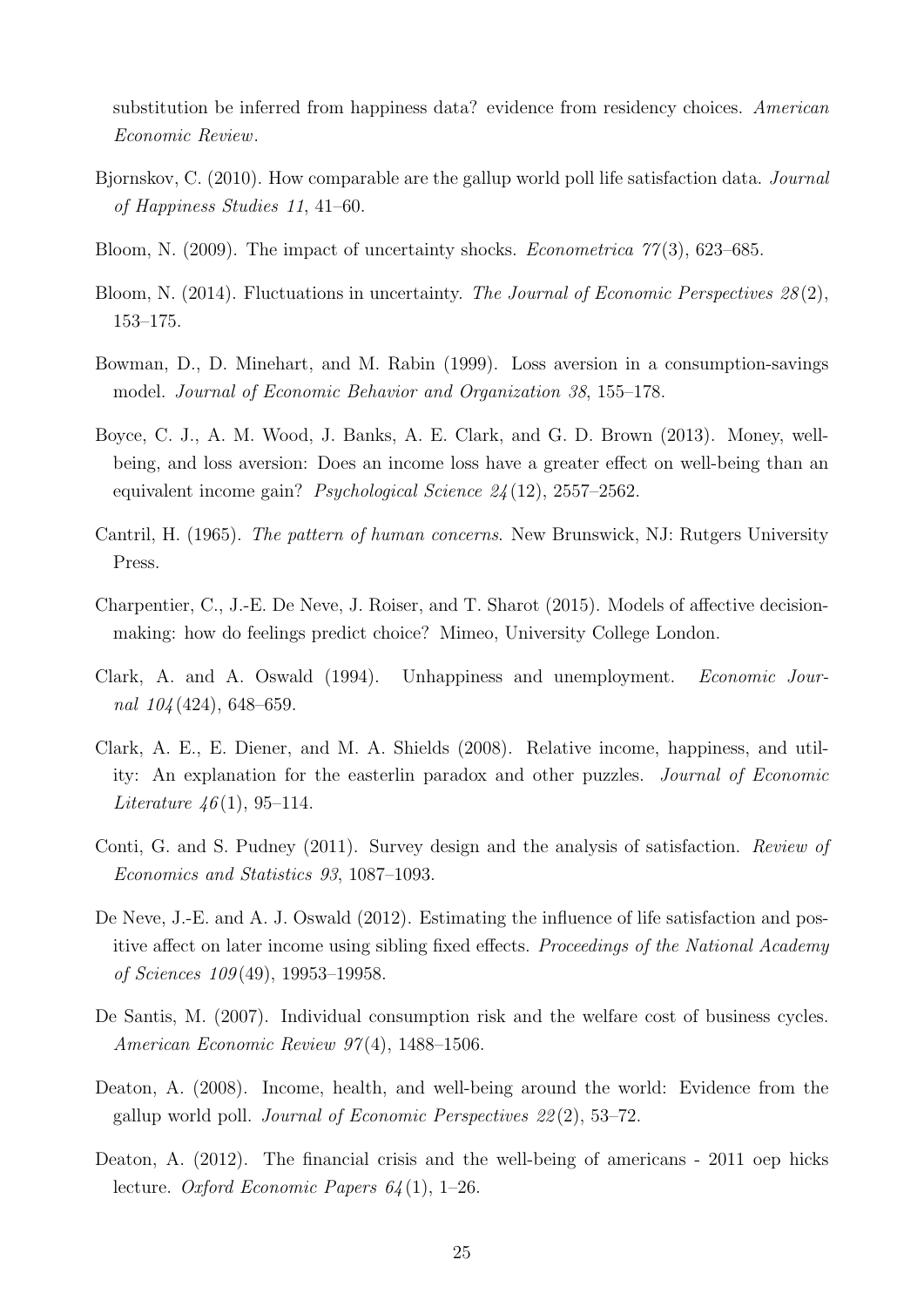- <span id="page-27-5"></span>Di Tella, R., J. Haisken-De New, and R. MacCulloch (2010). Happiness adaptation to income and to status in an individual panel. Journal of Economic Behavior and Organization  $76(3)$ , 834–852.
- <span id="page-27-1"></span>Di Tella, R., R. MacCulloch, and A. J. Oswald (2003). The macroeconomics of happiness. Review of Economic and Statistics 85 (4), 809–827.
- <span id="page-27-2"></span>Di Tella, R., R. J. MacCulloch, and A. J. Oswald (2001). Preferences over inflation and unemployment: Evidence from surveys of happiness. American Economic Review, 335– 341.
- <span id="page-27-12"></span>Dolan, P. and G. Kavetsos (2012). Happy talk: Mode of administration effects on subjective well-being. CEP Discussion Paper, No. 1159, LSE.
- <span id="page-27-7"></span>Dolan, P., T. Peasgood, and M. White (2008). Do we really know what makes us happy? a review of the economic literature on the factors associated with subjective well-being. Journal of Economic Psychology 29, 94–122.
- <span id="page-27-0"></span>Easterlin, R. A. (1974). Does economic growth improve the human lot? some empirical evidence. In P. A. David and M. W. Reder (Eds.), Nations and Households in Economic Growth: Essays in Honor of Moses Abramovitz, pp. 89–125. New York: Academic Press.
- <span id="page-27-10"></span>Easterlin, R. A. (2010). Happiness, growth, and the life cycle. Oxford University Press.
- <span id="page-27-3"></span>Easterlin, R. A., L. Angelscu-McVey, M. Switek, O. Sawangfa, and J. S. Zweig (2010). The happiness-income paradox revisited. Proceedings of the National Academy of Sciences  $107(52)$ , 22463–68.
- <span id="page-27-11"></span>Easterlin, R. A., R. Morgan, M. Switek, and F. Wang (2012). China's life satisfaction, 1990– 2010. Proceedings of the National Academy of Sciences 109 (25), 9775–9780.
- <span id="page-27-9"></span>Eggers, A. C. and A. B. Fouirnaies (2014). The economic impact of economic news. Mimeo, University of Oxford.
- <span id="page-27-6"></span>Fleurbaey, M. and D. Blanchet (2013). Beyond GDP: Measuring Welfare and Assessing Sustainability. Oxford University Press.
- <span id="page-27-8"></span>Foellmi, R., R. Rosenblatt-Wisch, and K. Schenk-Hoppe (2011). Consumption paths under prospect utility in an optimal growth model. Journal of Economic Dynamics and Control  $35(3)$ ,  $273-281$ .
- <span id="page-27-4"></span>Graham, C. (2010). Happiness around the world: The paradox of happy peasants and miserable millionaires. Oxford University Press.
- <span id="page-27-13"></span>Heffetz, O. and M. Rabin (2013). Conclusions regarding cross-group differences in happiness depend on difficulty of reaching respondents. American Economic Review 103, 3001–3021.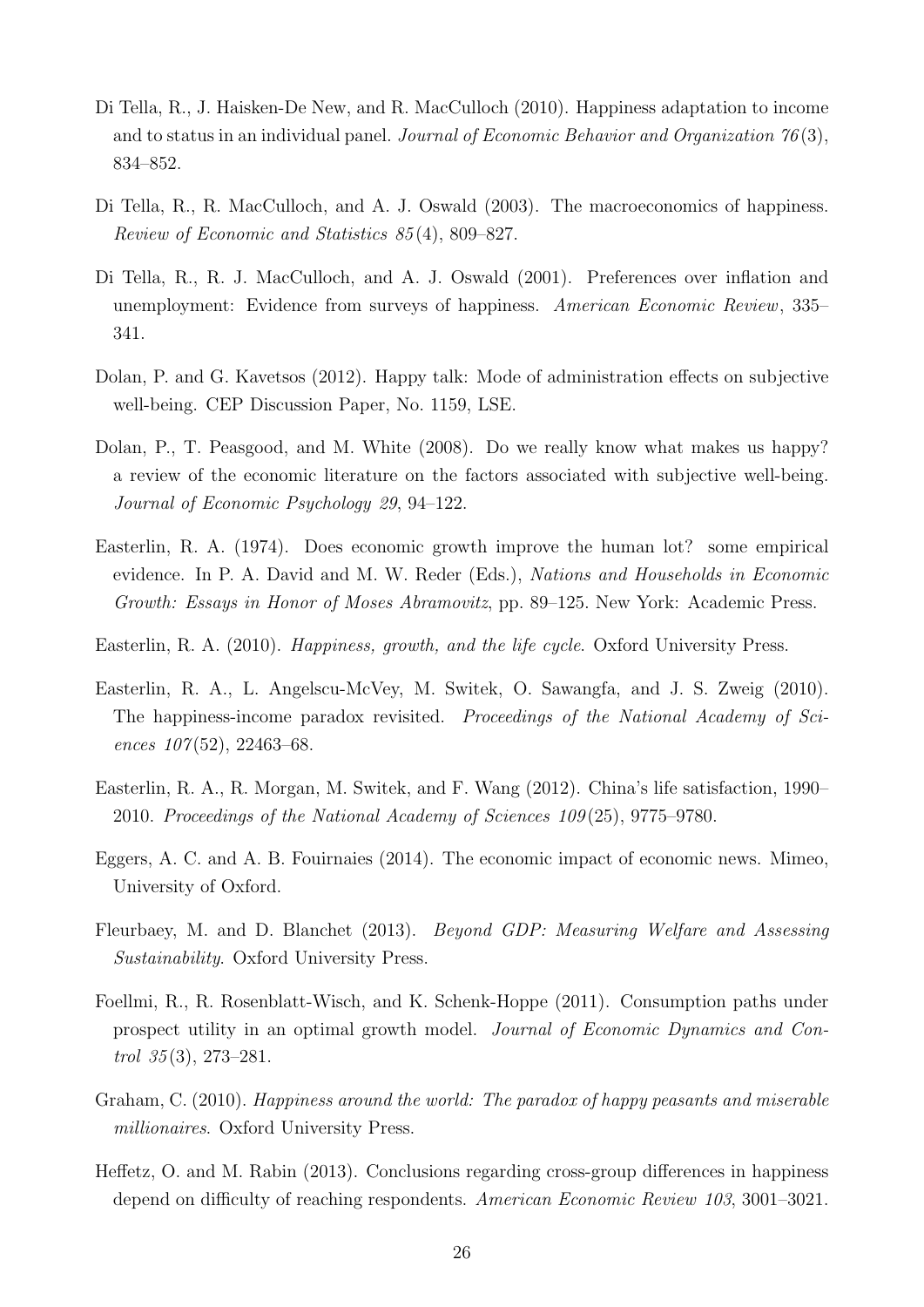- <span id="page-28-0"></span>Helliwell, J., R. Layard, and J. Sachs (2013). World Happiness Report. UN Sustainable Development Solutions Network.
- <span id="page-28-6"></span>Kahneman, D. (1999). Well-Being: The Foundations of Hedonic Psychology, Chapter Objective Happiness. Russell Sage.
- <span id="page-28-11"></span>Kahneman, D. and A. Deaton (2010). High income improves evaluation of life but not emotional well-being. Proceedings of the National Academy of Sciences of the USA 107, 16489–16493.
- <span id="page-28-9"></span>Kahneman, D. and R. Thaler (2006). Anomalies: Utility maximization and experienced utility. The Journal of Economic Perspectives  $20(1)$ , 221–234.
- <span id="page-28-2"></span>Kahneman, D. and A. Tversky (1979). Prospect theory: An analysis of decisions under risk. Econometrica 47, 263–291.
- <span id="page-28-5"></span>Kahneman, D., P. Wakker, and R. Sarin (1997). Back to bentham? explorations of experienced utility. *Quarterly Journal of Economics 112(2)*, 375–406.
- <span id="page-28-13"></span>Kassenboehmer, S. C. and J. P. Haisken-DeNew (2009). You're fired! the causal negative effect of entry unemployment on life satisfaction. Economic Journal 119 (536), 448–462.
- <span id="page-28-7"></span>Kermer, D. A., E. Driver-Linn, T. D. Wilson, and D. T. Gilbert (2006). Loss aversion is an affective forecasting error. Psychological Science 17 (8), 649–653.
- <span id="page-28-15"></span>Kőszegi, B. and M. Rabin (2006). A model of reference-dependent preferences. The Quarterly Journal of Economics, 1133–1165.
- <span id="page-28-10"></span>Krueger, A. B. and A. A. Stone (2014). Progress in measuring subjective well-being: moving toward national indicators and policy evaluations. Science 346(6205), 42–43.
- <span id="page-28-1"></span>Layard, R. (2005). Happiness: Lessons from a new science. Penguin.
- <span id="page-28-3"></span>Lucas, R. (1987). Models of Business Cycles. New York: Blackwell.
- <span id="page-28-4"></span>Lucas, R. (2003). Macroeconomic priorities. American Economic Review 93 (1), 1–14.
- <span id="page-28-14"></span>Luechinger, S., S. Meier, and A. Stutzer (2010). Why does unemployment hurt the employed? evidence from the life satisfaction gap between the public and the private sector. Journal of Human Resources 45 (4), 998–1045.
- <span id="page-28-12"></span>McDermott, R., J. H. Fowler, and O. Smirnov (2008). On the evolutionary origin of prospect theory preferences. The Journal of Politics  $70(02)$ , 335–350.
- <span id="page-28-8"></span>Montagnoli, A. and M. Moro (2014). Everybody hurts: banking crises and individual wellbeing. Sheffield Economic Research Paper Series no. 2014010 .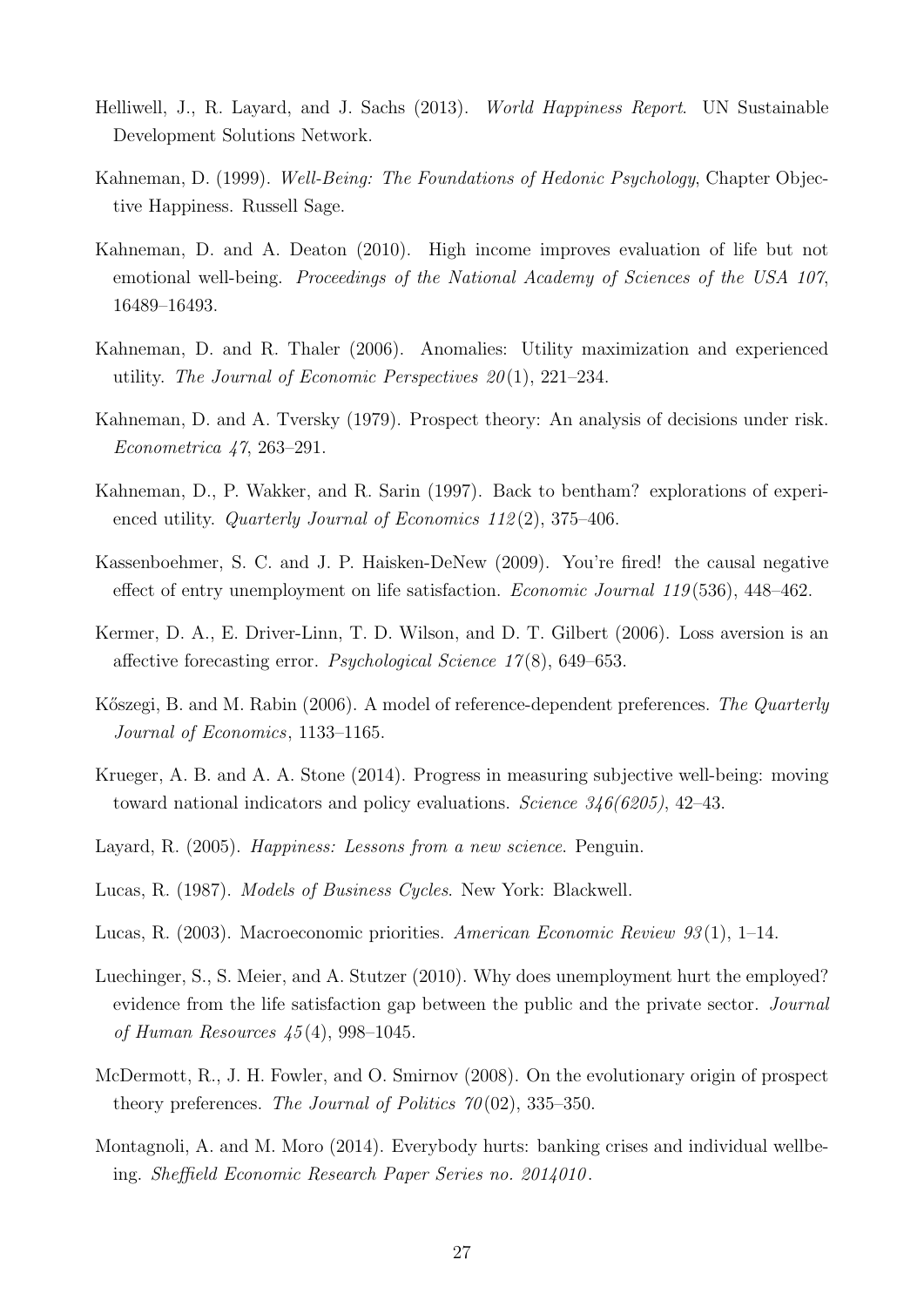- <span id="page-29-4"></span>Otrok, C. (2001). On measuring the welfare cost of business cycles. Journal of Monetary *Economics*  $47(1)$ , 61–92.
- <span id="page-29-10"></span>Perez-Truglia, R. (2010). A samuelsonian validation test for happiness data. Working Paper (SSRN 1658747).
- <span id="page-29-2"></span>Proto, E. and A. Rustichini (2013). A reassessment of the relationship between gdp and life satisfaction. PloS one  $8(11)$ .
- <span id="page-29-9"></span>Rabin, M. (1998). Psychology and economics. Journal of Economic Literature  $36(1)$ , 11–46.
- <span id="page-29-6"></span>Rick, S. (2011). Losses, gains, and brains: Neuroeconomics can help to answer open questions about loss aversion. Journal of Consumer Psychology 21, 453–463.
- <span id="page-29-13"></span>Rosenblatt-Wisch, R. (2008). Loss aversion in aggregate macroeconomic time series. European Economic Review 52 (7), 1140–1159.
- <span id="page-29-1"></span>Sacks, D., B. Stevenson, and J. Wolfers (2012). The new stylized facts about income and subjective well-being. *Emotion 12*(6), 1181–1187.
- <span id="page-29-11"></span>Sacks, D., B. Stevenson, and J. Wolfers (2013). Growth in subjective well-being and income over time. mimeo.
- <span id="page-29-12"></span>Schwarz, N. and F. Strack (1999). Reports of subjective well-being: judgmental processes and their methodological implications. In E. D. D. Kahneman and N. Schwarz (Eds.), Well-Being: The Foundations of Hedonic Psychology, pp. 61–84. New York: Russell Sage.
- <span id="page-29-15"></span>Soroka, S. N. (2006). Good news and bad news: Asymmetric responses to economic information. Journal of Politics  $68(2)$ , 372–385.
- <span id="page-29-0"></span>Stevenson, B. and J. Wolfers (2008). Economic growth and subjective well-being: Reassessing the easterlin paradox. *Brookings Papers on Economic Activity 39*(1), 1–102.
- <span id="page-29-3"></span>Stevenson, B. and J. Wolfers (2013). Subjective well-being and income: Is there any evidence of satiation? The American Economic Review, Papers and Proceedings 101, 598–604.
- <span id="page-29-8"></span>Stuckler, D., S. Basu, and M. McKee (2011). Effects of the 2008 financial crisis on health: A first look at the european data. The Lancet 387, 124–25.
- <span id="page-29-5"></span>Tversky, A. and D. Kahneman (1991). Loss aversion in riskless choice: A reference-dependent model. Quarterly Journal of Economics 106, 1039–1061.
- <span id="page-29-7"></span>Vendrik, M. and G. B. Woltjer (2007). Happiness and loss aversion: Is utility concave or convex in relative income? Journal of Public Economics 91 (7), 1423–1448.
- <span id="page-29-14"></span>Wiggins, S., P. Whyte, M. Huggins, S. Adam, J. Theilmann, M. Bloch, S. B. Sheps, M. T. Schechter, and M. R. Hayden (1992). The psychological consequences of predictive testing for huntingtons disease. New England Journal of Medicine 327 (20), 1401–1405.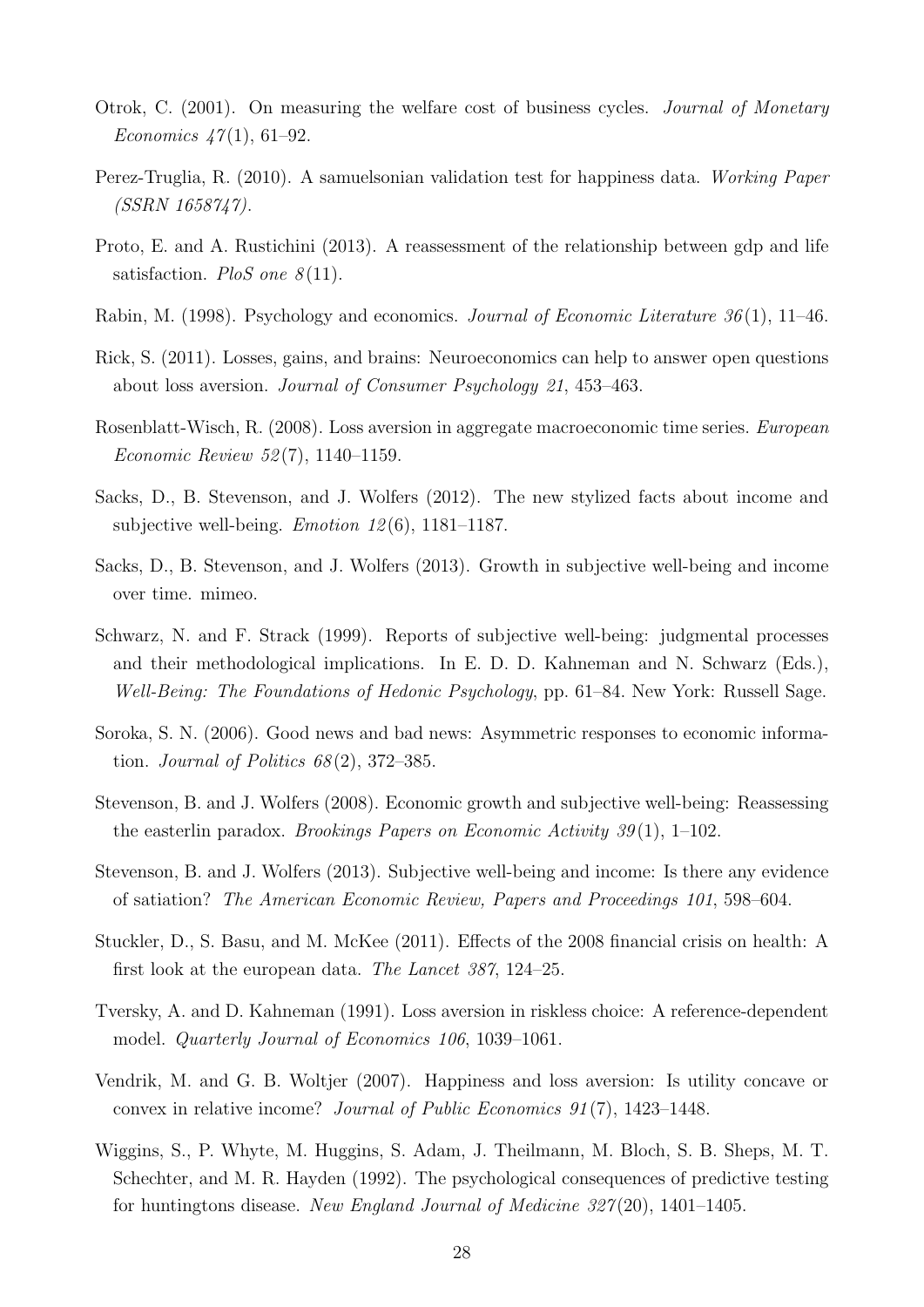- <span id="page-30-3"></span>Wilson, T. D. and D. T. Gilbert (2008). Explaining away: A model of affective adaptation. Perspectives on Psychological Science 3(5), 370–386.
- <span id="page-30-2"></span>Winkelmann, L. and R. Winkelmann (1998). Why are the unemployed so unhappy? Economica 65, 1–15.
- <span id="page-30-0"></span>Wolfers, J. (2003). Is business cycle volatility costly? evidence from surveys of subjective well-being. International Finance  $6(1)$ , 1–31.
- <span id="page-30-1"></span>Yellen, J. and G. Akerlof (2006). Stabilization policy: A reconsideration. Economic Inquiry 44 (1), 1–22.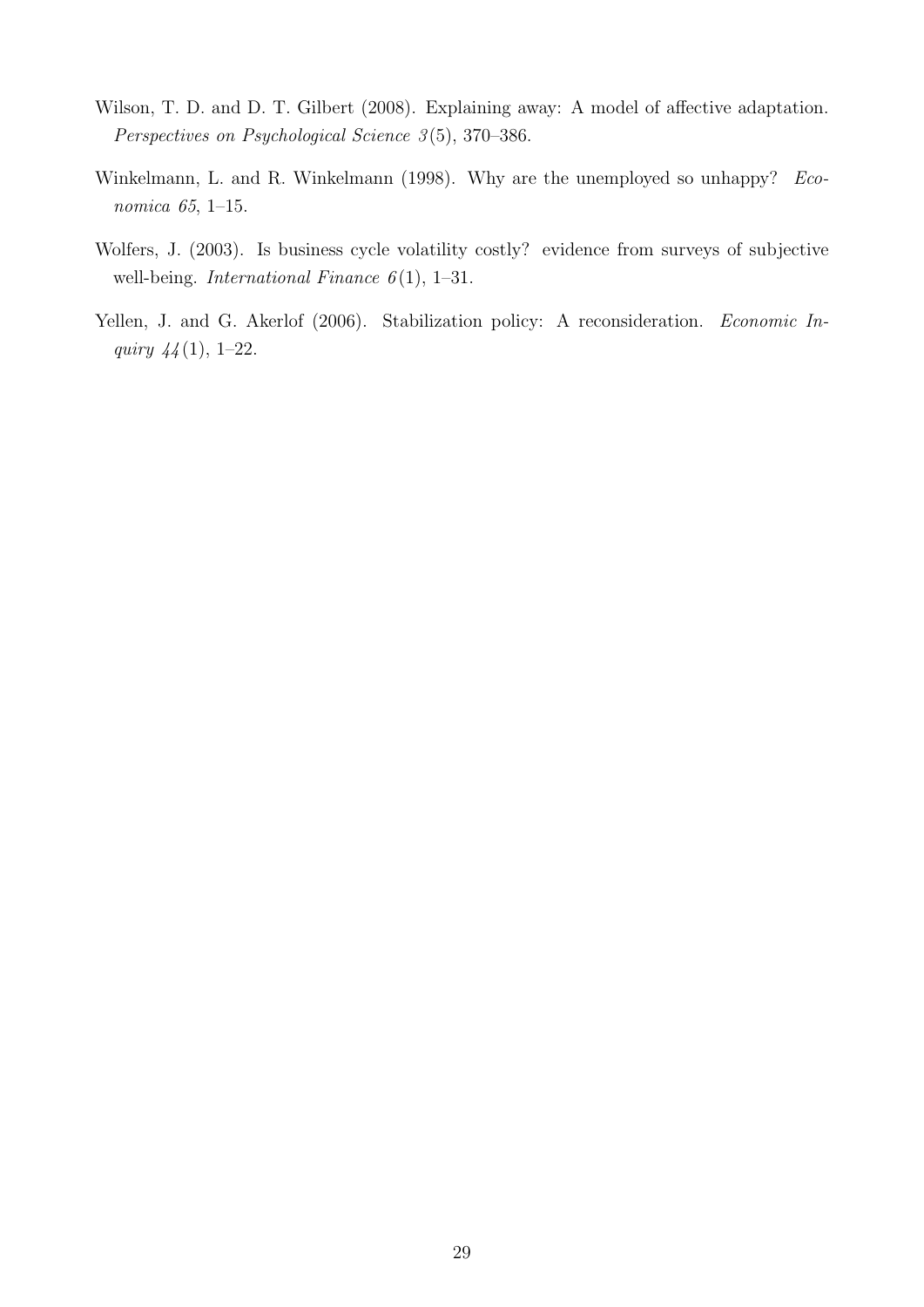|                         | (1)                   | (2)                              | (3)                   | (4)                              | (5)                    | (6)<br>Future Cantril Ladder     | (7)                   | (8)                              | (9)                               | (10)                              |
|-------------------------|-----------------------|----------------------------------|-----------------------|----------------------------------|------------------------|----------------------------------|-----------------------|----------------------------------|-----------------------------------|-----------------------------------|
| Economic Growth         | $1.242***$<br>(0.219) |                                  | $1.235***$<br>(0.224) |                                  | $1.162***$<br>(0.220)  |                                  | $1.197***$<br>(0.257) |                                  | $1.135***$<br>(0.264)             |                                   |
| Negative Growth         |                       | $-1.925***$                      |                       | $-1.918***$                      |                        | $-1.713***$                      |                       | $-1.578***$                      |                                   | $-1.399***$                       |
| Positive Growth         |                       | (0.425)<br>$0.964***$<br>(0.274) |                       | (0.423)<br>$0.963***$<br>(0.277) |                        | (0.436)<br>$0.942***$<br>(0.273) |                       | (0.509)<br>$1.050***$<br>(0.281) |                                   | (0.525)<br>$1.037***$<br>(0.282)  |
| GDP per capita $(\log)$ |                       |                                  | 0.028                 | 0.010                            |                        |                                  |                       |                                  | $-0.146$                          | $-0.151$                          |
| Unemployment Rate       |                       |                                  | (0.111)               | (0.109)                          | $-1.476***$<br>(0.376) | $-1.423***$<br>(0.375)           |                       |                                  | (0.113)<br>$-1.770***$<br>(0.429) | (0.112)<br>$-1.752***$<br>(0.430) |
| Inflation Rate          |                       |                                  |                       |                                  |                        |                                  | $-0.271$<br>(0.253)   | $-0.248$<br>(0.261)              | $-0.288$<br>(0.255)               | $-0.272$<br>(0.265)               |
| Country and Wave FEs    | X                     | $\mathbf X$                      | X                     | $\mathbf X$                      | X                      | $\mathbf X$                      | X                     | X                                | $\boldsymbol{\mathrm{X}}$         | $\mathbf X$                       |
| Individual Controls     | $\mathbf X$           | $\mathbf X$                      | X                     | $\mathbf X$                      | $\mathbf x$            | X                                | $\mathbf x$           | $\mathbf X$                      | $\mathbf X$                       | $\mathbf X$                       |
| Countries               | 157                   | 157                              | 157                   | 157                              | 156                    | 156                              | 156                   | 156                              | 155                               | 155                               |
| Country-years           | 967                   | 967                              | 967                   | 967                              | 960                    | 960                              | 962                   | 962                              | 955                               | 955                               |
| Individuals             | 1,074,085             | 1,074,085                        | 1,074,085             | 1,074,085                        | 1,066,230              | 1,066,230                        | 1,066,725             | 1,066,725                        | 1,058,870                         | 1,058,870                         |
| R-squared               | 0.069                 | 0.069                            | 0.069                 | 0.069                            | 0.070                  | 0.070                            | 0.070                 | 0.070                            | 0.071                             | 0.071                             |

Table A1: Gallup 2005-2013 - Future Cantril Ladder

Robust standard errors in parentheses, adjusted for clustering at the country-year level. Future Cantril Ladder scores, which are standardised (mean=0, SD=1), are responses to the following: "Please imagine a ladder with steps numbered from zero at the bottom to 10 at the top. The top of the ladder represents the best possible life for you and the bottom of the ladder represents the worst possible life for you. On which step do you think you will stand about five years from now?". Country fixed effects and survey wave dummies are included in all models. All regressions include individual-level controls: age, age-squared, education level, gender, marital status. Negative and Positive Growth terms are splines, such that negative (positive) growth is equa<sup>l</sup> to the absolute value of the growth rate when it is negative(positive) and zero otherwise.

<span id="page-31-0"></span>\*  $p < 0.1$ , \*\*  $p < 0.05$ , \*\*\*  $p < 0.01$ .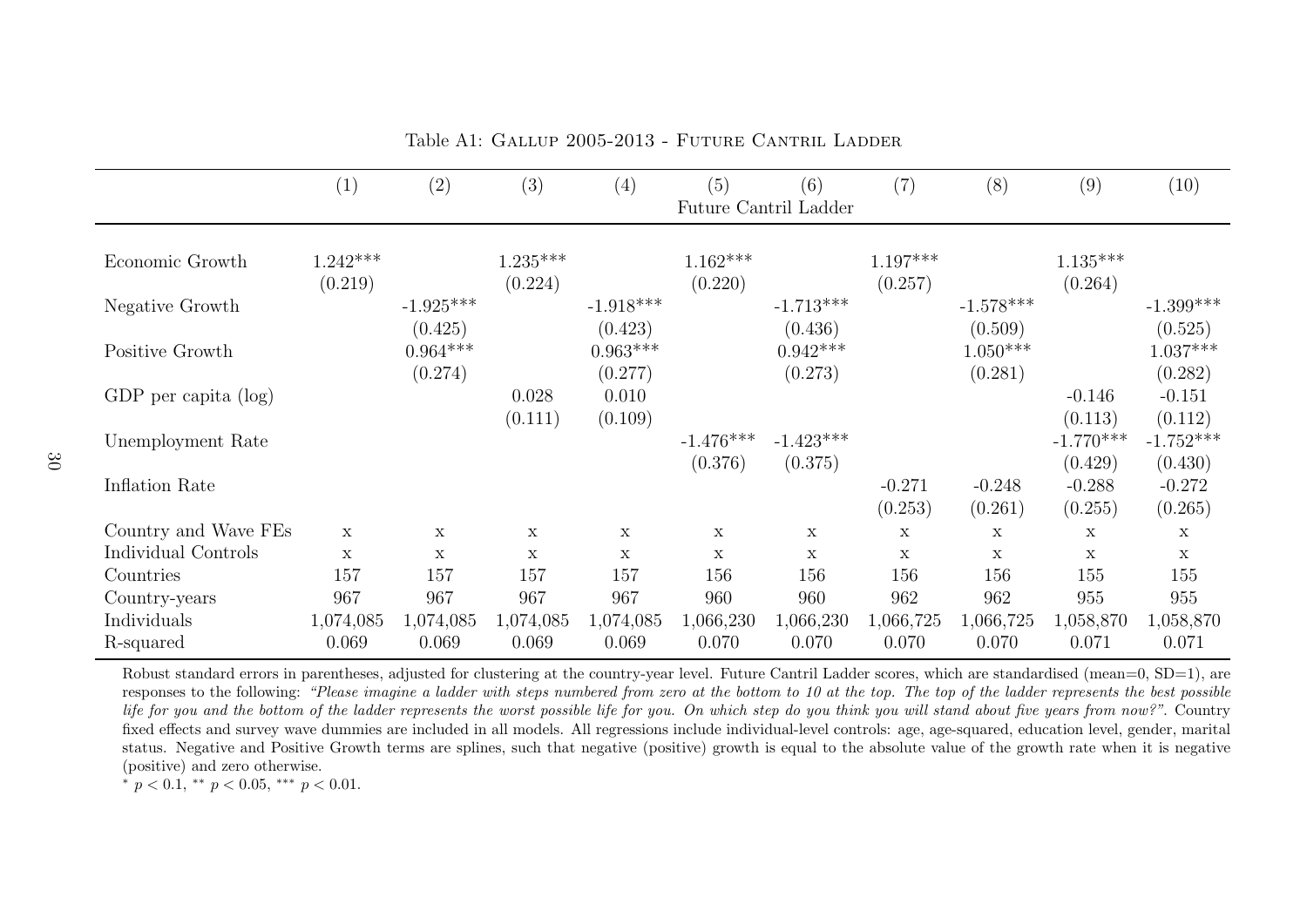<span id="page-32-0"></span>

|                       |              | Gallup         |              | Eurobarometer     |
|-----------------------|--------------|----------------|--------------|-------------------|
|                       | (1)          | (2)            | (3)          | (4)               |
|                       |              | Cantril ladder |              | Life Satisfaction |
|                       |              |                |              |                   |
| Economic Growth       | $0.613***$   |                | $1.527***$   |                   |
|                       | (0.218)      |                | (0.486)      |                   |
| Negative Growth       |              | $-1.432***$    |              | $-5.003***$       |
|                       |              | (0.460)        |              | (1.366)           |
| Positive Growth       |              | 0.332          |              | 0.399             |
|                       |              | (0.227)        |              | (0.464)           |
| HH consumption growth | $-0.054$     | $-0.081$       | $1.120**$    | $0.844*$          |
|                       | (0.092)      | (0.093)        | (0.503)      | (0.465)           |
| Country and Wave FEs  | $\mathbf x$  | X              | $\mathbf{x}$ | $\mathbf{x}$      |
| Individual Controls   | $\mathbf{x}$ | $\mathbf{x}$   | $\mathbf{x}$ | $\mathbf{x}$      |
| Countries             | 131          | 131            | 15           | 15                |
| Country-years         | 801          | 801            | 508          | 508               |
| Individuals           | 974,778      | 974,778        | 1,092,999    | 1,092,999         |
| R-squared             | 0.035        | 0.035          | 0.030        | 0.031             |

Table A2: The role of household consumption

Robust standard errors in parentheses, adjusted for clustering at the country-year level. All outcomes variables are standardised (mean=0, SD=1). All regressions include individual-level controls: age, age-squared, education level, gender, marital status. Country fixed effects and survey wave dummies are included in all models. Negative and Positive Growth terms are splines, such that negative (positive) growth is equal to the absolute value of the growth rate when it is negative (positive) and zero otherwise.

\*  $p < 0.1$ , \*\*  $p < 0.05$ , \*\*\*  $p < 0.01$ .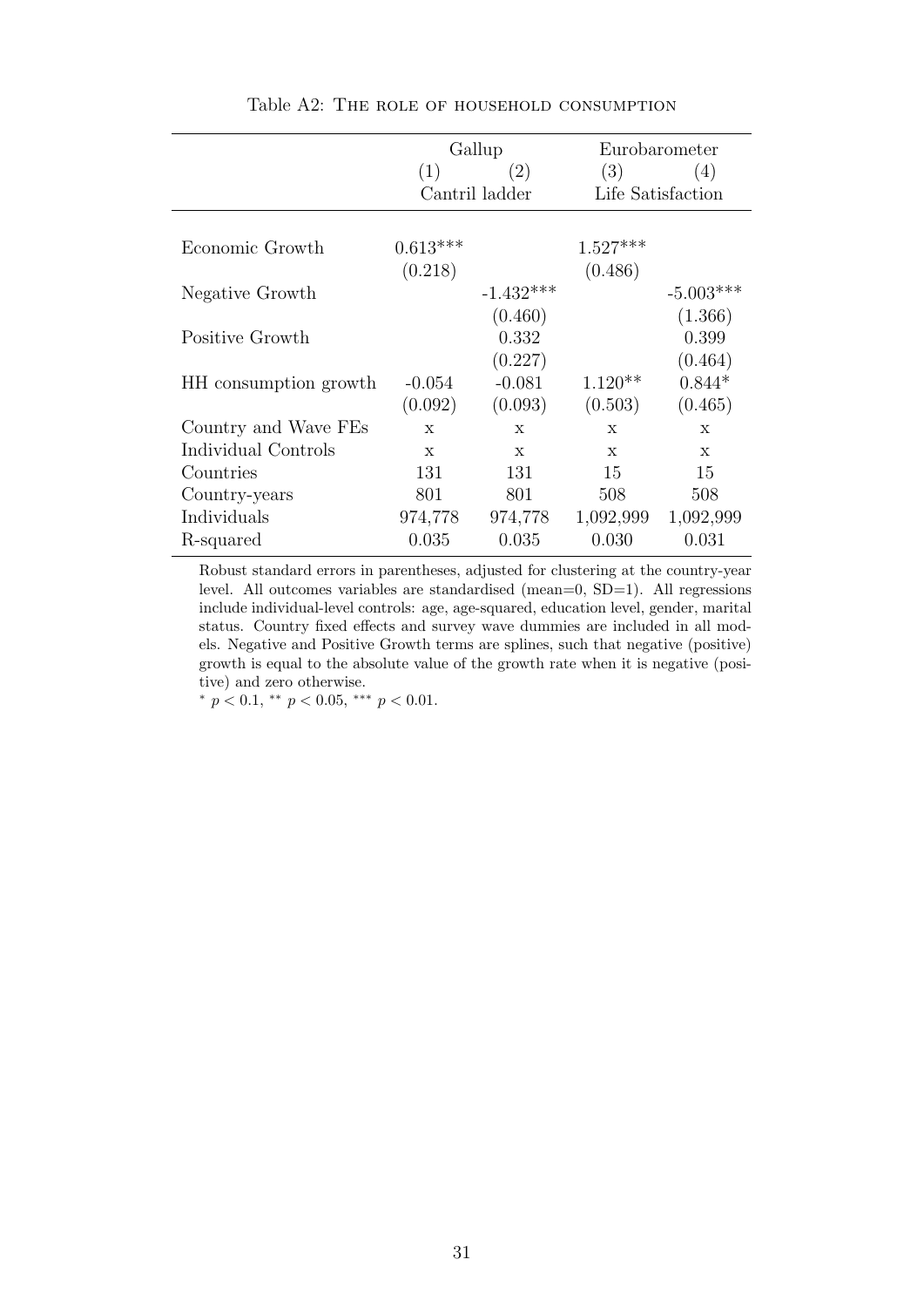<span id="page-33-0"></span>

|                        |              | Gallup          | Eurobarometer     |              |  |  |
|------------------------|--------------|-----------------|-------------------|--------------|--|--|
|                        | (1)          | (2)             | (3)               | (4)          |  |  |
|                        |              | Cantril ladder  | Life Satisfaction |              |  |  |
|                        |              |                 |                   |              |  |  |
| Economic Growth        | 0.204        |                 | $2.393***$        |              |  |  |
|                        | (0.152)      |                 | (0.520)           |              |  |  |
| Negative Growth        |              | $-0.783**$      |                   | $-4.244***$  |  |  |
|                        |              | (0.311)         |                   | (1.148)      |  |  |
| Positive Growth        |              | $-0.059$        |                   | 0.274        |  |  |
|                        |              | (0.192)         |                   | (0.687)      |  |  |
| Economic Expectations: | $0.135***$   | $0.135***$      | $0.097***$        | $0.098***$   |  |  |
| Better (vs. same)      | (0.006)      | (0.006)         | (0.008)           | (0.008)      |  |  |
| Economic Expectations: | $-0.159***$  | $-0.158***$     | $-0.146***$       | $-0.146***$  |  |  |
| Worse (vs. same)       | (0.006)      | (0.006)         | (0.009)           | (0.009)      |  |  |
| Country and Wave FEs   | $\mathbf{x}$ | X               | X                 | X            |  |  |
| Individual Controls    | $\mathbf{x}$ | $\mathbf x$     | $\mathbf x$       | $\mathbf{x}$ |  |  |
| Countries              | 152          | 152             | 15                | 15           |  |  |
| Country-years          | 825          | 825             | 180               | 180          |  |  |
| Individuals            |              | 957,023 957,023 | 385,738           | 385,738      |  |  |
| R-squared              | 0.052        | 0.052           | 0.048             | 0.049        |  |  |

#### Table A3: THE ROLE OF ECONOMIC EXPECTATIONS

Robust standard errors in parentheses, adjusted for clustering at the country-year level. All outcomes variables are standardised (mean=0, SD=1). All regressions include individual-level controls: age, age-squared, education level, gender, marital status. Country fixed effects and survey wave dummies are included in all models. Gallup data covers 2005-2013, Eurobarometer 2002-2013. Negative and Positive Growth terms are splines, such that negative (positive) growth is equal to the absolute value of the growth rate when it is negative (positive) and zero otherwise. \*  $p < 0.1$ , \*\*  $p < 0.05$ , \*\*\*  $p < 0.01$ .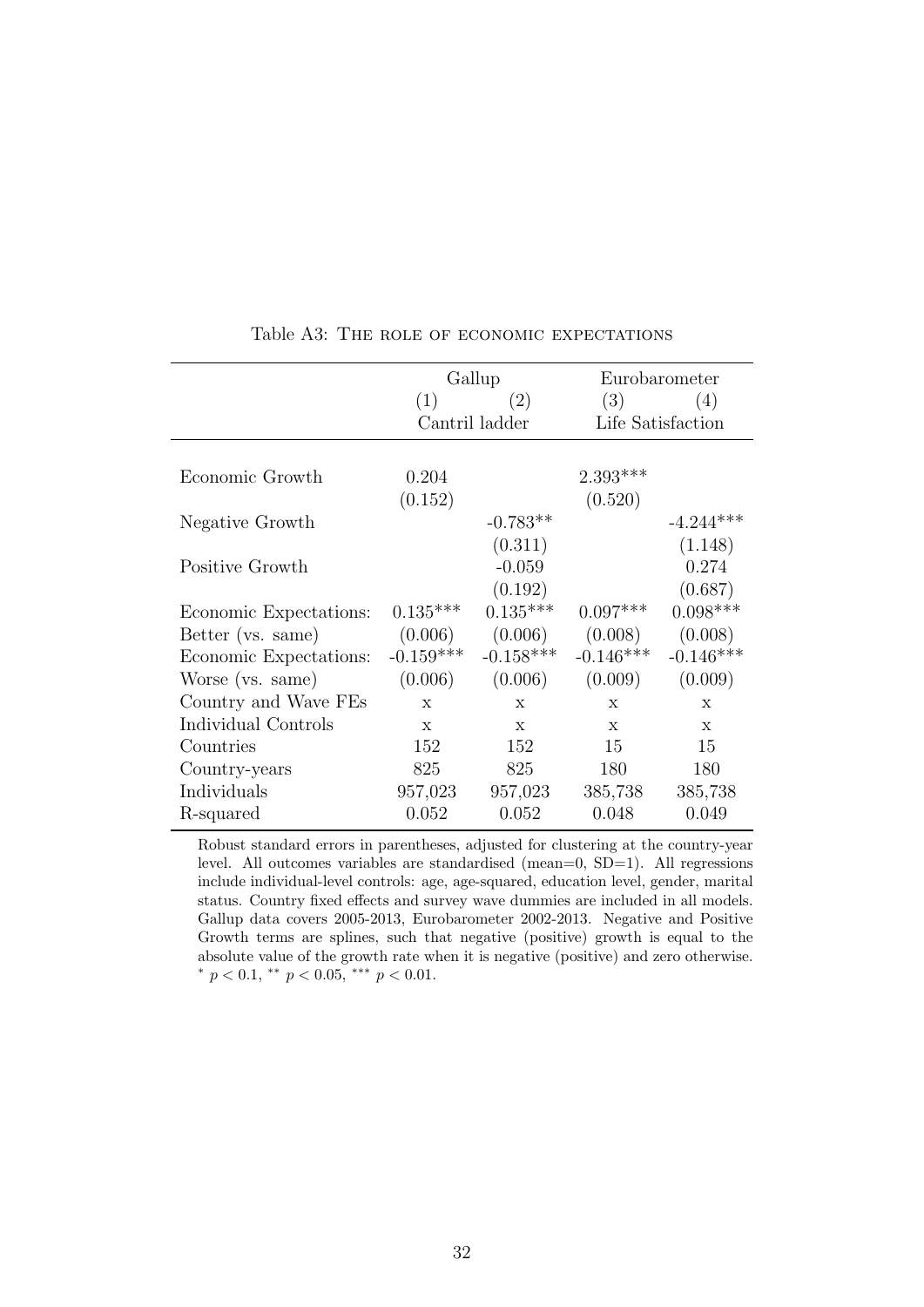|                         | (1)                                                 | (2)                    | (3)                   | (4)                    | (5)                    | (6)                    | (7)                   | (8)                    | (9)                    | (10)                   |  |
|-------------------------|-----------------------------------------------------|------------------------|-----------------------|------------------------|------------------------|------------------------|-----------------------|------------------------|------------------------|------------------------|--|
|                         | "In general, how satisfied are you with your life?" |                        |                       |                        |                        |                        |                       |                        |                        |                        |  |
| Economic Growth         | $0.437***$<br>(0.062)                               |                        | $0.413***$<br>(0.065) |                        | $0.400***$<br>(0.062)  |                        | $0.434***$<br>(0.061) |                        | $0.384***$<br>(0.062)  |                        |  |
| Negative Growth         |                                                     | $-0.420***$<br>(0.126) |                       | $-0.415***$<br>(0.131) |                        | $-0.380***$<br>(0.123) |                       | $-0.451***$<br>(0.131) |                        | $-0.428***$<br>(0.129) |  |
| Positive Growth         |                                                     | $0.286**$<br>(0.131)   |                       | $0.230*$<br>(0.138)    |                        | $0.270**$<br>(0.127)   |                       | 0.203<br>(0.134)       |                        | 0.119<br>(0.137)       |  |
| Economic Growth $(-1Q)$ | $0.252***$<br>(0.060)                               |                        | $0.227***$<br>(0.065) |                        | $0.208***$<br>(0.062)  |                        | $0.260***$<br>(0.062) |                        | $0.226***$<br>(0.063)  |                        |  |
| Negative Growth $(-1Q)$ |                                                     | $-0.506***$<br>(0.106) |                       | $-0.478***$<br>(0.107) |                        | $-0.445***$<br>(0.099) |                       | $-0.542***$<br>(0.112) |                        | $-0.495***$<br>(0.104) |  |
| Positive Growth $(-1Q)$ |                                                     | $-0.030$<br>(0.161)    |                       | $-0.054$<br>(0.175)    |                        | $-0.051$<br>(0.156)    |                       | $-0.018$<br>(0.164)    |                        | $-0.035$<br>(0.162)    |  |
| GDP per capita $(\log)$ |                                                     |                        | $0.064**$<br>(0.032)  | $0.069**$<br>(0.033)   |                        |                        |                       |                        | $-0.001$<br>(0.033)    | 0.006<br>(0.036)       |  |
| Unemployment Rate       |                                                     |                        |                       |                        | $-0.169***$<br>(0.055) | $-0.159***$<br>(0.054) |                       |                        | $-0.190***$<br>(0.061) | $-0.184***$<br>(0.061) |  |
| Inflation Rate          |                                                     |                        |                       |                        |                        |                        | $-0.069$<br>(0.115)   | $-0.190$<br>(0.118)    | $-0.205*$<br>(0.114)   | $-0.332***$<br>(0.117) |  |
| State and Season FEs    | $\mathbf x$                                         | $\mathbf X$            | $\mathbf X$           | X                      | X                      | $\mathbf X$            | $\mathbf X$           | $\mathbf X$            | $\mathbf X$            | $\mathbf X$            |  |
| Individual Controls     | $\mathbf x$                                         | $\mathbf x$            | X                     | $\mathbf x$            | X                      | $\mathbf x$            | X                     | $\mathbf x$            | $\mathbf X$            | $\mathbf x$            |  |
| <b>States</b>           | 51                                                  | 51                     | 51                    | 51                     | 51                     | 51                     | 51                    | 51                     | 51                     | 51                     |  |
| State-quarters          | 1233                                                | 1233                   | 1233                  | 1233                   | 1233                   | 1233                   | 1233                  | 1233                   | 1233                   | 1233                   |  |
| Individuals             | 2,260,476                                           | 2,260,476              | 2,260,476             | 2,260,476              | 2,260,476              | 2,260,476              | 2,260,476             | 2,260,476              | 2,260,476              | 2,260,476              |  |
| R-squared               | 0.062                                               | 0.062                  | 0.062                 | 0.062                  | 0.062                  | 0.062                  | 0.062                 | 0.062                  | 0.062                  | 0.062                  |  |

<span id="page-34-0"></span>Table A4: BRFSS 2005-2010 - Addition of one quarter lagged growth

Robust standard errors in parentheses, adjusted for clustering at the state-quarter level. Life satisfaction responses are standardised (mean=0, SD=1). State fixed effects and season dummies are included in all models. Economic growth refers to the quarter-on-quarter growth rate; -1Q refers to <sup>a</sup> one quarter lag of this rate. All regressions include individual-level controls: age, age-squared, education level, gender, marital status. Negative and Positive Growth terms are splines, such thatnegative (positive) growth is equa<sup>l</sup> to the absolute value of the growth rate when it is negative (positive) and zero otherwise.\*  $p < 0.1$ , \*\*  $p < 0.05$ , \*\*\*  $p < 0.01$ .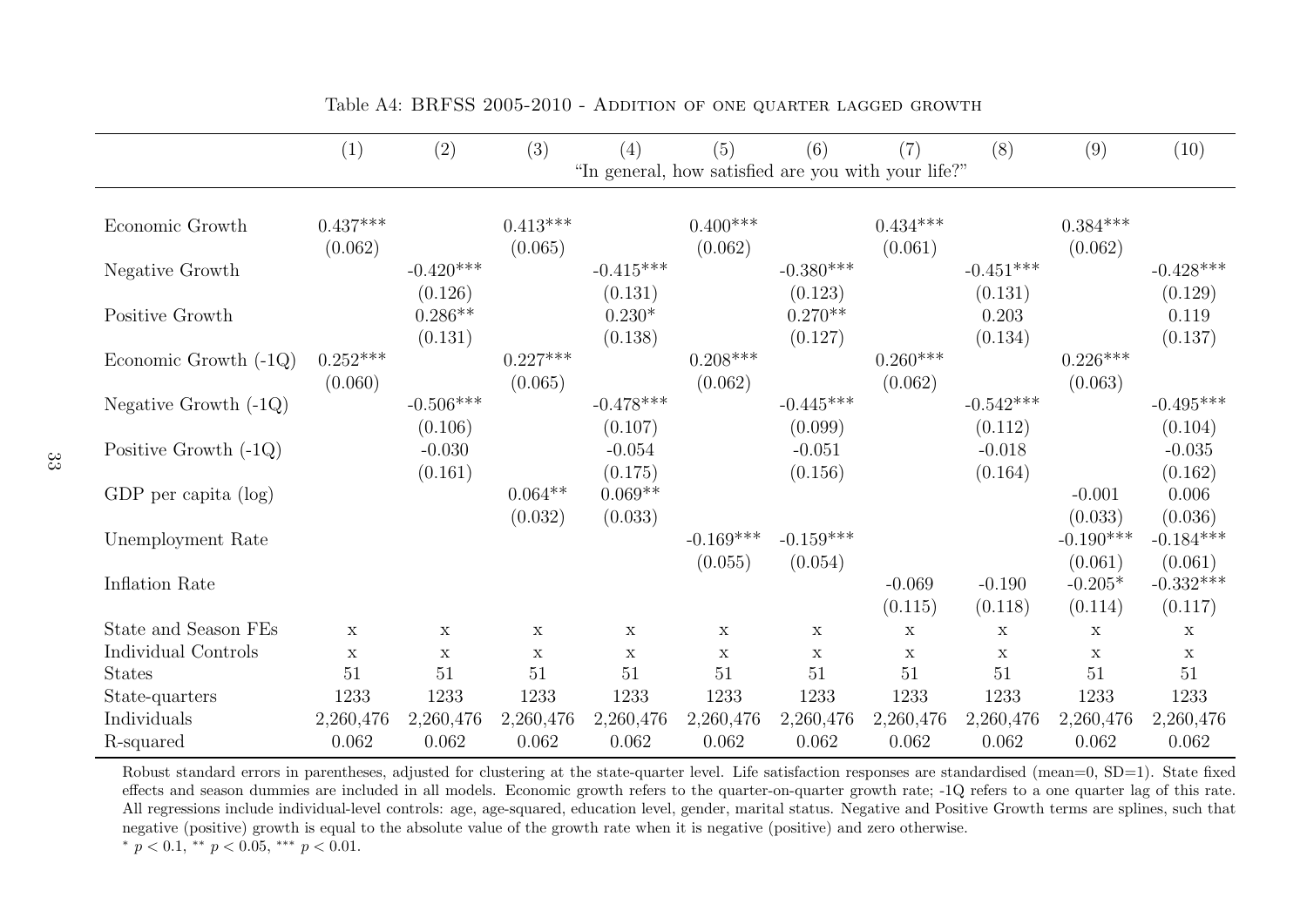<span id="page-35-0"></span>

Figure A1: Eurobarometer: National income and life satisfaction in the EU-15.

- — Subjective Well-being ———— Real GDP per capita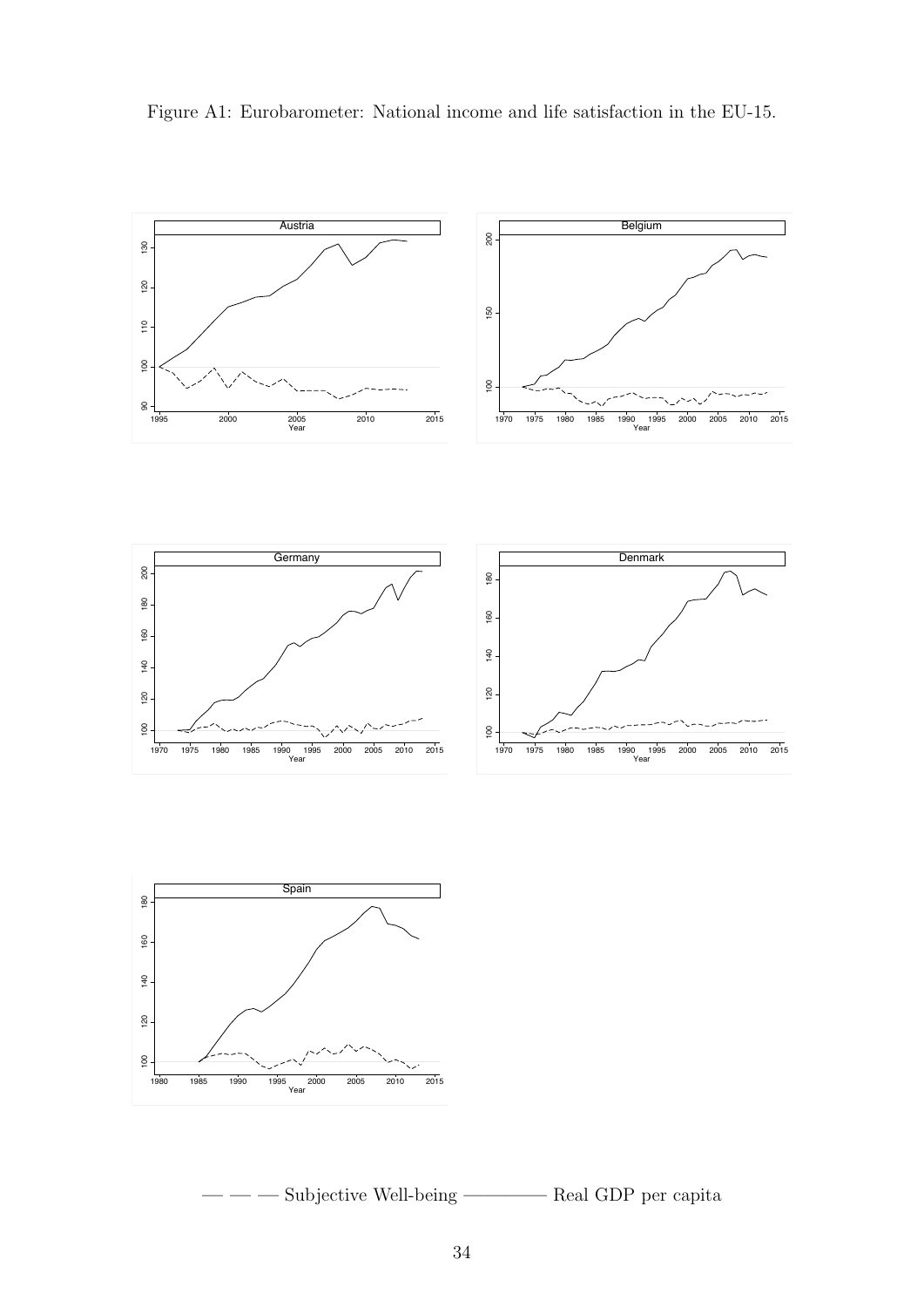



Subjective Well-being ————————— Real GDP per capita